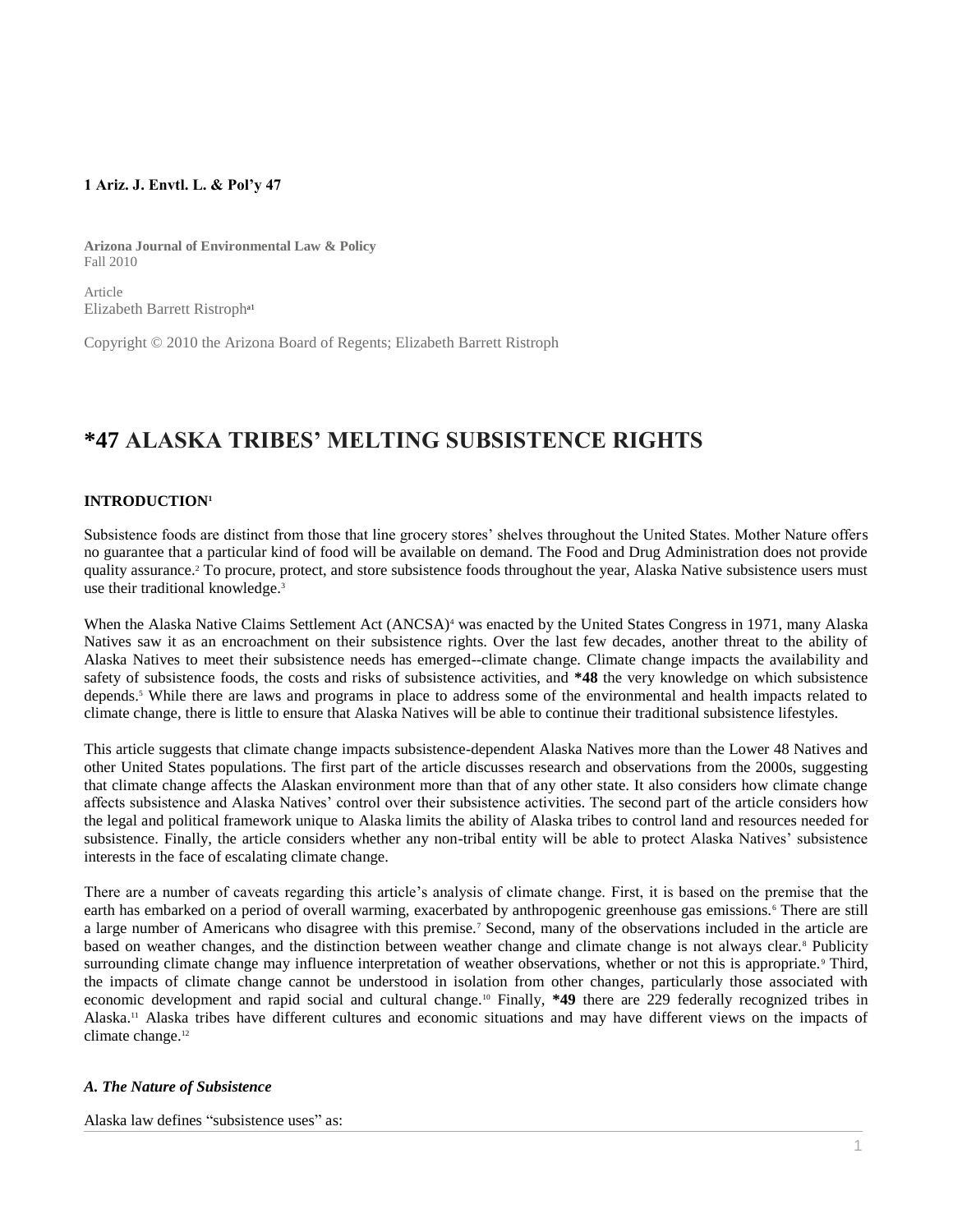[T]he noncommercial, customary and traditional uses of wild, renewable resources by a resident domiciled in a rural area of the state for direct personal or family consumption as food, shelter, fuel, clothing, tools, or transportation, for the making and selling of handicraft articles out of nonedible by-products of fish and wildlife resources taken for personal or family consumption, and for the customary trade, barter, or sharing for personal or family consumption.<sup>13</sup>

This definition does not convey the significance of subsistence to many Alaska Natives who value it as a fundamental part of their culture.<sup>14</sup> Alaska Native culture has traditionally been based on communal sharing of subsistence foods to satisfy individual and community needs.<sup>15</sup> Communities dependent on subsistence consider it a collective or **\*50** cultural right (and duty) rather than an individual right,<sup>16</sup> since a limited number of individuals usually provide for a larger community.<sup>17</sup>

Economic development has allowed most Alaska Native communities to shift from a "pure" subsistence economy into a mixed economy, in which hunting is more efficient, comfortable, and humane.<sup>18</sup> But subsistence has remained a critical part of Alaska Native culture, and persists even in communities with the financial means to exist in a pure market economy.<sup>19</sup> For example, in the North Slope Borough,<sup>20</sup> where the average household income was \$55,793 in 2003,<sup>21</sup> 56 percent of households reported that they obtained at least half of their food from subsistence sources.<sup>22</sup> (The North Slope and other locations within \*51 Alaska are displayed on the map located at the end of this article.) Most Iñupiat Eskimos<sup>23</sup> have expressed a preference for subsistence foods supplemented with store-bought food and regard a healthy lifestyle as one involving subsistence activities and foods.<sup>24</sup>

## *B. The Changing Nature of Alaska and the Arctic*

Climate change is more visible in the Arctic than anywhere else.<sup>25</sup> In the past two decades, Arctic ambient temperatures have warmed at twice the rate of the rest of the world.<sup>26</sup> Alaska, which contains all of the United States' Arctic lands, has seen a rise in winter temperatures of six to eight degrees Fahrenheit over the last fifty years.<sup>27</sup> With this warming, Alaska is experiencing changes in ocean pH levels, thawing permafrost, reductions in sea ice, changes in precipitation, storm surges, flooding, erosion, biozone shifts, and increased **\*52** weather variability.<sup>28</sup> The following examples of these phenomena from recent studies and interviews with Alaska residents are meant to be illustrative rather than comprehensive.<sup>29</sup>

# *i. Changes in Ocean pH Levels*

Oceans have always absorbed carbon dioxide, but they have only recently had to withstand the twenty-two million tons released each day by human activity.<sup>30</sup> Increased levels of carbon dioxide in the air have resulted in increased levels of carbonic acid in the water and lower ocean pH levels.<sup>31</sup> Waters in the vicinity of Alaska can hold more carbon dioxide that waters near the lower forty-eight, because more absorption takes place in colder waters, and because there is less mixing from deep ocean waters in the shallow waters of Alaska's broad continental shelves.<sup>32</sup>

The change in pH levels is a stressor for some Alaska crab and fish species<sup>33</sup> and for shellfish larvae.<sup>34</sup> A 2009 report found multiple sites in the Gulf of Alaska "where the concentrations of shell-building minerals were so low that shellfish and other organisms in the region would be unable to build strong shells."<sup>355</sup>

Changing ocean pH levels impact not only those subsistence users who depend on the animals that are directly harmed, but also those who depend on animals that are higher in the food chain. For example, the Iñupiat depend on bowhead whales, which feed on small crustaceans such as copepods<sup>36</sup> that are vulnerable to lower pH levels. An upset in the bowhead whales' food supply could result in a decrease in the bowhead whale population, which would lead to reduced availability for subsistence and possibly a lowering of the Iñupiat subsistence whaling quota set by the International Whaling Commission. An upset in the bowhead whales' food supply could result in a decrease in the bowhead whale population, which could result in the International Whaling Commission reducing the bowhead whale quota for the Iñupiat.

## **\*53** *ii. Thawing Permafrost*

Alaska is the only state in the Union with permafrost<sup>37</sup> throughout most of its territory.<sup>38</sup> Throughout much of subarctic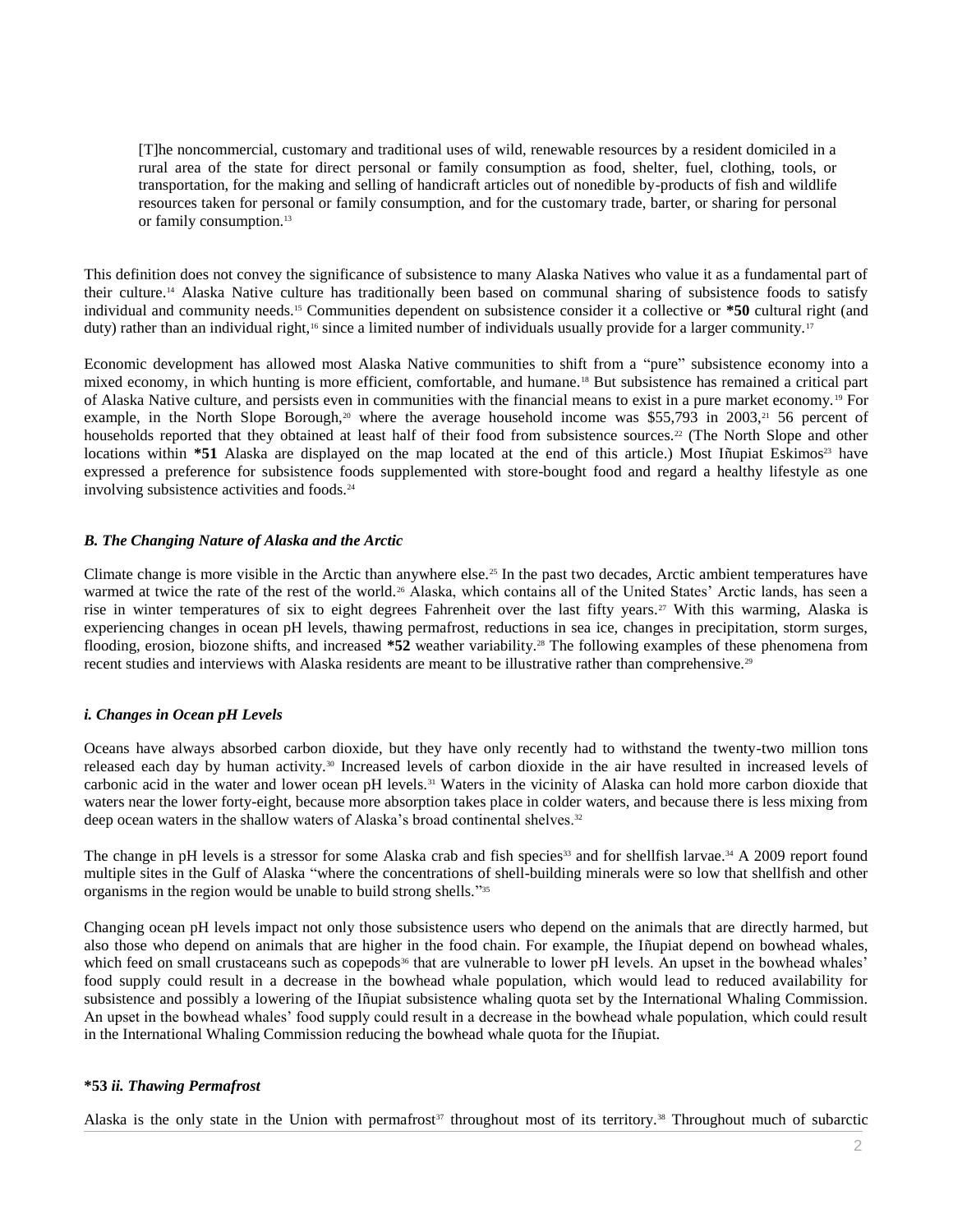Alaska, there has been a general increase in permafrost temperatures during the last several decades.<sup>39</sup> Some models predict that the thirty-foot layer of permafrost closest to the surface will disappear from most of subarctic Alaska by 2100.<sup>40</sup>

Thawing permafrost leads to landscape changes that can contribute to further climate change.<sup>41</sup> Thermokarsts (uneven terrain resulting from thawing permafrost) are becoming more common, and providing niches for new plants and shrubs. <sup>42</sup> This adds "to the 'greening' of the tundra and warming of the soil, which in turn favors more shrub growth." <sup>43</sup> Thawing permafrost also releases greenhouse gases that contribute to further warming.<sup>44</sup> Finally, thawing permafrost can cause lakes and ponds to drain,<sup>45</sup> contributing to dry conditions in the vicinity and increasing the likelihood of tundra fires.<sup>46</sup> The abnormally high incidence of tundra fires upsets the tundra vegetation on which caribou (and in turn, subsistence hunters) depend.<sup>47</sup>

#### **\*54** *iii. Reductions in Sea Ice*

"Alaska is also the only state in which large portions of the coastline are affected by sea ice." <sup>48</sup> Sea ice is usually present along or close to the northern coast for at least eight to ten months of the year.<sup>49</sup> But sea ice has been forming and attaching to the Beaufort and Chukchi Sea<sup>50</sup> coasts later in the year, and breaking up earlier, resulting in less overall ice coverage.<sup>51</sup> The Arctic ice caps that formed in 2007, 2008, and 2009 were the smallest three in 30 years.<sup>52</sup> In the summer of 2009, roughly 50 percent of the Arctic ice cap was just a year old.<sup>53</sup> (In the past, multi-year ice represented 75 percent of the ice cap.54) It is possible that as early as 2015, the Arctic Ocean may be ice-free for part of the summer.<sup>55</sup> "This would mean the disappearance of multi-year ice, as no sea ice would survive the summer melt season." <sup>56</sup> With less snow and ice to reflect sunlight, more heat is absorbed into the earth--driving more snow and ice to melt.<sup>57</sup>

#### *iv. Water in the Wrong Place*

Sea ice along the shore has historically protected coastal villages from fall and winter storm surges.<sup>58</sup> Now, with little or no shore ice to stop them, storm waves can surge against the coast--eroding the shoreline and flooding the villages.<sup>59</sup> "[V]illages in low-lying areas **\*55** along riverbanks or in river deltas are [also] susceptible to flooding and erosion caused by ice jams, snow and glacial melts, rising sea levels, and heavy rainfall."<sup>60</sup>

The General Accounting Office ("GAO") found that more than 86 percent of the two hundred Alaska Native villages are already subject to flooding and erosion.<sup>61</sup> The villages of Kivalina, Koyukuk, Newtok, and Shishmaref are in imminent danger from flooding and erosion, and are planning to relocate.<sup>62</sup> In the village of Point Hope, residents "estimate that between [five] to [eight] feet of land are lost to erosion annually" (although "a single storm could take as much as [twenty] feet").<sup>63</sup> The United Nations Intergovernmental Panel on Climate Change (IPCC) has projected that infrastructure in the Alaskan villages of Shishmaref, Nome, and Barrow and that of the Alaska Dalton Highway will be at moderate to high hazard flood risk by the mid-twenty-first century.<sup>64</sup>

Meanwhile, residents further inland from the coast have reported unusually dry conditions in recent years.<sup>65</sup> Plants and trees adapted to short, cool summers have grown more quickly with rising temperatures, but have then dried out before the end of the growing season.<sup>66</sup>

A study of Alaska forest fires from 1959 to 1999 shows increased large fire activity co-related with drought during the fire season.<sup>67</sup> Fires are more intense, and intervals between fires are decreasing.<sup>68</sup> Drought at the end of the summer has extended fire season, sometimes until the snow falls in September.<sup>69</sup> Forests that burn may have a harder time regenerating in the increasingly warm and dry landscape.<sup>70</sup> This, in turn, reduces the habitat on which some species used for subsistence depend.

**\*56** Fires are rare events north of the Arctic Circle. But during the summer of 2007, high temperatures, low summer rainfall, ice retreat, and other factors created prime conditions for fires.<sup>71</sup> Five lightning-induced fires burned more than 250,000 acres of Alaska's North Slope.<sup>72</sup>

## *v. Water Quality*

Changes in water quantity may be accompanied by changes in water quality. Increased drought (or intense but infrequent rainstorms) can impact water sources by limiting groundwater restoration.<sup>73</sup> Flooding and salt-water intrusion<sup>74</sup> from rising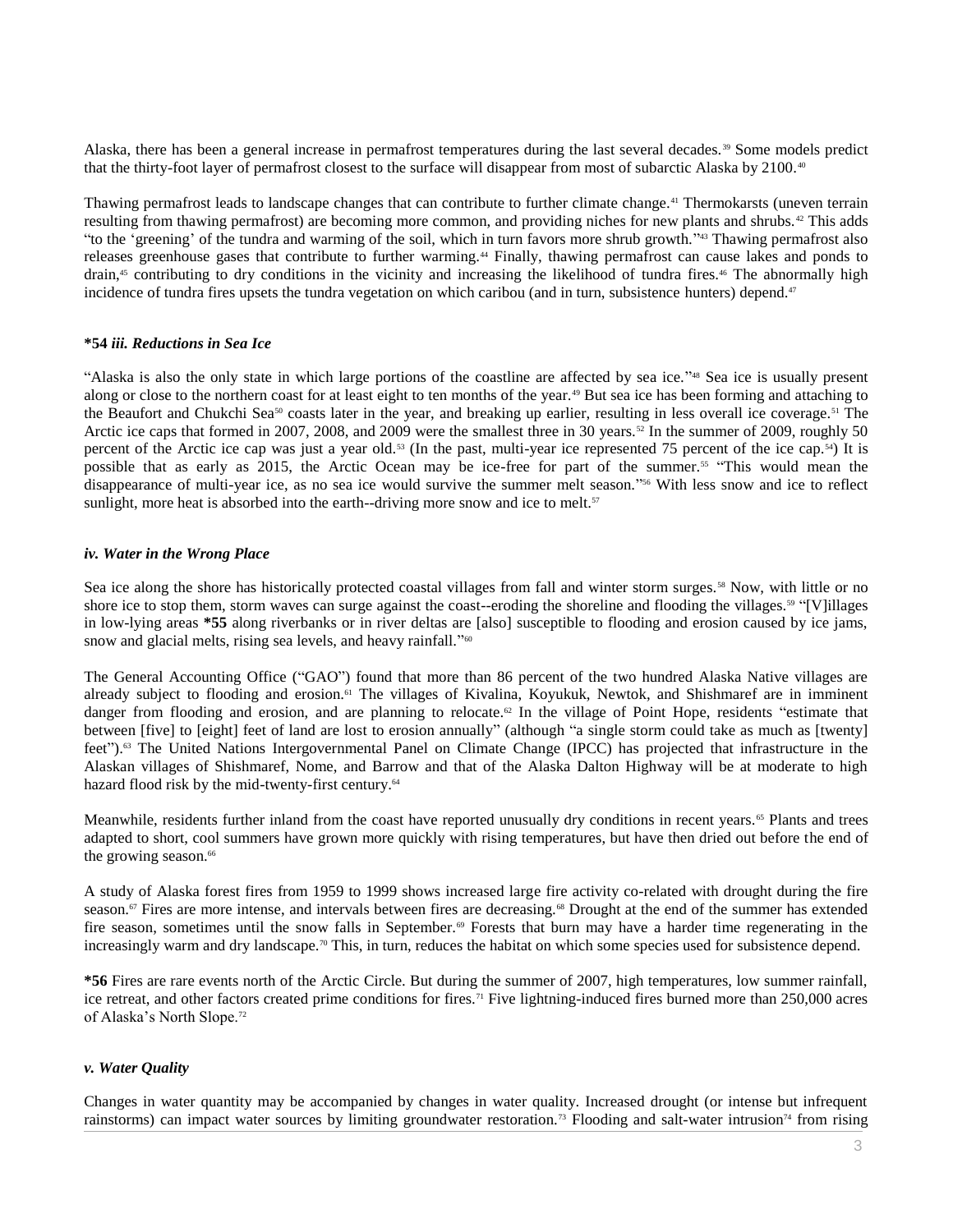sea levels and increased precipitation can affect villages' clean water reserves and contribute to waterborne diseases.<sup>75</sup> The northward movement of wildlife can contribute to surface water contamination, as has been the case with beavers changing the course of streams and introducing Giardia to surface water supplies.<sup>76</sup> In Point Hope, "warming is contributing to changes in Seven Mile Lake, the community drinking water source." <sup>77</sup> "Temperature-influenced blooms of organic material have clogged water filters, adversely affecting water treatment." 78

Climate change may allow pollutants that have been stored in glaciers or along waterways to be released as glaciers melt and shorelines erode. This is already occurring in Alberta, Canada, where persistent organic pollutants that have been frozen in Bow Glacier **\*57** are being released into Bow Lake.<sup>79</sup> On the North Slope, some of the persistent organic pollutant-containing landfills associated with previous Distant Early Warning sites are now eroding into the ocean and waterways.<sup>80</sup>

## *vi. Changes in the Weather*

Alaska residents have reported increasing variability and unpredictability in the weather, particularly in the patterns of wind, temperature, ice, and currents.<sup>81</sup> Seasons have become less consistent, and there have been more extreme weather events and sudden storms.<sup>82</sup>

## *vii. Lack of Baseline Data*

While there are historical weather records and traditional knowledge regarding climate conditions, overall, there are relatively few baseline measurements of Arctic environmental and climate conditions.<sup>83</sup> Gaps are apparent in the scientific data pertaining to the Arctic Ocean<sup>84</sup> and its surrounding seas,<sup>85</sup> migratory birds and marine mammals,<sup>86</sup> human health,<sup>87</sup> and air quality.<sup>88</sup>

**\*58** This lack of baseline data makes it more difficult to assess the severity of climate change (and to respond to the change) in Alaska than in other parts of the United States. Projects that may worsen the impacts of climate change may be allowed to proceed without a full understanding of the implications.

## *C. Direct Impacts on Subsistence*

#### *i. Subsistence Animal Mortality and Morbidity*

A 2004 study forecasts that by 2100, tundra will largely disappear from the Alaskan landscape, along with the related plants and animals that inhabit the area--plants and animals on which subsistence users depend.<sup>89</sup> Alaska residents have already noted changes in the location, characteristics, number, and health of plant and animal species in their areas.<sup>90</sup> The examples below relate to Brant,<sup>91</sup> caribou, and walruses.

**\*59** The Alaska Science Center estimates that at least 30 percent of the Pacific Brant population is no longer migrating out of Alaska for the winter.<sup>92</sup> The study cites climate change as the cause for the shift, and suggests that a severe cold snap could thin the already dwindling population of the birds.<sup>93</sup>

During the winter, Alaska's caribou herds must dig through snow to find lichens to eat. When there is rain instead of snow, it can freeze into a nearly-impenetrable sheet of ice, and caribou may starve.<sup>94</sup> This was the case with the Western Arctic Herd in December 2005, when rain soaked the snow cover for two days.<sup>95</sup> Between 2003 and 2007, the Western Arctic Herd population dropped from 500,000 to about 377,000.<sup>96</sup>

Arctic marine mammals adapted to spending most of their lives on sea ice may not be able to adapt to the rapid changes taking place to the sea ice.<sup>97</sup> Yupik Eskimos<sup>98</sup> have reported seeing thinner walruses and fewer and weaker seals.<sup>99</sup> In 2007, large numbers of \*60 walruses were first seen gathered on shores (as opposed to sea ice).<sup>100</sup> In 2009, seventy-one walruses were found dead along the shore near Icy Cape.<sup>101</sup> Scientists attributed the deaths to trampling as well as exhaustion from coming to shore after being out at sea a long time.<sup>102</sup>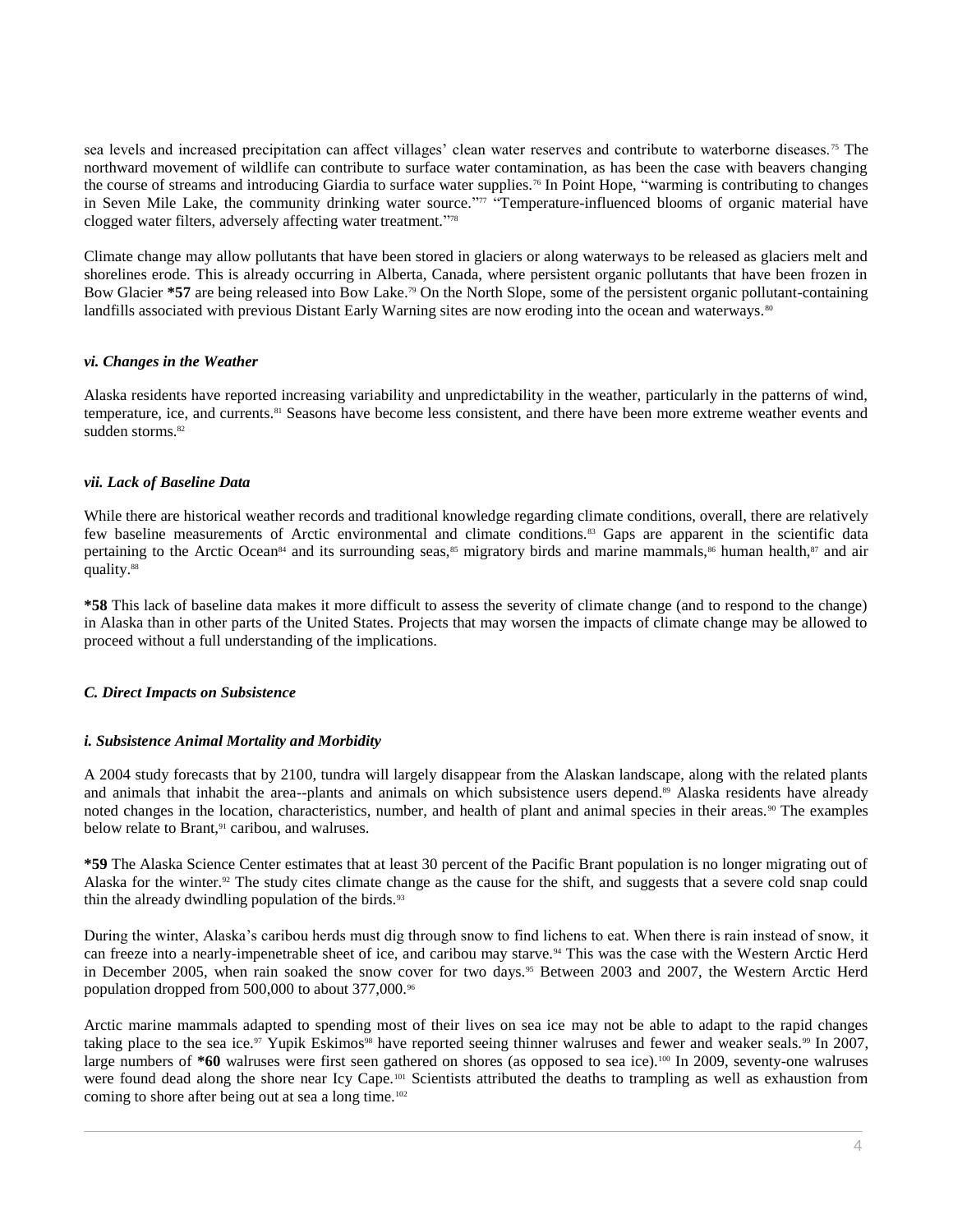### *ii. Reduced Access*

Subsistence resources are moving away.<sup>103</sup> As sea ice melts or moves away earlier in the year, ice-dependent marine mammals move with it--sometimes too far away to be safely hunted.<sup>104</sup> North Slope whalers have reported that they must now travel farther out to hunt.<sup>105</sup> Increased travel time and distances add to fuel and maintenance costs and increase the risk of an accident occurring far from home.<sup>106</sup>

Changes in snow cover can make snow-machine travel difficult, $107$  such that hunters may delay fall hunting until later in the season when there is more snow.<sup>108</sup> Summer hunting may be upset by drought-like conditions that reduce water levels and prevent boat access to hunting areas.<sup>109</sup> The result in both cases is a reduction in opportunities to hunt.

#### *iii. Increased Risk and Reduced Efficiency*

Less sea ice cover and more broken ice have made spring whaling more difficult for North Slope residents, as the water is rougher and more perilous to navigate.<sup>110</sup> As ice gets thinner, it becomes too thin to support butchering. Iñupiat whalers explain that "at least six **\*61** feet of solid ice" are needed to bring a whale up onto the ice.<sup>111</sup> With thinner ice, there is a higher risk of ice breaking, causing injury or even death.<sup>112</sup> This has resulted in the harvest of smaller whales, as well as the loss of some whales that could not be brought up onto ice.<sup>113</sup>

More rapid ice recession and thinner ice conditions have also affected walrus hunting, such that hunters are more often butchering walruses in the water.<sup>114</sup> These conditions are not as conducive for securing a carcass, or salvaging it as completely as possible, as when on ice.<sup>115</sup>

#### *D. Indirect Impacts on Subsistence*

## *i. Increased Ocean Traffic*

Enough ice is melting to allow a new Arctic shipping route north of Alaska.<sup>116</sup> In 2008, two German tourist ships passed through the area<sup>117</sup> (one stopped in Barrow, Alaska).<sup>118</sup> The *Northwest Passage* is expected to open to regular commercial shipping during summer, sometime between 2013 and 2050.<sup>119</sup> The open water will not only provide for longer possible seasons of navigation, but will also likely result in increased interaction between migrating species and ships.<sup>120</sup>

**\*62** Increased shipping activity may have a number of repercussions on marine mammals used for subsistence. Vessels may strike marine mammals or bring alien species (for example, through ballast exchange) into the environment.<sup>121</sup> An increased volume of ocean traffic heightens the risk of oil releases through accidental or illegal discharge.<sup>122</sup> Vessel noise (ranging from the low frequency sounds associated with their operation to sonar used in navigation<sup>123</sup>) may impact marine mammals' ability to feed, communicate, and reproduce.<sup>124</sup> Disturbance during feeding may deprive some animals of the food they need to breed, raise their young, and sustain themselves on their long migrations.<sup>125</sup> "In extreme cases, too much noise can lead to habitat avoidance or even death."<sup>126</sup>

Black carbon emissions from ships operating in the Arctic may have indirect impacts on the Arctic region by accelerating ice melt.<sup>127</sup> Ships may also emit oxides of nitrogen and sulfur, which may negatively impact air quality and human health.<sup>128</sup>

## *ii. Effects of Oil and Gas Activity*

The relation between oil and gas activity, climate change, and subsistence is complex and deserves more attention. While oil and gas activity on the North Slope serves as a source of revenue that indirectly funds subsistence activities, it has directly impacted subsistence activities by causing animal populations to relocate and precluding access to subsistence areas.<sup>129</sup> North Slope hunters interviewed in 2007 reported that climate change increases the cumulative impacts of oil and gas development.<sup>130</sup> Hunters attribute new species on the **\*63** North Slope and changes in species behavior to both climate changes and increasing development activities.<sup>131</sup>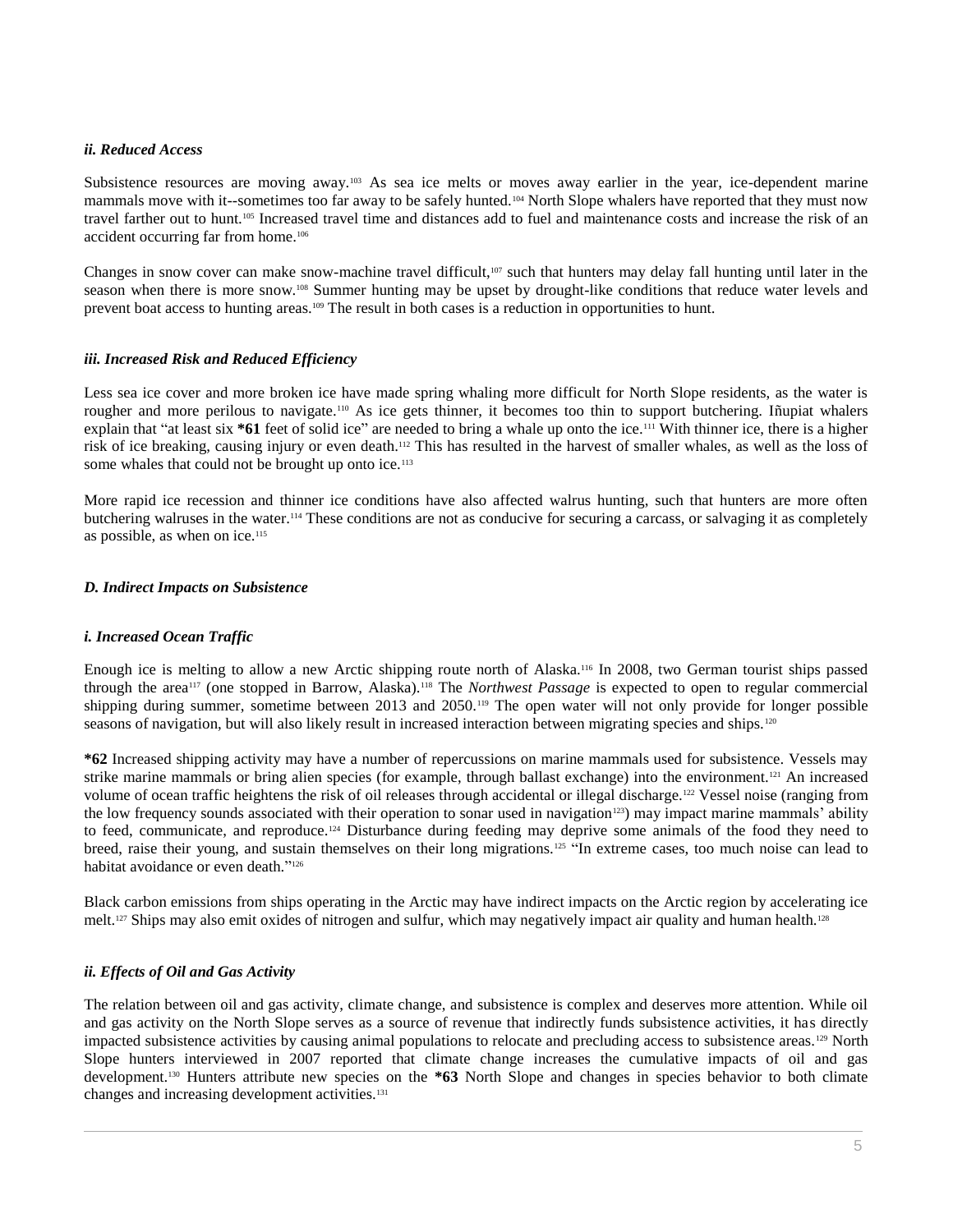Climate change may negatively impact onshore oil and gas activity by increasing damage to facilities and infrastructure (mainly due to melting permafrost).<sup>132</sup> Climate change may also result in shorter, more hurried onshore winter drilling seasons, as there are fewer days during which tundra travel by ice road is possible.<sup>133</sup> Conversely, climate change is allowing increased access and exploitation of offshore oil areas, sustaining oil demand.<sup>134</sup>

Reduced onshore activity may mitigate some of the impacts on subsistence use of caribou, birds, and other species, while increased offshore activity will likely exacerbate the impacts on marine mammals.

#### *iii. Food Insecurity, Changes in Diet, and Related Health Problems*

Climate change is resulting in reduced availability and access to subsistence foods. It may also interfere with food storage on the North Slope, where melting permafrost has made it more difficult to store food in traditional ice cellars.<sup>135</sup> As soil temperatures rise, the cellars are less likely to protect food from pathogens that cause foodborne illness.<sup>136</sup>

Climate change may add to other factors that contribute to a reduction in the consumption of subsistence foods, and exacerbate the health problems associated with this **\*64** reduction.<sup>137</sup> It is true that store bought food can be an essential source of fresh vegetables and whole grains. But in remote grocery stores, these items are far more expensive than foods that are high in fat and sugar.<sup>138</sup> The increased use of less expensive and less healthy store-bought foods is linked with an increased rate of nutrition-related diseases in Alaska Natives.<sup>139</sup>

Because subsistence plays such an important role in Alaska Native culture and society, a reduction (or even a perceived reduction)<sup>140</sup> in the availability of subsistence foods impact food security<sup>141</sup> and contributes to social pathology.<sup>142</sup> Impacts on food security may be aggravated by reports of pollutants being released into the environment and bioaccumulating in the food chain.<sup>143</sup>

#### *iv. Impacts on Traditional Knowledge*

Subsistence activities require traditional knowledge based on the synthesis of observations and interpretations made over from past generations.<sup>144</sup> Particularly on the North Slope, knowledge of the environment and the ability to monitor and predict changes are critical to hunting success and safety.<sup>145</sup> As the world has focused more attention on climate change in the Arctic, there is recognition of the value of this traditional knowledge regarding the environment.<sup>146</sup>

**\*65** With climate change, traditional knowledge (particularly that related to weather and ice) is becoming less reliable.<sup>147</sup> "[H]unters increasingly rely on FM radio broadcasts instead of traditional knowledge for weather forecasts and communication about dangerous conditions."<sup>148</sup> The inability to forecast has caused limited mobility and increased anxiety.<sup>149</sup> Also, the skills of traditional weather forecasting are no longer passed on to younger generations.<sup>150</sup>

#### *v. Reduced Ability to Adapt*

While Alaska Natives have a long tradition of adapting to changing conditions, the move from a pure subsistence economy to a mixed economy has complicated adaptation on some levels.<sup>151</sup> Subsistence now requires funding, which requires a source of income. Many hunters take on wage-earning jobs unrelated to subsistence to earn this income.<sup>152</sup> Almost all Alaska Natives live in permanent communities, which represent millions of dollars of infrastructure investment,<sup>153</sup> and which provide jobs and schools. In past centuries, many groups of Alaska Natives were nomadic.<sup>154</sup> The present legal system of private property **\*66** ownership, taxes, and required school attendance impedes a migratory existence. Thus, in the 21st century, adapting subsistence lifestyle to climate change may be more difficult.<sup>155</sup>

A reduction in the availability and use of subsistence foods may lead more Alaska Natives in rural villages to move to cities, where there is better access to jobs, education, and lower energy costs and store bought food.<sup>156</sup> This would contribute to the general trend of rural residents migrating to urban centers.<sup>157</sup> Damage to coastal villages from flooding and erosion may also contribute to urban migration, as many villages may not have the resources to relocate inland.<sup>158</sup> This migration not only takes Alaska Natives away from customary hunting grounds; it relocates them to areas where subsistence is not protected.<sup>159</sup> (It also dilutes their legislative representation.<sup>160</sup>) Adaptive capacity may be reduced even further as fewer people carry on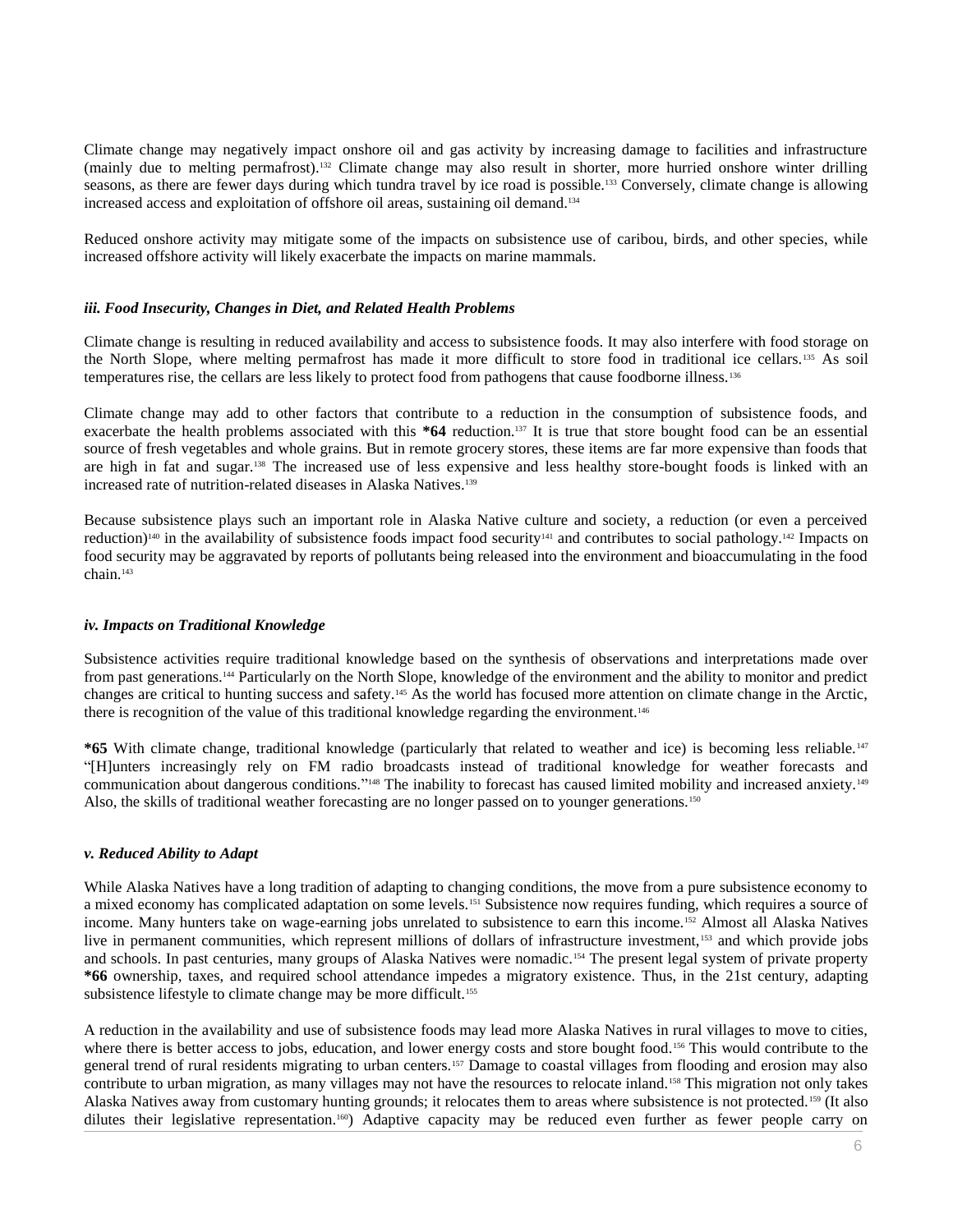subsistence hunting practices and some traditional knowledge is lost.<sup>161</sup>

## *E. How the Current Legal Scheme Deprives Alaska Tribes of Control over Subsistence*

The previous sections discussed how climate change impedes the ability of Alaska Natives to conduct subsistence activities. If Alaska tribes owned the land on which subsistence takes place, or if Alaska tribes were legally empowered to control subsistence resources, it would be easier for them to mitigate the impacts of climate change on their members. For example, tribes could adjust the timing of hunting seasons to match the times during which subsistence animals are now present. Additionally, they might consider modifying development to ensure access to areas that are important to subsistence.

**\*67** But for the past four decades, tribal control over land and resources needed for subsistence has been impeded by Alaska's legal and political framework. As climate change intensifies, it may aggravate this lack of control.

#### *i. Loss of Direct Control over Subsistence*

In the Lower 48, the hunting and fishing rights of many tribes are protected by treaties. In interpreting these treaties, courts have adopted Indian canons<sup>162</sup> that recognize the trust relationship between the federal government and tribes.<sup>163</sup> Treaty provisions regarding fishing rights have been interpreted to guarantee access to tribes' customary fishing grounds; <sup>164</sup> allow tribal enforcement of tribal fishing regulations against tribal members off-reservation;<sup>165</sup> immunize tribes from the enforcement of State fishing regulations in most circumstances;<sup>166</sup> and ensure in-stream water flows adequate to support the fish upon which tribes rely.<sup>167</sup>Alaska Natives do not have treaties with the United States that protect their subsistence rights.<sup>168</sup> When the United States finally addressed the rights of **\*68** Alaska Natives in ANCSA, it extinguished aboriginal hunting and fishing rights in the State of Alaska.<sup>169</sup> In *Iñupiat Community of the Arctic Slope v. United States*,<sup>170</sup> the Ninth Circuit extended the effect of ANCSA to the use of sea ice many miles from shore.<sup>171</sup> In *Native Village of Eyak v. Trawler Diane Marie, Inc.*, 172 the Ninth Circuit held that "the federal paramountcy doctrine" barred aboriginal claims to the outer continental shelf, including those for exclusive hunting and fishing rights.<sup>173</sup>

Not only are Alaska tribes unable to assert treaty rights in order to meet their subsistence needs, they lack the benefit of Indian canons requiring interpretation favorable to tribes. While the Indian canons arguably apply to statutes as well as treaties,<sup>174</sup> courts have held that ANCSA diminished the applicability of the canons.<sup>175</sup> The concurring opinion in *Nenana Fuel Co., Inc. v. Native Village of Venetie*<sup>176</sup> interpreted ANCSA's legislative history to mean that "Congress intended that after ANCSA's enactment there was to be no trust **\*69** relationship between the federal government and the Native groups of Alaska, as there is between the government and the Native tribes of other states."<sup>177</sup>

Congress attempted to address ANCSA's impact on subsistence by passing the Alaska National Interest Lands Conservation Act (ANILCA) in 1980.<sup>178</sup> ANILCA established a priority for the taking of fish and wildlife on public lands for nonwasteful subsistence uses over other uses.<sup>179</sup> But the subsistence priority is based on a set of factors that includes rural residency but does not include Native status,<sup>180</sup> and it does not apply to Native Corporation-owned lands.<sup>181</sup> When subsistence resources are too scarce to satisfy for all users, ANILCA provides for limitations on take based on "(1) customary and direct dependence upon the populations as the mainstay of livelihood; (2) local residency; and (3) the availability of alternative resources."<sup>182</sup>

Ever since the Alaska Supreme Court determined that the rural preference violated the Alaska Constitution,<sup>183</sup> ANILCA has been applied only to federal public lands (about 67 percent of the State<sup>184</sup>). State law governs subsistence on state and private lands, including those owned by Native Corporations.<sup>185</sup> While state law prioritizes subsistence over other uses in subsistence areas,<sup>186</sup> it does not distinguish between Natives and non-Natives or **\*70** urban and rural residents.<sup>187</sup> In areas identified as "nonsubsistence areas" (generally urban areas), there is no subsistence priority at all.<sup>188</sup>

The Endangered Species Act (ESA) (administered by the U.S. Fish and Wildlife Service (FWS)) and the Marine Mammal Protection Act (MMPA) (administered by the National Marine Fisheries Service) generally exempt Alaska Native subsistence hunting from prohibitions on take.<sup>189</sup> Likewise, the Migratory Bird Treaty Act<sup>190</sup> exempts Alaska Native subsistence hunting from a prohibition on the take of migratory birds during the spring and summer seasons.<sup>191</sup>

But, if the relevant agency finds that subsistence is "materially and negatively affect[ing] the threatened or endangered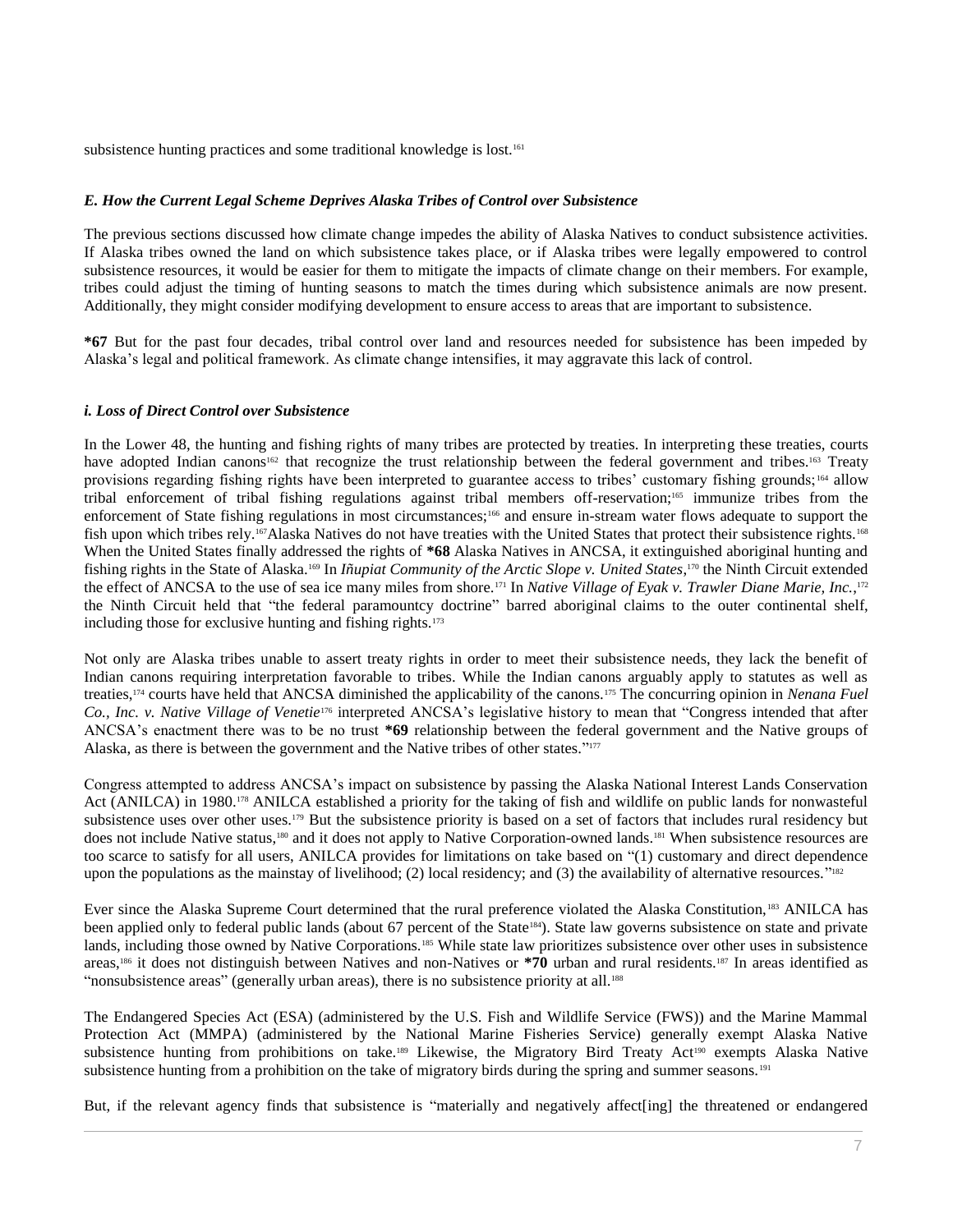species"<sup>192</sup> (including those protected by the Migratory Bird Treaty Act) or causing a "species or stock of marine mammal ... to be depleted," <sup>193</sup> the agency may prescribe regulations restricting subsistence take.

As climate change intensifies, it is likely that more species will be listed as threatened or depleted.<sup>194</sup> North Slope tribes are concerned that listings may lead to federal **\*71** determinations that subsistence take must be limited to ensure species survival, while the underlying reason for the listing--climate change--will not be addressed.<sup>195</sup> This concern is realistic, considering restrictions that Fish and Wildlife Service (FWS) implemented in 2009 for North Slope migratory bird subsistence take.<sup>196</sup> While the 2009 regulations were designed to protect the Steller's eider (a sea duck listed as a threatened species under the ESA<sup>197</sup>), North Slope hunters believe that FWS disregarded local knowledge regarding the actual population status.<sup>198</sup> To the extent the population of Steller's eiders had changed, hunters attributed the decline to climate change and other non-hunting factors.<sup>199</sup> The regulations imposed hunting restrictions (such as hunting hours) on North Slope subsistence users without addressing issues that might have been more relevant to the conservation of Steller's eiders.<sup>200</sup>

Neither the Endangered Species Act nor the Marine Mammal Protection Act accords tribes any role in the federal government's determination of whether to limit their subsistence take.<sup>201</sup> Tribes have relied on tribal consultation requirements in executive orders as a means to provide input.<sup>202</sup>

**\*72** But agencies differ in their conception as to when tribal consultation is actually required.<sup>203</sup> When new migratory bird regulations were proposed for the North Slope in 2009, North Slope tribes argued that the regulations effectively limited their subsistence take and thus required formal tribal consultation. FWS asserted that formal consultation was not required because the regulations would be issued pursuant to the Migratory Bird Treaty Act--an act that affects Natives and non-Natives alike.<sup>204</sup> In fact, the Migratory Bird Treaty Act exempts "indigenous inhabitants of the State of Alaska" but does not define the term.<sup>205</sup> FWS's regulations define "indigenous inhabitant" as "a permanent resident of a village within a subsistence harvest area, regardless of race."<sup>206</sup> The Marine Mammal Protection Act is the only state or federal act that clearly distinguishes between subsistence protections for Natives and non-Natives.

Distinctions between Natives and non-Natives are relevant because Native hunting traditions have developed over thousands of years and are an integral part of Native culture and society. Alaska Natives believe that subsistence laws (particularly those of the State of Alaska<sup>207</sup>) fail to recognize the significance of Native hunting traditions; and at times tradition and law conflict.<sup>208</sup>

One conflict arises from hunting restrictions based on calendar dates rather than seasonal change. For instance, laws regulating the traditional migratory bird hunt, which takes place mostly in the spring and summer, close the subsistence season on September 1. At that time, subsistence hunters are treated like sport hunters and are subject to specific **\*73** take limits.<sup>209</sup> But subsistence hunting of migratory birds has traditionally continued past September 1 until the birds leave the North Slope.<sup>210</sup>

With climate change, it is possible that the window for hunting migratory birds may become inconsistent with the periods during which the subsistence season is legally open.<sup>211</sup> In a hearing on the North Slope migratory bird regulations, one hunter indicated that she used to hunt for Brant from June to August. Now, variable weather conditions can delay Brant hunting until August.<sup>212</sup> But by this time, the season for Brant hunting is closed per the regulations.<sup>213</sup> And since the regulations limit hunting hours in August, there are fewer opportunities for hunting other birds.<sup>214</sup> Another hunter testified that changing ice conditions limited his ability to hunt Brant during the open season.<sup>215</sup>

Faced with all of these restrictions on their ability to control subsistence, Alaska Natives have sought opportunities to co-manage resources with state and federal governments. The Alaska Eskimo Whaling Commission (AEWC) is one of the few entities that have been accorded a meaningful management role. With authority from five tribal governments<sup>216</sup> and the federal government,<sup>217</sup> AEWC governs bowhead whaling by **\*74** Eskimos in ten Arctic villages. Each year, it enters into a conflict avoidance agreement with oil and gas companies to ensure that offshore activity does not interfere with whaling.<sup>218</sup>

In 1994, an amendment to the Marine Mammals Protection Act provided for cooperative agreements between FWS and Alaska Native organizations to conserve marine mammals and provide for the co-management of subsistence use.<sup>219</sup> FWS has entered into agreements with various Native entities, including the Eskimo Walrus Commission (EWC) (which represents 19 villages).<sup>220</sup> But while FWS has cooperated with EWC in terms of funding, monitoring, and outreach,<sup>221</sup> there has been no real transfer of authority to EWC. FWS continues to conduct its own law enforcement,<sup>222</sup> and the two entities have separate goals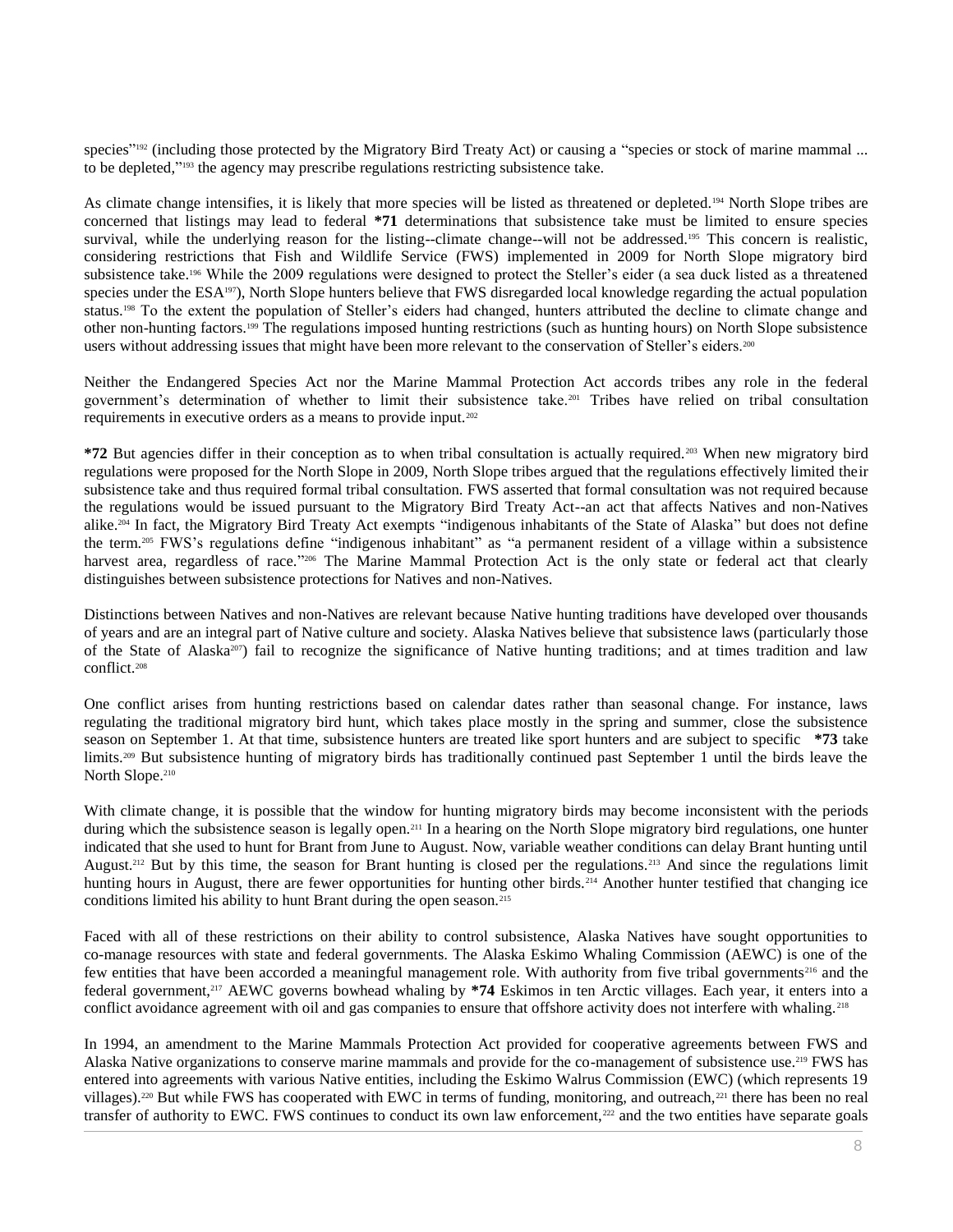regarding walrus conservation.<sup>223</sup>

Tribes that take part in the Alaska Migratory Bird Co-management Council (AMBCC) struggle with a similar lack of power. AMBCC is a statewide management body consisting of FWS, the Alaska Department of Fish and Game, and Alaska tribes. There are three votes allocated to members: one to FWS, one to the state, and one to the collective group of tribes. AMBCC's role is to "provide meaningful input in the development of recommendations on regulations for spring and summer harvest and conservation of migratory birds in Alaska."<sup>224</sup> But AMBCC's recommendations are advisory only,<sup>225</sup> and in 2008, AMBCC's recommendation not to impose additional restrictions on North Slope migratory bird subsistence hunting was disregarded.<sup>226</sup>

As climate change contributes to animal population declines and impedes subsistence access and use, tribes will want to attain more authority over subsistence **\*75** management. If the government responds to population declines by simply placing more restrictions on subsistence take, neither climate change nor subsistence needs will be adequately addressed. Co-management regimes that utilize subsistence users' traditional knowledge and experience (and accord tribes a meaningful management role) may be part of a larger strategy to respond to climate change.

#### *ii. Loss of Direct Control Over Land and Development Decisions*

Even if Alaska tribes lack control over subsistence management, having control over land use decisions may help tribes protect Alaska Natives' subsistence interests in the face of climate change. As discussed below however, Alaska tribes have no direct control over the land on which many of their members live and hunt.

While Alaska tribes retain some of the inherent sovereign powers held by all tribes,<sup>227</sup> they lack jurisdiction over activities on what were once their lands.<sup>228</sup> *Alaska v. Native Village of Venetie Tribal Government* suggests that, aside from the few reservations that remain in Alaska,<sup>229</sup> the only "Indian country" over which Alaska tribes may have some **\*76** jurisdiction consists of those native allotments<sup>230</sup> and townsites<sup>231</sup> that are still held in trust by the federal government.<sup>232</sup>

ANCSA provided for portions of the lands that tribes once controlled to be transferred to regional and village Native Corporations in fee simple.<sup>233</sup> Native Corporation lands are not "Indian Country," <sup>234</sup> and are regulated in the same manner as almost any private land.<sup>235</sup> Land is collectively owned by corporate officers and directors who are not necessarily tribal leaders.<sup>236</sup> Tribal members' control over the land is limited to voting their shares for corporate resolutions and supporting management who share their views.<sup>237</sup>

ANCSA required that regional Native Corporations be for-profit entities under the laws of Alaska,<sup>238</sup> although these corporations may express other purposes in their Articles of Incorporation.<sup>239</sup> Village Native Corporations were allowed to incorporate as nonprofit institutions,<sup>240</sup> but all chose to operate for profit.<sup>241</sup>

**\*77** A number of law review articles discuss inconsistencies between indicators of corporate success (i.e., profits) and successful land stewardship.<sup>242</sup> This discussion is relevant to Alaska Native Corporations that were handed money and land (much of it in remote places) and mandated to be self-sustaining.<sup>243</sup> The primary source of income for most of the successful corporations has been the development of nonrenewable natural resources on their land.<sup>244</sup> Even the most responsible development has impacted subsistence habitat in Alaska to some degree.<sup>245</sup> Meanwhile, corporations that are not financially successful may be more focused on trying to avoid bankruptcy than on land management and subsistence protection.<sup>246</sup>

\*78 Resource development and market competition<sup>247</sup> have occasionally pitted corporations against each other and against tribes on questions of land management. In some cases, corporations favor development of natural resources on corporate land, while tribes oppose it. One example is that of NANA Corporation, which owns the land on which Tech Resources' Red Dog Mine is located. The Corporation receives 25 percent of all profits from the mine's operation.<sup>248</sup> In 2009, Tech Resources settled with residents of Kivalina (one of the region's villages) regarding claims that Red Dog Mine had contaminated Kivalina's drinking water supplies.<sup>249</sup> In February 2010, Kivalina and Point Hope tribal councils and environmental groups appealed the reissuance of Red Dog's water discharge permits.<sup>250</sup> The appeals have divided the community. At least nine organizations in the area have passed resolutions in support of new permits to allow Red Dog's expansion, including the Northwest Arctic Borough, and tribal governments in Noorvik, Kiana, Kotzebue and Deering.<sup>251</sup> Rosie Barr, NANA's resources manager, said the appeal is "a direct threat to the social, cultural, environmental, and economic benefits our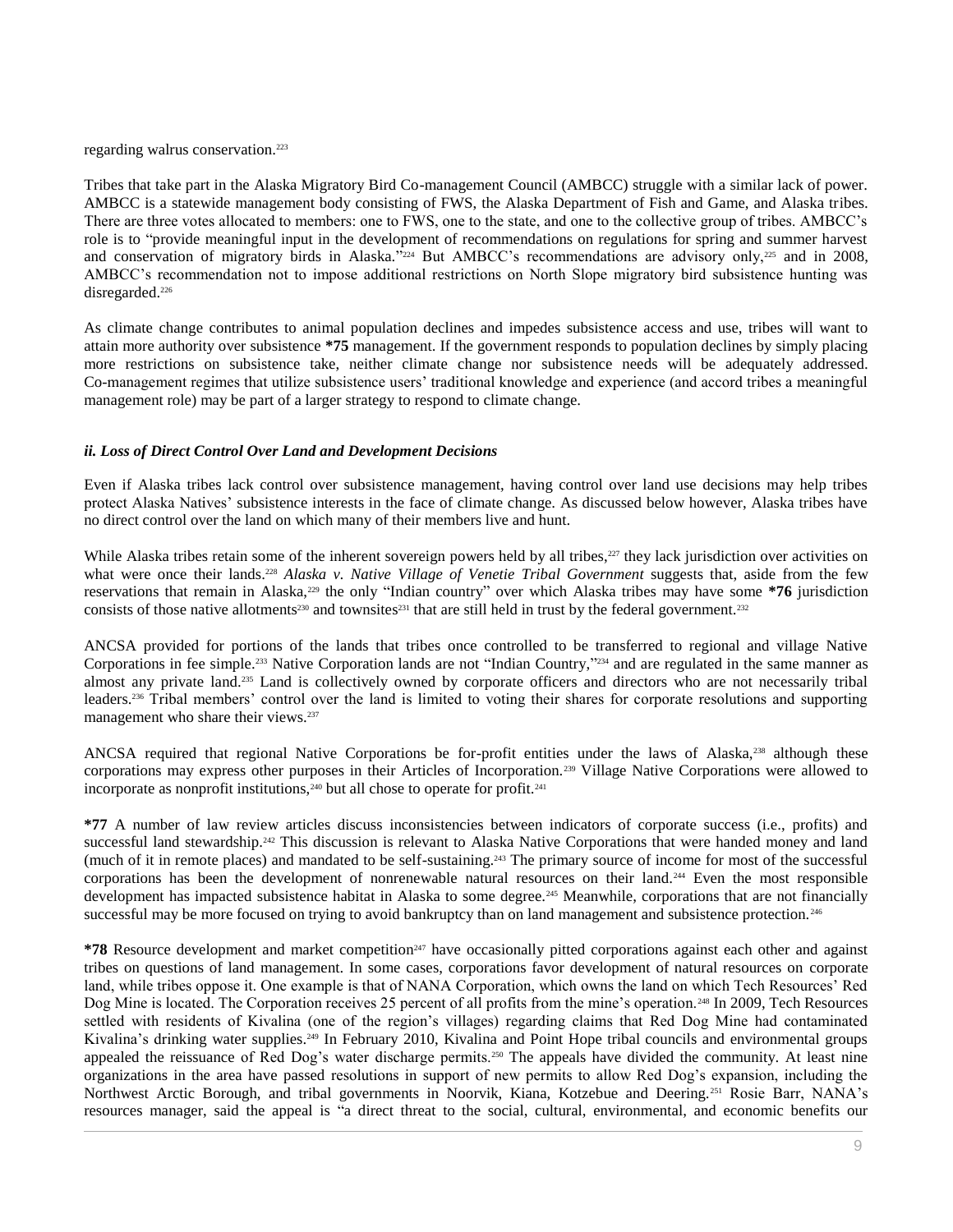shareholders receive from the mine."252

Another example concerns the impending development of the outer continental shelf (OCS) adjacent to the North Slope, which is becoming more accessible as more sea ice melts. While Native Corporations have no OCS ownership interests, they are in a good position to offer services to offshore oil companies. ASRC Energy Services, Inc., a subsidiary of the Arctic Slope Regional Corporation (ASRC) has worked closely with Shell Offshore, Inc. to assist in obtaining necessary federal permits.<sup>253</sup> The same subsidiary plans **\*79** to conduct seismic testing in the Chukchi Sea.<sup>254</sup> Olgoonik Corp., the Village Corporation for the Chukchi Sea coast village of Wainwright, and Ukpeagvik Iñupiat Corp. (UIC), the Village Corporation for Barrow, are partnering with Shell Offshore, Inc. to operate logistics bases in Wainwright and Barrow. <sup>255</sup> Meanwhile, environmental and Alaska Native groups (including the Alaska Eskimo Whaling Commission, the Iñupiat Community of the Arctic Slope and the Native Village of Point Hope) have brought law suits to block lease sales and drilling plans from proceeding.<sup>256</sup> In December 2009, these groups asked the Ninth Circuit Court of Appeals to overturn a federally approved plan that would allow Shell Offshore, Inc. to drill in the Beaufort Sea in 2010.<sup>257</sup>

That said, there are examples of Native Corporations acting to protect the subsistence values of tribes.<sup>258</sup> For example, in December 2009, the Bristol Bay Native Corp. (a Regional Corporation) voted to oppose the Pebble Mine (located in the Bristol Bay region) due to concern about its impact on fish runs.<sup>259</sup>

Some Village Corporations (including UIC) have entered into Memoranda of Understanding with tribes regarding the use of the land.<sup>260</sup> The agreement between UIC and the Native Village of Barrow recognizes that, "UIC and NVB have a mutual interest in assuring that hunting and fishing are managed on UIC's lands for the mutual benefit of UIC, other ANCSA shareholders and NVB's members so long as most of them are the same **\*80** people."<sup>261</sup> The agreement gives NVB limited jurisdiction over UIC's land for the purpose of implementing the agreement.<sup>262</sup> It sets forth hunting and fishing policies and requires non-ANCSA shareholders to obtain permits to hunt and fish on UIC land.<sup>263</sup> UIC also cooperated with the Native Village of Barrow and the North Slope Borough to enter a Memorandum of Agreement with FWS regarding FWS's implementation of its 2009 North Slope migratory bird hunting regulations.

#### *iii. The Evolution of a Corporate Identity*

When ANCSA was enacted, stock in regional Native Corporations was issued to each member of the indigenous population of Alaska.<sup>264</sup> As of yet, no corporations have amended their articles of incorporation to allow stock to be transferred to non-Natives.<sup>265</sup> Despite this, the corporations have nevertheless grown and evolved in ways that have separated them from the more subsistence-oriented tribes (and the people that are most likely to be negatively impacted by climate change).

Many corporations have created subsidiaries expressly for development purposes, adding another layer between tribal members and control of corporate activities. Unlike their parent companies, these development-oriented subsidiaries generally do not provide for the protection of culture and wellbeing in their articles of incorporation.<sup>266</sup>

Only a fraction of regional Native Corporation employees are shareholders, $267$  though this figure is higher for NANA and ASRC.<sup>268</sup> In subsidiaries of Native Corporations located outside of Alaska, there are very few Alaska Native employees.<sup>269</sup>

**\*81** ASRC, along with NANA and Sealaska, amended their articles of incorporation in 1991 to allow descendents of original shareholders to become new shareholders.<sup>270</sup> These new shareholders may grow up in urban areas (or outside of Alaska) and have limited subsistence experience and little identification with the lands once held by their tribes.<sup>271</sup>

Previously, ASRC and UIC were headquartered on the North Slope, where their lands are located. ASRC, UIC and many of their subsidiaries now have their principal offices in Anchorage.<sup>272</sup> This has put more than 700 miles between North Slope subsistence users and corporate decision-makers. Also, the impacts of climate on subsistence are far less visible in urban Anchorage than on the North Slope.

When ASRC was formed, all of the senior managers were whaling captains with direct involvement in subsistence whaling.<sup>273</sup> This is no longer the case. The offshore oil and gas activity ASRC and its subsidiaries now support is opposed by whaling captains, as evidenced by AEWC's lawsuit against federal approvals of this activity.<sup>274</sup> Thus, there is a split between those with traditional subsistence whaling values and corporate management.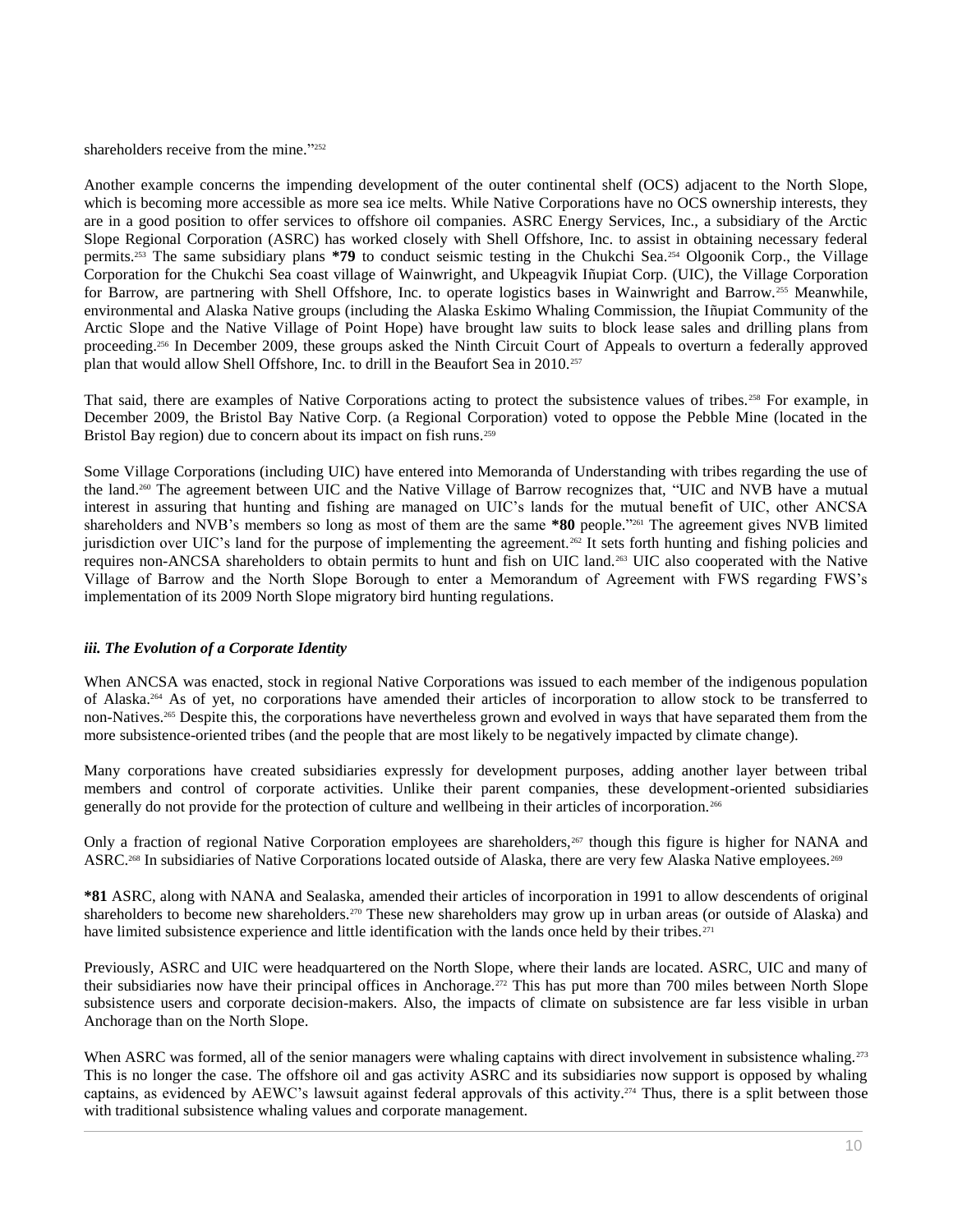#### **\*82** *F. Protecting Tribes' Subsistence Interests--What is the Way Forward?*

Outside of federal grants, Alaska tribes have very few sources of funding.<sup>275</sup> Most cannot afford to hire lobbyists to fight against the current legal scheme or address climate change.<sup>276</sup> Although various entities have acted on behalf of tribes, none has interests that are completely aligned with those of the tribes.

### *i. The Inuit Circumpolar Conference*

The Inuit Circumpolar Conference (ICC) was founded in 1977 by Eben Hopson of Barrow, Alaska (the first North Slope Borough mayor) to represent the Inuit of Alaska, Canada, Greenland, and Russia.<sup>277</sup> In 2005, ICC Chairperson, Sheila Watt-Cloutier (a resident of Iqaluit, Nunavut, Canada), filed a petition to the Inter-American Commission on Human Rights, alleging that the United States violated international law by contributing to global warming.<sup>278</sup> Alaska Native individuals from Barrow, Shishmaref, and Savoonga signed onto the petition.<sup>279</sup> Although the Commission decided against hearing the petition,<sup>280</sup> it invited Watt-Cloutier to testify at a hearing on climate change and human rights in March 2007.<sup>281</sup>

**\*83** In 2009, Jimmy Stotts, a resident of Anchorage, Alaska (originally from Barrow) became the ICC chairperson.<sup>282</sup> At the December 2009 Copenhagen summit on climate change, Stotts said that that Inuit-owned oil, gas and mining projects should be exempted from any new global agreement on climate change.<sup>283</sup> According to Aqqaluk Lynge, the ICC vice-chair for Greenland, Stotts's statement does not represent the official ICC position.<sup>284</sup> But Stott's statement reflects the reality that the issues of climate change, subsistence protection, oil and gas development, and the well-being of Alaska Natives have become thickly tangled in Alaska.

#### *ii. The Role of Government*

AEWC, discussed above as a rare case of post-ANCSA tribal subsistence management, is funded by a non-Native group, the North Slope Borough.<sup>285</sup> The Borough, in turn, is funded by oil and gas development.<sup>286</sup> Formed by Iñupiat Eskimo leaders to represent Iñupiat interests in light of the 1968 discovery of oil at Prudhoe Bay,<sup>287</sup> the Borough has been able to contribute to a number of efforts to promote subsistence interests.<sup>288</sup>

But the Borough is a political subdivision of the State of Alaska, subject to state and federal laws and the vote of its inhabitants. Particularly in Barrow (the Borough seat), the ratio of non-Natives to Iñupiat is now far greater than it was before the Borough's **\*84** formation.<sup>289</sup> The Borough represents a wide variety of interests aside from subsistence protection, including those related to economic development.

While the Borough joined tribes and environmental groups in a 2007 lawsuit challenging the decision of the Minerals Management Service (MMS) not to prepare a supplemental environmental impact statement for a proposed offshore oil and gas lease sale,<sup>290</sup> it did not join in a later suit for review of a MMS order approving a five-year program to expand offshore oil and gas leasing areas.<sup>291</sup> If federal law is changed to allow Alaska and its political subdivisions to share revenue from offshore drilling, the Borough's interests in economic viability may outweigh its opposition to offshore activity.<sup>292</sup>

The Borough has joined with ASRC in opposing polar bear critical habitat designations on grounds that they would impede economic development.<sup>293</sup> The Borough's joint letter with ASRC argues that Iñupiat culture is more than just continuing subsistence hunting--it is now built on economic enterprises.<sup>294</sup> As such, "[t]he existence of native culture and villages cannot now be severed from the economic solutions established in ANCSA." 295

Like the Borough and some of the more successful Native Corporations, the State of Alaska is heavily dependent on oil and gas revenue.<sup>296</sup> The State is unlikely to take an **\*85** active role in working with tribes to mitigate the impacts of climate change on subsistence if this means curtailing oil and gas development.

In 2007, then-Governor Sarah Palin created a Climate Change Sub-Cabinet to develop "appropriate measures and policies to prepare communities in Alaska for the anticipated impacts from climate change" based on "the state's knowledge of the actual and foreseeable effects of climate warming in Alaska."<sup>297</sup> But the measures and policies only pertain to emergency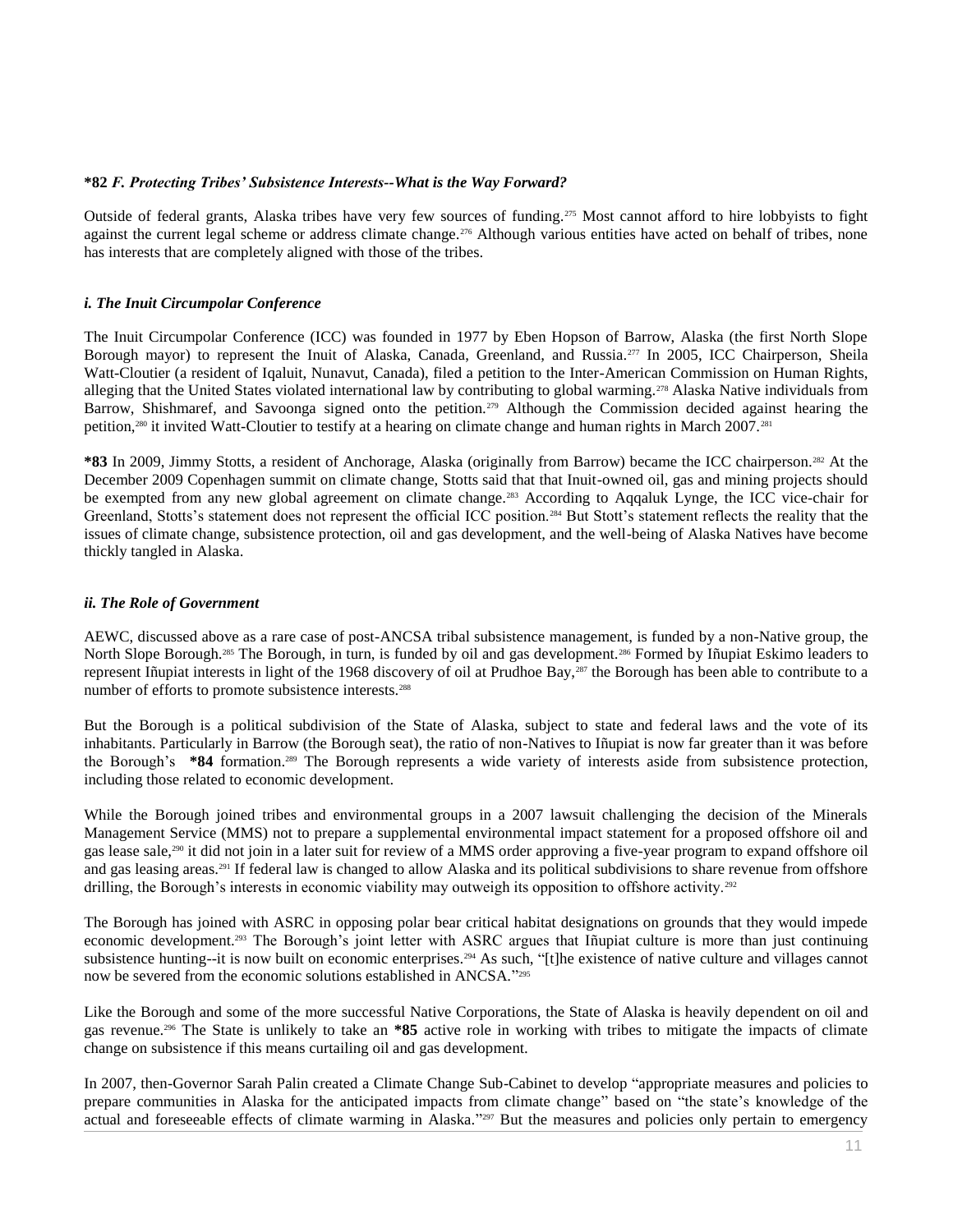preparedness, shoreline protection, and technical assistance and small grants to communities.<sup>298</sup> They do not address the underlying causes of climate change or impacts on subsistence.

In August 2008, Palin filed suit to reverse the polar bear listing on the basis that models projecting future declines in sea ice were flawed.<sup>299</sup> The State legislature appropriated money for the lawsuit and an additional \$2 million for a conference and a public relations campaign to debunk the federal government's scientific research on global warming.<sup>300</sup> Legislative leaders stated that the polar bear listing would have troubling effects on Arctic oil development and the state's economic future.<sup>301</sup> In March 2010, the State moved to intervene in a lawsuit over the Environmental Protection Agency's (EPA) decision to regulate greenhouse gas emissions.<sup>302</sup> In short, while the State has acknowledged the existence of climate change, it seems unlikely to take a lead role in addressing its underlying causes.

#### *iii. The Role of Environmental Groups*

Alaska tribes have sometimes found allies in environmental groups opposed to oil and gas activity. In 2008, the Native Village of Kivalina joined with other tribes and environmental groups to file a lawsuit in the Northern District of California against oil, power and coal companies for their contribution to the damage wrought by climate change. The complaint sought the costs of relocating the village (which could range from \$100  $*86$  million to \$400 million).<sup>303</sup> The case was dismissed,<sup>304</sup> and is currently on appeal to the Ninth Circuit Court of Appeals.

While environmental groups working in Alaska generally support subsistence,<sup>305</sup> the alliance may be tested as Arctic warming increases and more species are listed as "threatened" under the Endangered Species Act or "depleted" under the Marine Mammals Protection Act.<sup>306</sup> The listing of the polar bear as a threatened species, prompted by a 2005 Center for Biological Diversity lawsuit, was one of the first listings based on climate change.<sup>307</sup> The Center for Biological Diversity has identified 350 species at risk from climate change<sup>308</sup> and has petitioned FWS to list and designate critical habitat for ringed, bearded, and spotted seals.<sup>309</sup> This has troubled Iñupiat tribe members who rely on these animals as subsistence resources.<sup>310</sup>

**\*87** Environmental groups could encourage federal and state agencies to enter into more meaningful co-management regimes with Alaska tribes. Such a move may build trust between environmentalists and tribes and, if successful, decrease the likelihood of restrictions on subsistence take based on government determinations that restrictions are necessary to stabilize declining populations of listed species.

## *iv. Roles for Native Corporations?*

North Slope hunters, interviewed in 2007 regarding impacts on subsistence from development and climate change, suggest that more renewable energy sources should be used.<sup>311</sup> While these sources can still impact wildlife and habitat, $312$  the impacts are localized and relatively mitigatable (unlike greenhouse gas emissions).<sup>313</sup>

Although Alaska is the second-largest oil producing state in the country, it is already generating 24 percent of its electricity from renewable sources.<sup>314</sup> There is potential for much more development of wind and tidal energy.<sup>315</sup> There is also a great deal of potential funding available for such projects.<sup>316</sup>

Native Corporations are in a good position to take advantage of alternative energy development opportunities on their land. As of March 2010, Native Corporations have no large scale renewable energy developments in production. But a number of corporations, \*88 particularly Cook Inlet Region, Inc.,<sup>317</sup> have taken steps in this direction. The Department of Energy has funded renewable energy feasibility studies by the Bristol Bay Native Corporation, the Kenaitze Indian tribe, the Native Village of Venetie, the Sealaska Native Corporation, and the Yukon-Kuskokwim Health Corporation.<sup>318</sup> NANA Regional Corporation is collecting wind data and identifying potential geothermal sites in its region to assess the feasibility of wind and geothermal energy.<sup>319</sup> Sealaska Corporation is in the process of converting its corporate headquarters in Juneau to a wood-pellet-fired boiler system.<sup>320</sup> Bering Straits Native Corporation has partnered with a village corporation to develop commercial renewable energy.<sup>321</sup>

Projects such as these are necessary to reduce or eliminate greenhouse gas emissions. At the same time, the direct impacts of these projects on climate change are imperceptible. Even if humans could eliminate all greenhouse gas emissions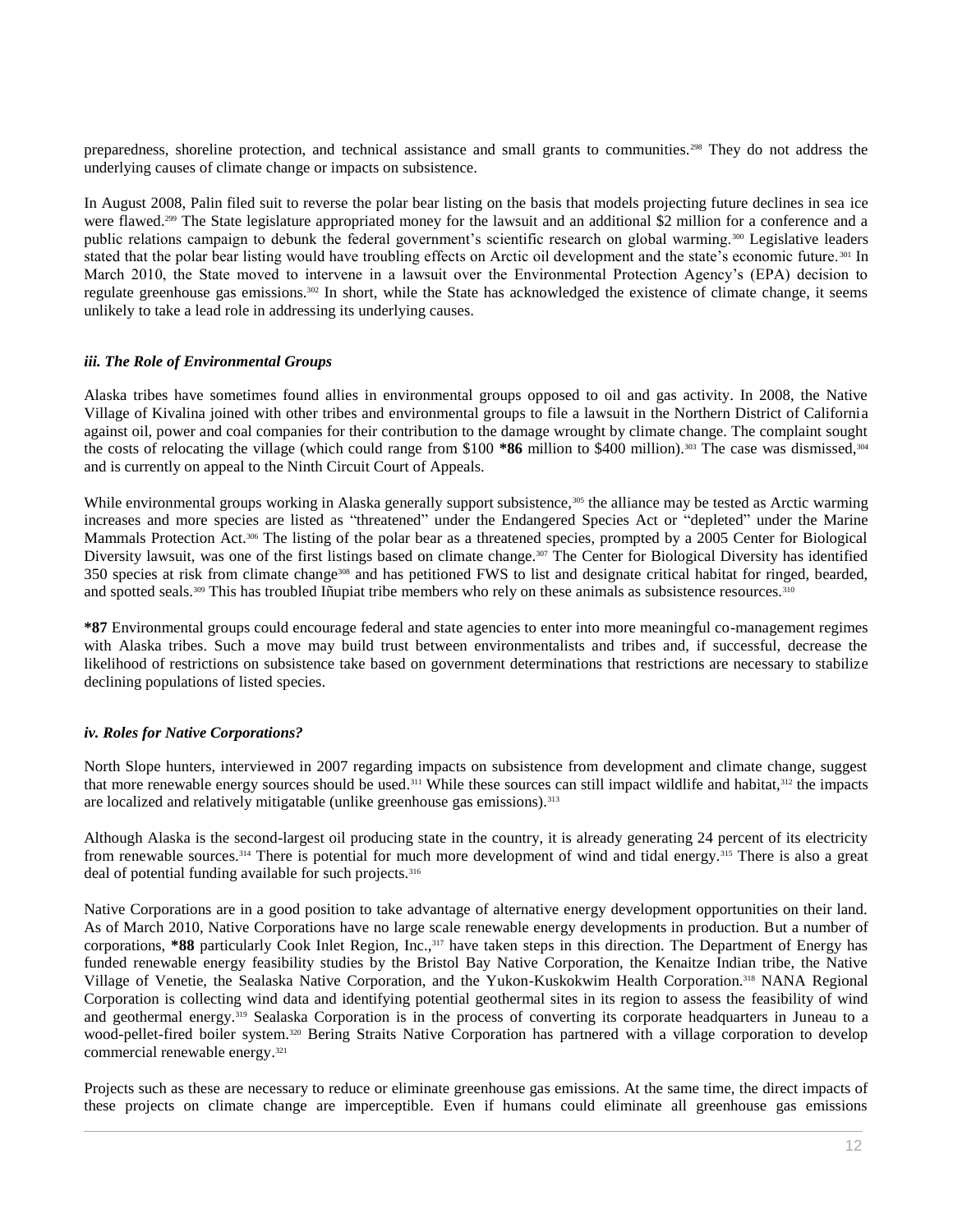immediately, overall temperatures would likely continue to increase for some time,<sup>322</sup> and subsistence would continue to be impacted. A more direct measure would be for more Native Corporations (including subsidiaries) to enter into memoranda of agreement with tribal leaders regarding land use. While such memoranda could not alter Alaska corporate law, they **\*89** could provide for consultation with tribal governments on decisions that impact subsistence habitat and natural resource development.

Another approach may be for Native Corporations to set aside areas of their land that are important for habitat (i.e., breeding and feeding areas) and subsistence use. While this could also be accomplished through municipal zoning, corporate action could be quicker and provide for more flexibility. Flexibility may be important as environmental conditions change and areas of importance shift. Under this approach, corporations may continue to maintain full control over the land.

Native Corporations could also consider granting important habitat and subsistence areas to tribes in the form of a trust. A 1988 amendment<sup>323</sup> to ANCSA allows a corporation to convey surface land and other assets to a settlement trust "to promote the health, education, and welfare of its beneficiaries and preserve the heritage and culture of Natives."<sup>324</sup> A settlement trust cannot operate as a business, alienate land, or convey timber resources (except to prevent fires and the spread of disease). As of 2008, about twenty-five settlement trusts had been established by Alaska Native corporations.<sup>325</sup> But thus far, none have been enacted to protect land for subsistence or habitat purposes. The closest approximation is Haida Corporation's settlement trust to hold cutover timberland in anticipation of the harvest of the second growth.<sup>326</sup> Most of the settlement trusts currently in existence simply provide cash distributions to the beneficiaries on a pro rata basis. $327$ 

# **CONCLUSION**

Climate change affects wildlife-dependent tribes more than it does the larger American society.<sup>328</sup> Alaska tribes are particularly impacted by climate change because of their location in a biozone that is extremely sensitive to warming and because the current legal system deprives them of direct control over their land and natural resources. While Alaska tribes have benefitted from the assistance of government entities, environmental groups, and Native Corporations, none of these completely shares the tribes' interest in subsistence protection or faces the same kind of threat to its well-being from climate change.

Native Corporations could empower tribes by entering into arrangements that allow tribal leaders to have greater roles in land and natural resource management. While Native Corporations cannot stop climate change simply by pursuing alternative energy sources **\*90** instead of developing oil and gas reserves, they can send a message that they are concerned about climate change. Native Corporations can act as leaders in what may be an inevitable shift to renewable energy.

# TABULAR OR GRAPHIC MATERIAL SET FORTH AT THIS POINT IS NOT DISPLAYABLE

#### Footnotes

<sup>a1</sup> Ms. Barrett Ristroph has worked as a North Slope Borough Assistant Attorney in Barrow, Alaska since November 2007. This article was not written on behalf of the North Slope Borough, and the views expressed are not necessarily those of the North Slope Borough.

The author would like to thank Johnny Aiken for his review of the article and Mickey Reed for creating the map that accompanies this article.

- <sup>1</sup> Attempting to convey the magnitude of climate change and its effects on Alaska tribes in a single law review article takes a bit of hubris, especially when the author is a non-Native, non-hunting vegetarian. But here is a start.
- <sup>2</sup> *See* James A. Fall, et al., *Walrus Hunting at Togiak, Bristol Bay, Southwest Alaska*, ALASKA DEP'T OF FISH & GAME, DIV. OF SUBSISTENCE, WALRUS HUNTING AT TOGIAK BRISTOL BAY, SOUTHWEST ALASKA 24, (1991), *available at* http://www.subsistence.adfg.state.ak.us/TechPap/tp212.pdf (providing the example of subsistence use of a beached walrus carcass, where botulism is a concern). A subsistence user's only mechanism of testing the freshness of the walrus is to slit the hide with a knife. *Id.* If oozing occurs, it means that the animal has deteriorated to a condition called "qallatek" and cannot be used. *Id.*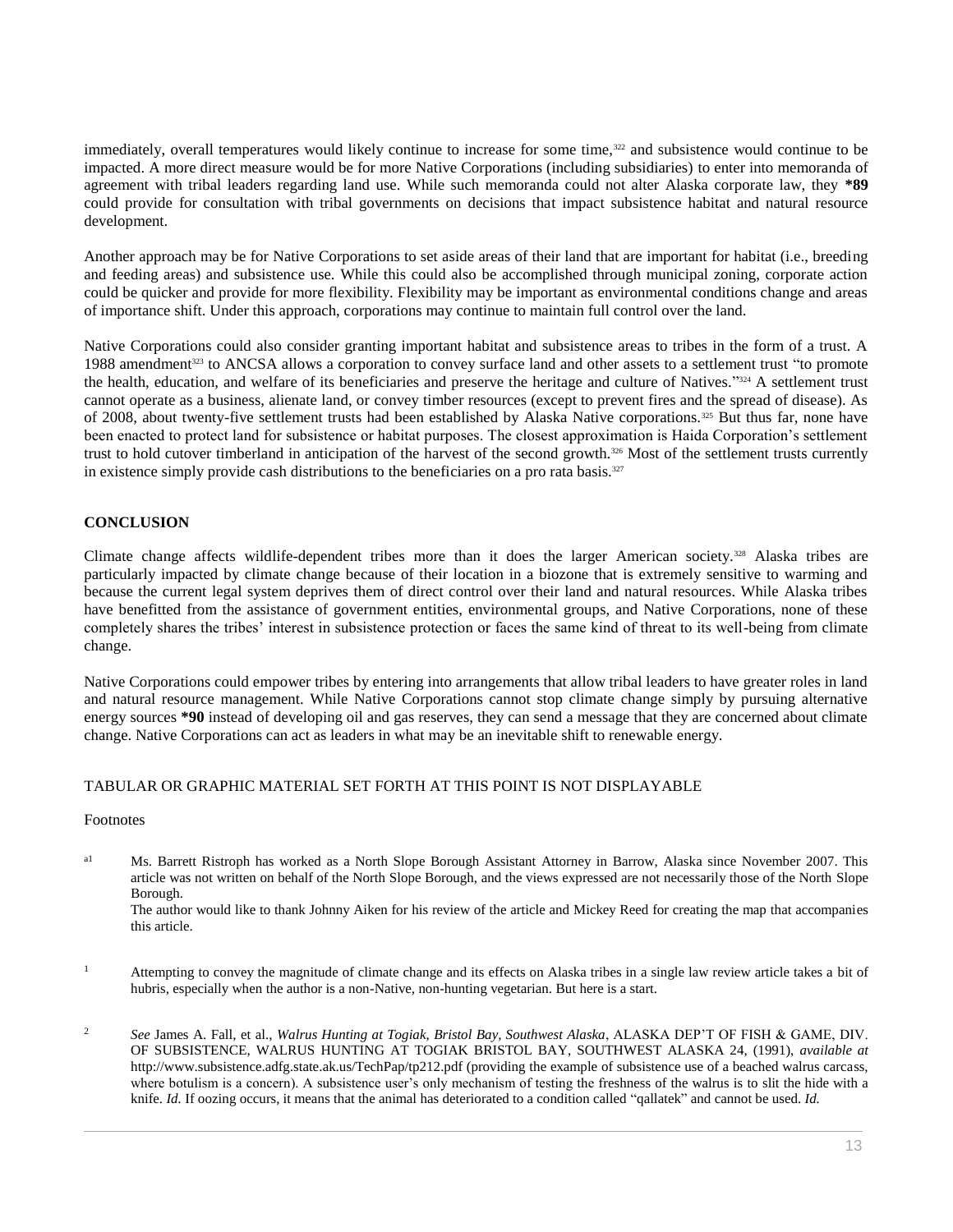- <sup>3</sup> Migratory Bird Subsistence Harvest in Alaska: Harvest Regulations for Migratory Birds in Alaska During the 2009 Season, FISH & WILDLIFE SERV. (Mar. 18, 2009), *available at* http://www.regulations.gov/search/Regs/home. & WILDLIFE SERV. (Mar. 18, 2009), *available at* http://www.regulations.gov/search/Regs/home.html #docketDetail?R=090000648091dc77 (Wainwright, Alaska Public Meeting Transcripts) [hereinafter NSB's 2009 Comments to FWS] (North Slope Borough's comments to FWS on Proposed Harvest Regulations for Migratory Birds in Alaska during the 2009 Season).
- <sup>4</sup> Alaska Native Claims Settlement Act[, 43 U.S.C. §§ 1601](http://www.westlaw.com/Link/Document/FullText?findType=L&pubNum=1000546&cite=43USCAS1601&originatingDoc=I0ecc82992df011e18b05fdf15589d8e8&refType=LQ&originationContext=document&vr=3.0&rs=cblt1.0&transitionType=DocumentItem&contextData=(sc.Search))[-1629a \(2006\).](http://www.westlaw.com/Link/Document/FullText?findType=L&pubNum=1000546&cite=43USCAS1629A&originatingDoc=I0ecc82992df011e18b05fdf15589d8e8&refType=LQ&originationContext=document&vr=3.0&rs=cblt1.0&transitionType=DocumentItem&contextData=(sc.Search))
- <sup>5</sup> *See infra* Parts III (Direct Impacts on Subsistence) and IV (Indirect Impacts on Subsistence).
- <sup>6</sup> *See* INTERGOVERNMENTAL PANEL ON CLIMATE CHANGE, CLIMATE CHANGE 2007: SYNTHESIS REPORT (2007), *available at* http://www.ipcc.ch/publications\_and\_ data/ar4/syr/en/main.html; Richard A. Feely, Ocean Acidification, (Jan. 29, 2010) (on file with the author) (the atmospheric concentration of carbon dioxide is now higher than that experienced on Earth for at least the last 800,000 years, and is expected to continue to rise).
- <sup>7</sup> Richard Cowan, *More Americans Say Global Warming Exaggerated: Poll*, REUTERS (Mar. 11, 2010), http://www.reuters.com/article/idUSTRE62A3TG20100311 ("A growing number of Americans, nearly half the country, think global warming worries are exaggerated and more people doubt that scientific warnings of severe environmental fallout will ever occur."); Judy Lin, *Palin Calls Global Warming Studies 'Snake Oil Science'*, ANCHORAGE DAILY NEWS (Feb. 9, 2010), *available at* http://www.adn.com/2010/02/08/1130212/palin-calls-global-warming-studies.html.
- <sup>8</sup> *See* Henry Huntington & Shari Fox, *The Changing Arctic: Indigenous Perspectives*, *in* ACIA SCIENTIFIC REPORT 62, 63 (2004), *available at* http:// www.acia.uaf.edu/PDFs/ACIA\_Science\_Chapters\_Final/ACIA\_Ch03\_Final.pdf.
- <sup>9</sup> *See id.* at 65.
- <sup>10</sup> *See* Mark Nuttall, *Hunting, Herding, Fishing, and Gathering: Indigenous Peoples and Renewable Resource Use in the Arctic*, *in* ACIA SCIENTIFIC REPORT 650, 685 (2004), *available at* http://www.acia.uaf.edu/PDFs/ACIA\_Science\_ Chapters\_Final/ACIA\_Ch12\_Final.pdf.
- <sup>11</sup> *Alaska Region Overview*, U.S. DEP'T OF INTERIOR, INDIAN AFFAIRS, http://www.bia.gov/WhoWeAre/RegionalOffices/Alaska/index.htm (last updated Oct. 10, 2010).
- <sup>12</sup> *See* Huntington & Fox, *supra* note 8, at 63 (noting that some communities, such as those in Greenland that fish for cod, may see benefits from climate change if fish stocks increase).
- <sup>13</sup> [ALASKA STAT. § 16.05.940 \(2009\).](http://www.westlaw.com/Link/Document/FullText?findType=L&pubNum=1000003&cite=AKSTS16.05.940&originatingDoc=I0ecc82992df011e18b05fdf15589d8e8&refType=LQ&originationContext=document&vr=3.0&rs=cblt1.0&transitionType=DocumentItem&contextData=(sc.Search))
- <sup>14</sup> *See* URS CORP., NORTH SLOPE BOROUGH COMPREHENSIVE BACKGROUND REPORT, 3-73 (2005), *available at* http://www.north-slope.org/information/comp\_ plan/BackgroundReport06.pdf [hereinafter NSB COMPREHENSIVE PLAN] (citing the twelve Iñupiat values, including "HUNTING TRADITIONS--Reverence for the land, sea and animals is the foundation of our hunting traditions"); NATIVE VILLAGE OF PORT LIONS, http://portlions.net/ (last visited Oct. 31, 2010) (values include "protected subsistence"); ALASKA COASTAL MGMT. PROGRAM, NORTH SLOPE BOROUGH COASTAL MANAGEMENT PLAN 74 (2007), *available at* http:// alaskacoast.state.ak.us/District/FinalFinalPlans/NorthSlope/NSB\_Chap\_7\_ ResourceInventoryAnalysis.pdf. [hereinafter NSB ACMP PLAN] (quoting subsistence hunters in Kaktovik, Alaska: "In fact, the more we look at it, think about it, the more insult we feel by its application to our lives. We are not peasants. We do not subsist; we thrive here, live our lives with great relish.").
- <sup>15</sup> *See* Linda O. Smiddy, *[Responding to Professor Janda--The U.S. Experience: The Alaska Native Claims Settlement Act \(ANCSA\)](http://www.westlaw.com/Link/Document/FullText?findType=Y&serNum=0331633977&pubNum=0001279&originatingDoc=I0ecc82992df011e18b05fdf15589d8e8&refType=LR&fi=co_pp_sp_1279_835&originationContext=document&vr=3.0&rs=cblt1.0&transitionType=DocumentItem&contextData=(sc.Search)#co_pp_sp_1279_835)  [Regional Corporation as a Form of Social Enterprise](http://www.westlaw.com/Link/Document/FullText?findType=Y&serNum=0331633977&pubNum=0001279&originatingDoc=I0ecc82992df011e18b05fdf15589d8e8&refType=LR&fi=co_pp_sp_1279_835&originationContext=document&vr=3.0&rs=cblt1.0&transitionType=DocumentItem&contextData=(sc.Search)#co_pp_sp_1279_835)*, 30 VT. L. REV. 823, 835 (2006). For a detailed discussion of the cultural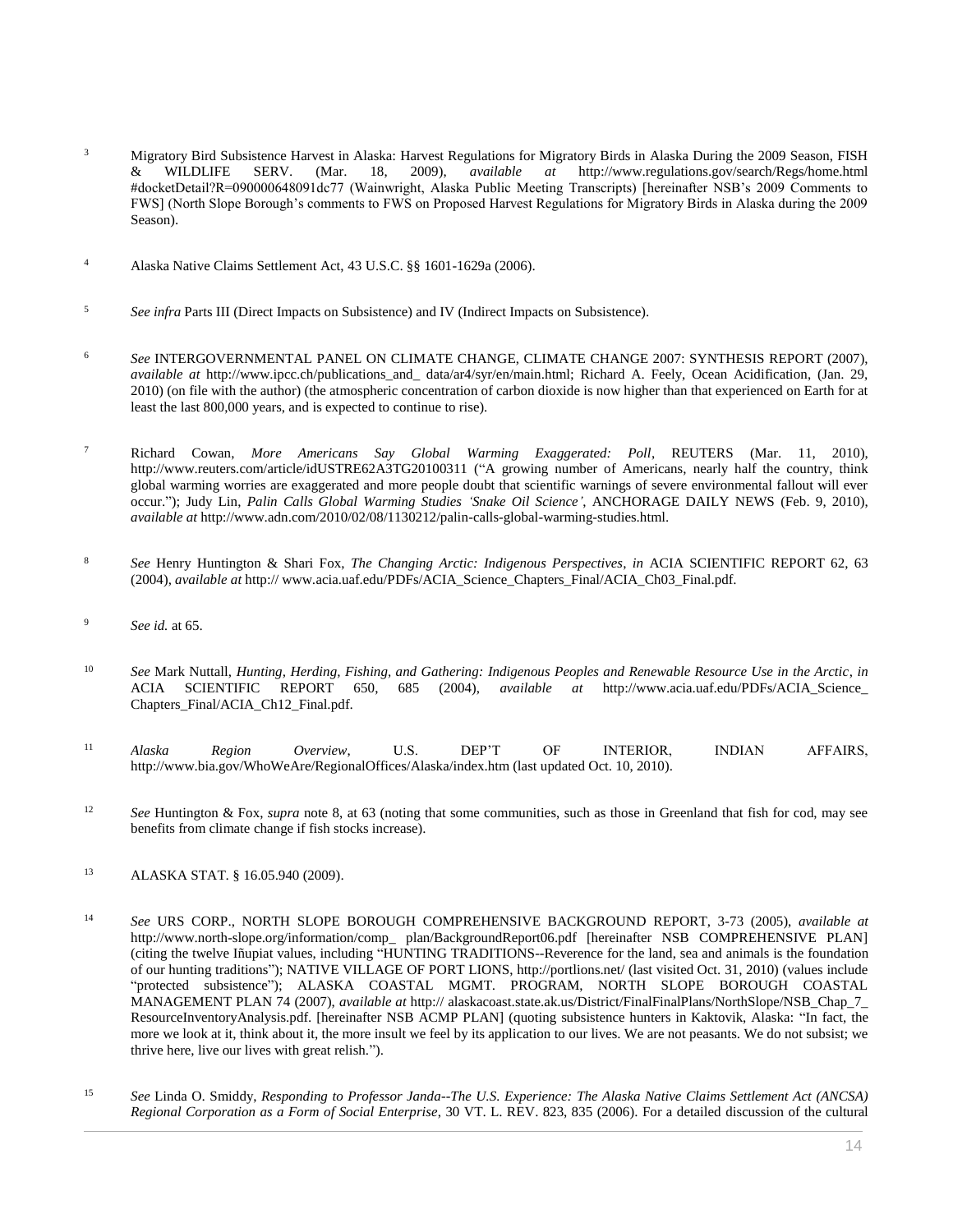significance of subsistence, *see* Sophie Thériault, et al., *[The Legal Protection of Subsistence: A Prerequisite of Food Security for](http://www.westlaw.com/Link/Document/FullText?findType=Y&serNum=0304268636&pubNum=0100168&originatingDoc=I0ecc82992df011e18b05fdf15589d8e8&refType=LR&originationContext=document&vr=3.0&rs=cblt1.0&transitionType=DocumentItem&contextData=(sc.Search))  the Inuit of Alaska*[, 22 ALASKA L. REV. 35 \(June 2005\).](http://www.westlaw.com/Link/Document/FullText?findType=Y&serNum=0304268636&pubNum=0100168&originatingDoc=I0ecc82992df011e18b05fdf15589d8e8&refType=LR&originationContext=document&vr=3.0&rs=cblt1.0&transitionType=DocumentItem&contextData=(sc.Search))

- <sup>16</sup> Telephone interview with Barrow subsistence hunters, in Barrow, Alaska (Mar. 20 & 24, 2010); Stephen Conn, *Response to the Three-Part Series, "Point Hope: Waste, Wounds and the Hunt for Truth,"* TALK OF THE TUNDRA (Oct. 26, 2009) http://alaskadispatch.com/voices/tundra-talk/2622-aresponseto-the-three-part-series-point-hope-waste-wounds-and-the-hunt-for-tru th.
- <sup>17</sup> *See* JAMES S. MAGDANZ ET AL., ALASKA DEP'T OF FISH AND GAME, DIVISION OF SUBSISTENCE, THE PRODUCTION AND DISTRIBUTION OF WILD FOOD IN WALES AND DEERING, ALASKA 58 (2002), *available at* http:// www.subsistence.adfg.state.ak.us/techpap/tp259.pdf (in a study on the production and distribution of wild food in the Iñupiat villages of Wales and Deering, researchers found that about 30% of the households accounted for 70% or more of the harvest, by weight). *See also* NSB ACMP PLAN, *supra* note 14, at 75-76.
- <sup>18</sup> *See, e.g.*, National Marine Fisheries Service, *Issuance of Annual Quotas Authorizing the Harvest of Bowhead Whales to the Alaska Eskimo Whaling Commission for the Period 2008 through 2012* (Jan. 2, 2008) (on file with the author) (describing the substitution of a penthrite projectile for black powder to improve bowhead whale strike efficiencies and the humaneness of killing techniques).
- <sup>19</sup> *See* THOMAS R. BERGER, VILLAGE JOURNEY: THE REPORT OF THE ALASKA NATIVE REVIEW COMMISSION 58 (Hill & Wang) (1985) (there is no cash cutoff point at which Alaska Native individuals or households stop harvesting fish and game).
- <sup>20</sup> Alaska is divided into "boroughs" instead of counties, and The North Slope Borough, covering 89,000 square miles of the Arctic, is the largest borough and the largest municipality in the United States. NSB COMPREHENSIVE PLAN, *supra* note 14, at 3-75.
- <sup>21</sup> Although the median household income in Alaska is high compared to other states, there is a great income disparity between rural and urban communities. *See* Neal Fried and Brigitta Windisch-Cole, *Alaska: An Interesting Income Picture*, ALASKA ECON. TRENDS (Nov. 2005), *available at* http:// www.labor.state.ak.us/research/trends/nov05inc.pdf. When the cost-of-living is considered, these disparities grow even larger. *Id.* North Slope Borough household incomes are relatively high compared to other rural areas, due to revenue generated from oil and gas production. This revenue allows the areas's Native Regional Corporation (Arctic Slope Regional Corporation) to issue substantial dividends to its Native shareholders. It also creates a large tax base for the Borough, which is able to employ a large number of local residents. *North Slope Impacts*, ALASKA OIL & GAS ASS'N, http:// www.aoga.org/facts-and-figures/north-slope (last visited Aug. 18, 2010) (North Slope Borough has 810 employees).
- <sup>22</sup> *North Slope Impacts*, *supra* note 21. The percentage of subsistence sources changes depending on whether a household is Native or non-Native. In Barrow, over ninety-one percent of the Iñupiat households that were interviewed participate in the local subsistence economy, while approximately two-thirds of non-Iñupiat households did not use wild resources obtained from hunting, fishing, or gathering. *Id.*; URS CORP., BARROW VILLAGE PROFILE 4.3-6 (2005), *available at* http://www.north-slope.org/information/comp\_ plan/BarrowVillageProfile06.pdf. *See also* Aaron Wernham, *Iñupiat Health and Proposed Alaskan Oil Development: Results of the First Integrated Health Impact Assessment/Environmental Impact Statement for Proposed Oil Development on Alaska's North Slope*, 4 ECOHEALTH 500, 506 (2007) (North Slope villages harvest between 300 and 800 pounds of subsistence foods per capita annually, among the highest harvest figures in Alaska; the consumption of subsistence foods has been estimated to provide roughly 50% of caloric needs).
- <sup>23</sup> NSB COMPREHENSIVE PLAN, *supra* note 14, at 3-61 (North Slope Borough is home to a "predominantly Iñupiat Eskimo population"; these Alaska Natives, a subset of the circumpolar Inuit, are known as both "Iñupiat" and "Eskimo").
- <sup>24</sup> *See* Thériault, *supra* note 15, at 50; MILTON M.R. FREEMAN ET AL., INUIT, WHALING AND SUSTAINABILITY 36 (1998) (the Iñupiat generally believe that there are nutritional benefits to bowhead whale meat that cannot be acquired from other food sources); Telephone interview with Barrow subsistence hunter in Barrow, Alaska (Mar. 20, 2010).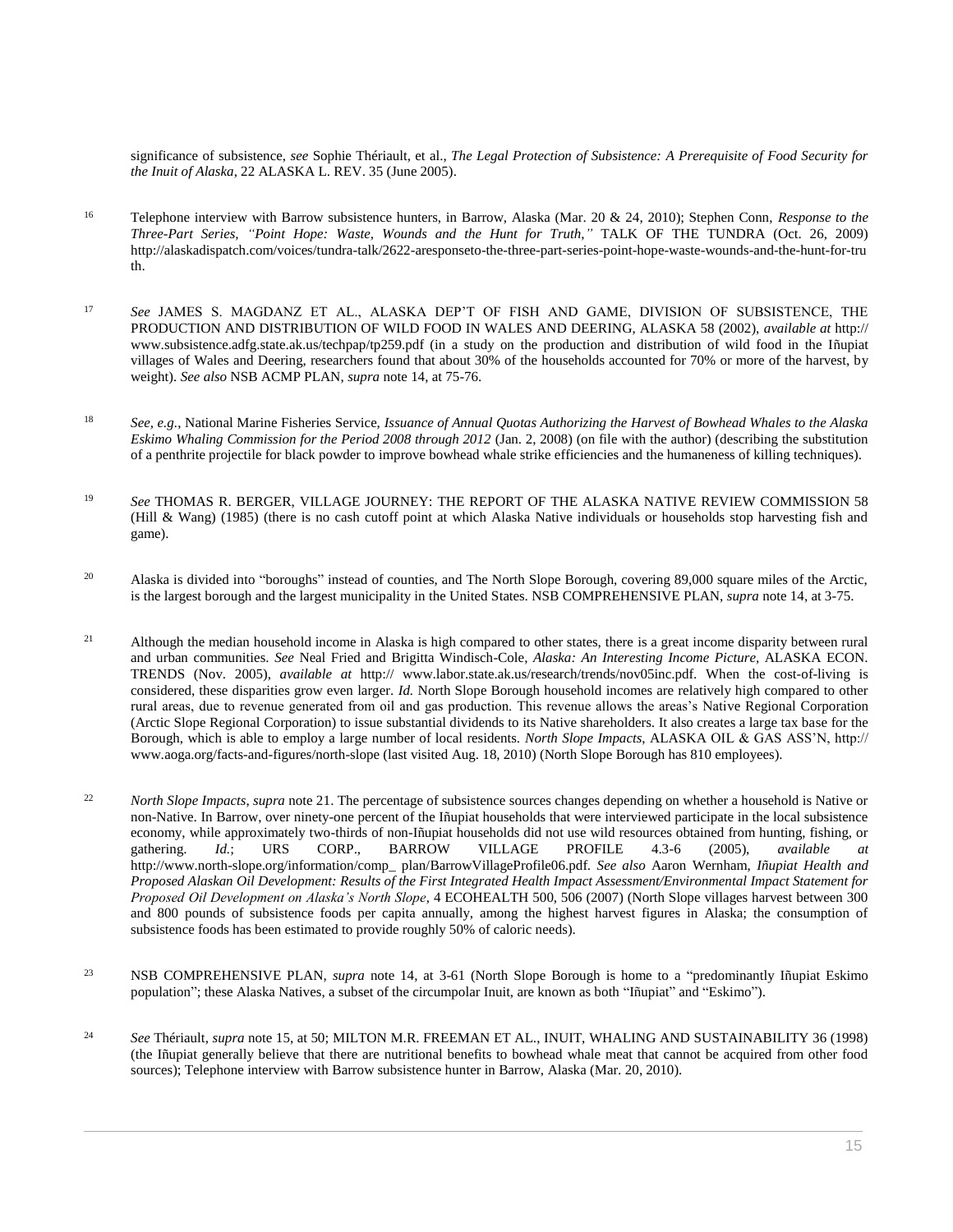- <sup>25</sup> See Andrew Davies et al., *Letter, Late Cretaceous Seasonal Ocean Variability from the Arctic*, 460 NATURE 254, 254 (2009); Jeremy J. Hess et al., *Climate Change: The Importance of Place*, 35 AM. J. PREVENTATIVE MED. 468, 474 (2008); Gordon McBean et al., *Arctic Climate: Past and Present*, *in* ACIA SCIENTIFIC REPORT 22-23 (2005), *available at* http://www.acia.uaf.edu/PDFs/ACIA\_ Science\_Chapters\_Final/ACIA\_Ch02\_Final.pdf.
- <sup>26</sup> *See* Allen J. Parkinson et al., *Potential Impact of Climate Change on Infectious Disease in the Arctic*, 64 INT'L J. CIRCUMPOLAR HEALTH 478, 479 (2005).
- <sup>27</sup> *See* JONATHAN HANNA, NATIVE COMMUNITIES AND CLIMATE CHANGE: PROTECTING TRIBAL RESOURCES AS PART OF NATIONAL CLIMATE POLICY 10 (2007), *available at* http:// www.colorado.edu/law/centers/nrlc/library/Publications/Research% 20Reports/ClimateReportExecutiveSummary.pdf; *see also* PowerPoint Presentation of Alaska Sub-Cabinet on Climate Change, in Copenhagen, Denmark (Dec. 15, 2009) http://www.climatechange.alaska.gov [hereinafter Alaska Copenhagen Presentation] (reporting a 3.1 degrees Fahrenheit change in mean annual temperatures throughout the state between 1949 and 2008).
- <sup>28</sup> *See* HANNA, *supra* note 27, at 10; John A. Warren et al., *Climate Change and Human Health: Infrastructure Impacts to Small Remote Communities in the North*, 64 INT'L J. CIRCUMPOLAR HEALTH 487, 487 (2005); Allen J. Parkinson, *The International Polar Year, 2007-2008, An Opportunity to Focus on Infectious Diseases in Arctic Regions*, 14 EMERGING INFECTIOUS DISEASES 1, 2 (2008).
- <sup>29</sup> For a comprehensive discussion, see Susan Joy Hassol, IMPACT OF A WARMING ARCTIC: ARCTIC CLIMATE IMPACT ASSESSMENT (Carolyn Symon, ed., Cambridge University Press 2004), http://www.acia.uaf.edu/pages/scientific.html.
- <sup>30</sup> Feely, *supra* note 6.
- <sup>31</sup> *Id.*
- <sup>32</sup> *See* Dan Joling, *Acidity in Alaska Ocean Waters Puts Fisheries at Risk*, ANCHORAGE DAILY NEWS (Aug. 24, 2009), http:// www.adn.com/2009/08/24/909455/acidity-in-alaska-oceanwaters.html.
- <sup>33</sup> *See id.*
- <sup>34</sup> Feely, *supra* note 6.
- <sup>35</sup> Carin Stephens, *New Findings Show Increased Ocean Acidification in Alaska Waters*, UAF NEWSROOM (Aug. 11, 2009), http://www.uaf.edu/files/news/a\_news/200090811160143.html.

| 36 | See                                                    | <i>Bowhead</i> | <i>Whale</i> , ALASKA |  | $DEF^T$ | OF | FISH & | <b>GAME</b> | $2008$ ). | http:// |
|----|--------------------------------------------------------|----------------|-----------------------|--|---------|----|--------|-------------|-----------|---------|
|    | www.adfg.state.ak.us/pubs/notebook/marine/bowhead.php. |                |                       |  |         |    |        |             |           |         |

- <sup>37</sup> *Permafrost*, NATURAL RES. CAN., http:// cgc.rncan.gc.ca/permafrost/whatis\_e.php (last updated Dec. 21, 2007) ("Permafrost is defined on the basis of temperature, as soil or rock that remains below 0°C throughout the year, and forms when the ground cools sufficiently in winter to produce a frozen layer that persists throughout the following summer.").
- <sup>38</sup> Troy Pewe, *Alpine Permafrost in the Contiguous United States*, 15 ARCTIC & ALPINE RES. 145 (1983) ("Permafrost exists in the high plateaus and high mountains of the contiguous United States.").
- <sup>39</sup> V. Romanovsky, *Permafrost*, ARCTIC REPORT CARD (2009) http:// www.arctic.noaa.gov/reportcard/permafrost.html (while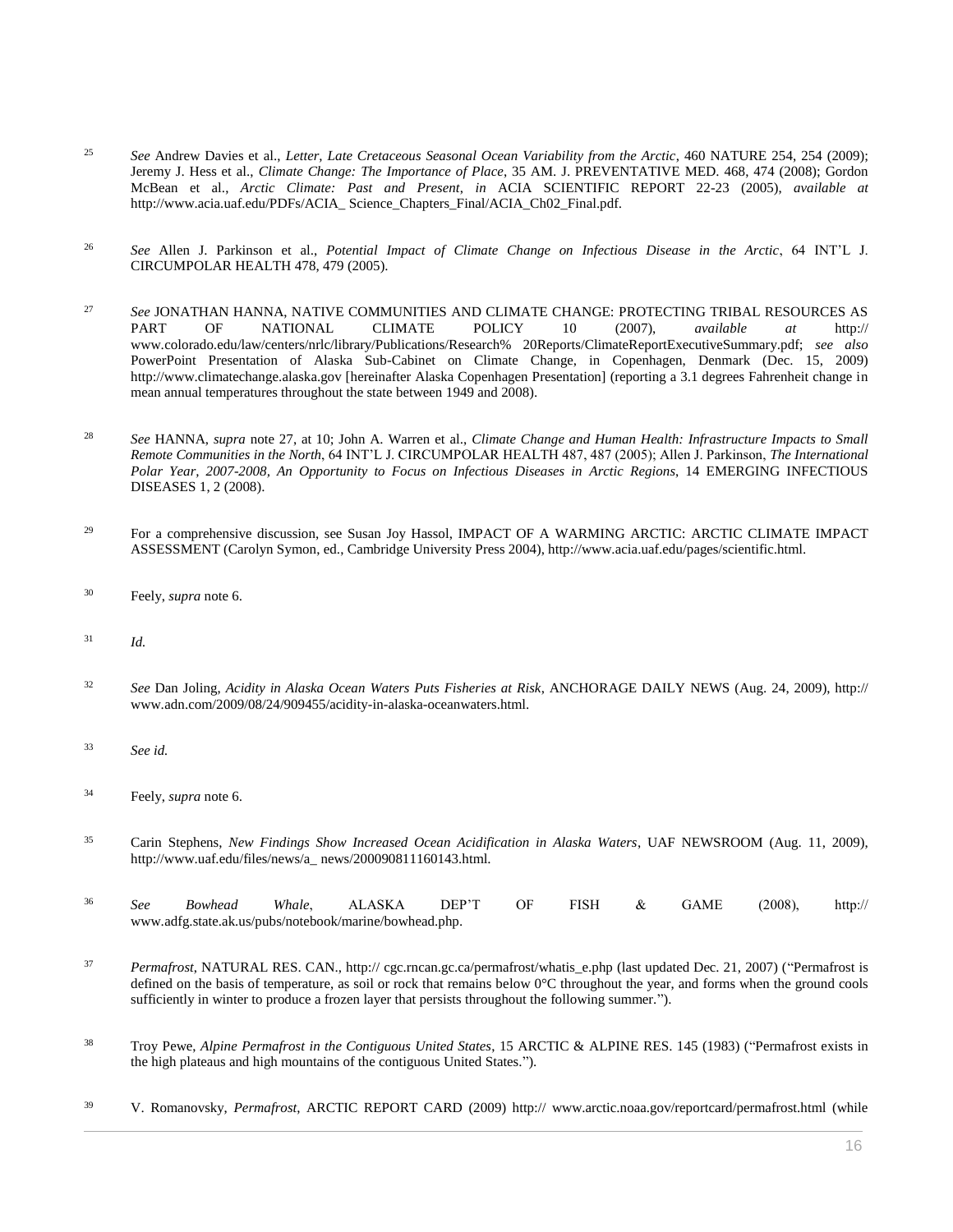overall temperatures have increased, permafrost temperatures on the North Slope were relatively stable from 2000 to 2008).

- <sup>40</sup> Jeff Richardson, *Permafrost's Future in Alaska Looks Poor, but the Forecast Isn't All Bad*, FAIRBANKS DAILY NEWS MINER (Nov. 6 2009), http:// newsminer.com/pages/full\_story/push?articlePermafrost%E2%80% 99s+future+in+Alaska+looks+poor+but+the+forecast+isn%E2%CC80%99t+all+bad%20& id=4354319Permafrost%E2%CC80% 99s+future+in+Alaska+looks+poor+but+the+forecast+isn%E2%CC80% 99t+all+bad&instance=home\_lead\_story.
- <sup>41</sup> Bob Reiss, *Barrow, Alaska: Ground Zero for Climate Change*, SMITHSONIAN MAGAZINE (Mar. 2010), *available at* http:// www.smithsonianmag.com/science-nature/Barrow-Alaska-Ground-ZeroforClimate-Change.html.
- <sup>42</sup> Bill Sherwonit, *Arctic Tundra is Being Lost As Far North Quickly Warms*, ENV'T 360, Jan. 11, 2010, http://e360.yale.edu/content/feature.msp? id=2229.
- <sup>43</sup> *Id.*
- <sup>44</sup> *Id.*
- <sup>45</sup> Elizabeth Weise, *Alaska the 'Poster State' For Climate Concerns*, USA TODAY, May 29, 2006, *available at* http://www.usatoday.com/weather/climate/2006-05-29-alaska-globalwarming\_x.htm.
- <sup>46</sup> *See* Sherwonit, *supra* note 42.
- <sup>47</sup> *See* Sherwonit, *supra*, note 42 (discussing impact of fires on lichens, which comprise most of the caribou diet).
- <sup>48</sup> *Sea Ice Project*, ALASKA CTR. FOR CLIMATE ASSESSMENT & POL'Y, http:// ine.uaf.edu/accap/research/sea\_ice\_project.htm (last updated July 9, 2010).
- <sup>49</sup> *Id.*
- <sup>50</sup> The Beaufort and Chukchi Seas lie between the North Slope and the Arctic Ocean.
- <sup>51</sup> *See* Alaska Copenhagen Presentation, *supra* note 27 (comparing data from the 2000s with data from the 1970s).
- <sup>52</sup> Elizabeth Bluemink, *Sea Ice Melt Third Largest in Thirty Years*, ANCHORAGE DAILY NEWS, Sep. 17, 2009, *available at* http:// www.adn.com/2009/09/17/939372/sea-ice-melt-3rd-largest-in30.html); *see also* ARCTIC COUNCIL, ARCTIC MARINE SHIPPING ASSESSMENT 2009 REPORT 26, http:// www.pame.is/images/stories/PDF\_Files/AMSA\_2009\_Report\_2nd\_print.pdf [hereinafter AMSA 2009 Report] ("[T]he five smallest September ice-covered areas for the Arctic Ocean during the modern satellite record (1979-2008) have occurred in the five most recent seasons (2004-2008).").
- <sup>53</sup> *See* Bluemink, *supra* note 52.
- <sup>54</sup> *Id.*
- <sup>55</sup> *AMSA 2009 Report*, *supra* note 52, at 4.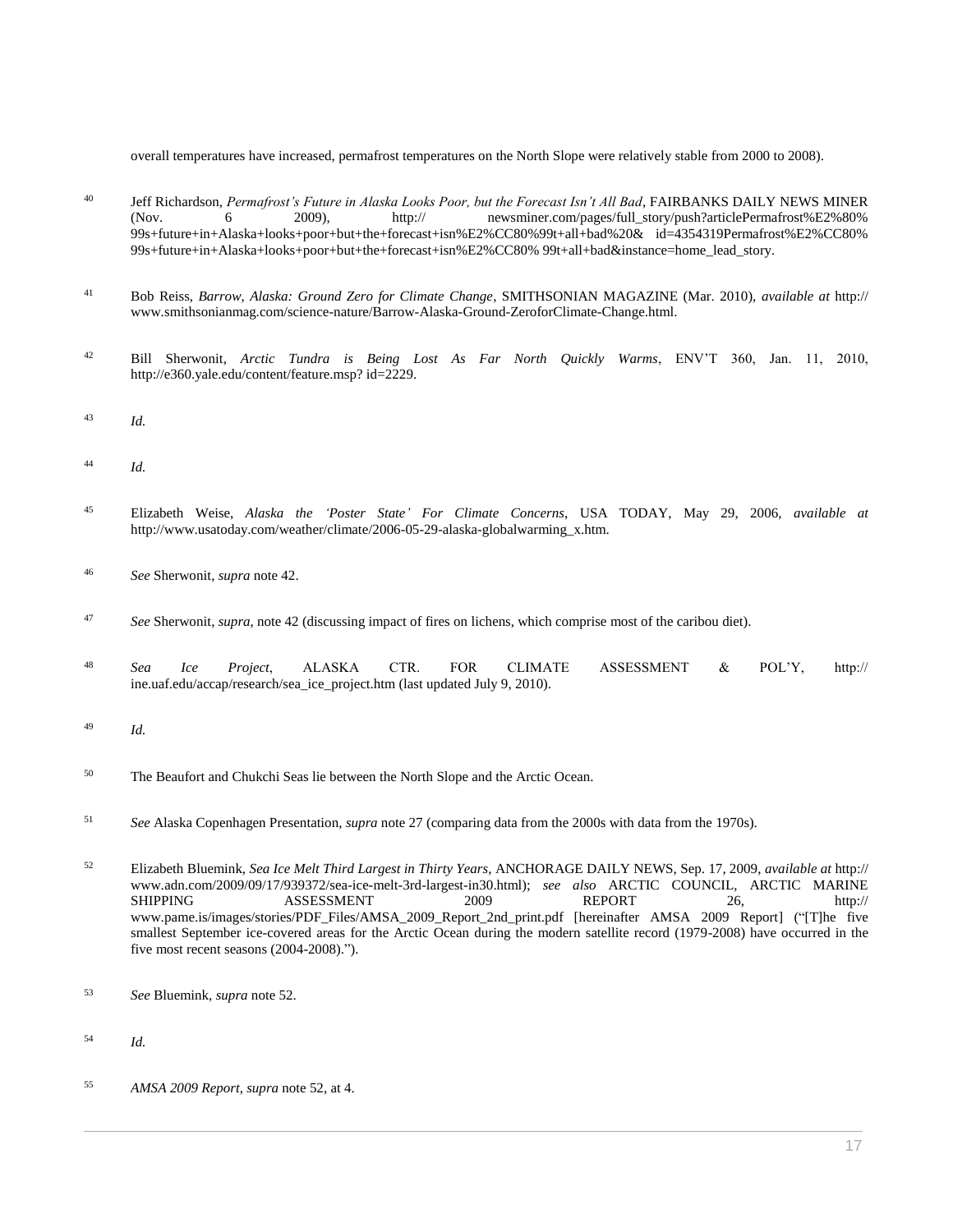- <sup>56</sup> *Id.*
- <sup>57</sup> *See* Weise, *supra* note 45.
- <sup>58</sup> Rachel D'Oro, *Eroding Village Appeals Suit Dismissal*, ANCHORAGE DAILY NEWS, Jan. 29, 2010, http://www.adn.com/2010/01/28/1115618/eroding-village-appeals-suit-dismissal.html; Huntington & Fox, *supra* note 8, at 76.
- <sup>59</sup> *Id.*; U.S. GEN. ACCOUNTING OFFICE, ALASKA NATIVE VILLAGES: MOST ARE AFFECTED BY FLOODING AND EROSION, BUT FEW QUALIFY FOR FEDERAL ASSISTANCE 3 (2003), *available at* http://gao.gov/new.items/d04142.pdf [hereinafter GAO Report]; CTR. FOR CLIMATE & HEALTH, ALASKA NATIVE TRIBAL HEALTH CONSORTIUM, CLIMATE CHANGE AND HEALTH IMPACTS, POINT HOPE, ALASKA, 22 (2009), *available at* http://www.anthc.org/chs/ces/climate/upload/Point-HopeCCHIA-Draft-Final.pdf [hereinafter POINT HOPE REPORT].
- <sup>60</sup> GAO Report, *supra* note 59.
- <sup>61</sup> *Id.* at 2-3.
- <sup>62</sup> *Id.* at 4.
- <sup>63</sup> *Id.* at 37.
- <sup>64</sup> INTERGOVERNMENTAL PANEL ON CLIMATE CHANGE, *supra* note 6, at 5.2 (Risks to unique and threatened systems); *see also* U.S. ARMY CORPS OF ENG'RS. ALASKA DIST., BARROW, ALASKA: COASTAL STORM DAMAGE REDUCTION DRAFT INTERIM FEASIBILITY REPORT, §§ 2.2.3.1, 5.1 (2008) (predicting the need to move or condemn 31 structures over the next 50 years due to the "very real threat of flooding and erosion").
- <sup>65</sup> Piper Crowell, *Alaskan Thaw: Hannah Fears the Impact*, U.N. WORKS, http://www.un.org/works/sub3.asp?lang=en&id=24 (last visited Nov. 6, 2010); Letter from Johnny Aiken, North Slope Borough, to Dick Mylius, Dep't of Natural Res. (Apr. 7, 2008) (on file with the author).
- <sup>66</sup> *See* Weise, *supra* note 45.
- <sup>67</sup> *See* Jingfeng Xiao & Qianlai Zhuang, *Drought Effects On Large Fire Activity In Canadian and Alaskan Forests*, ENVTL. RES. LETTERS 2, (Nov. 27, 2007), *available at* http://iopscience.iop.org/1748-9326/2/4/044003/pdf/1748-9326\_2\_4\_044003.pdf.
- <sup>68</sup> *See* Dan Joling, *Climate Change Adds to Alaska Woes*, ASSOCIATED PRESS, Apr. 15, 2006, http://www.trib.com/news/state-and-regional/article\_ d65b21ce-7b23-5fd9-b0f4-d94a56c21968.html.
- <sup>69</sup> *See id.*
- <sup>70</sup> *See* Weise, *supra* note 45.
- <sup>71</sup> *See* Sherwonit, *supra* note 42; *see also* Jeffrey G. Miller, *[Remedying Our Fragmented Governmental Structures to Deal with Our](http://www.westlaw.com/Link/Document/FullText?findType=Y&serNum=0339355854&pubNum=0204773&originatingDoc=I0ecc82992df011e18b05fdf15589d8e8&refType=LR&fi=co_pp_sp_204773_10188&originationContext=document&vr=3.0&rs=cblt1.0&transitionType=DocumentItem&contextData=(sc.Search)#co_pp_sp_204773_10188)  Nation-on-Edge Problems*[, 38 ENVTL. L. REP. NEWS & ANALYSIS 10,187, 10,188 \(Mar. 2008\)](http://www.westlaw.com/Link/Document/FullText?findType=Y&serNum=0339355854&pubNum=0204773&originatingDoc=I0ecc82992df011e18b05fdf15589d8e8&refType=LR&fi=co_pp_sp_204773_10188&originationContext=document&vr=3.0&rs=cblt1.0&transitionType=DocumentItem&contextData=(sc.Search)#co_pp_sp_204773_10188) (in summer 2004, forest fires in northern Alaska burned an area as large as the state of Connecticut).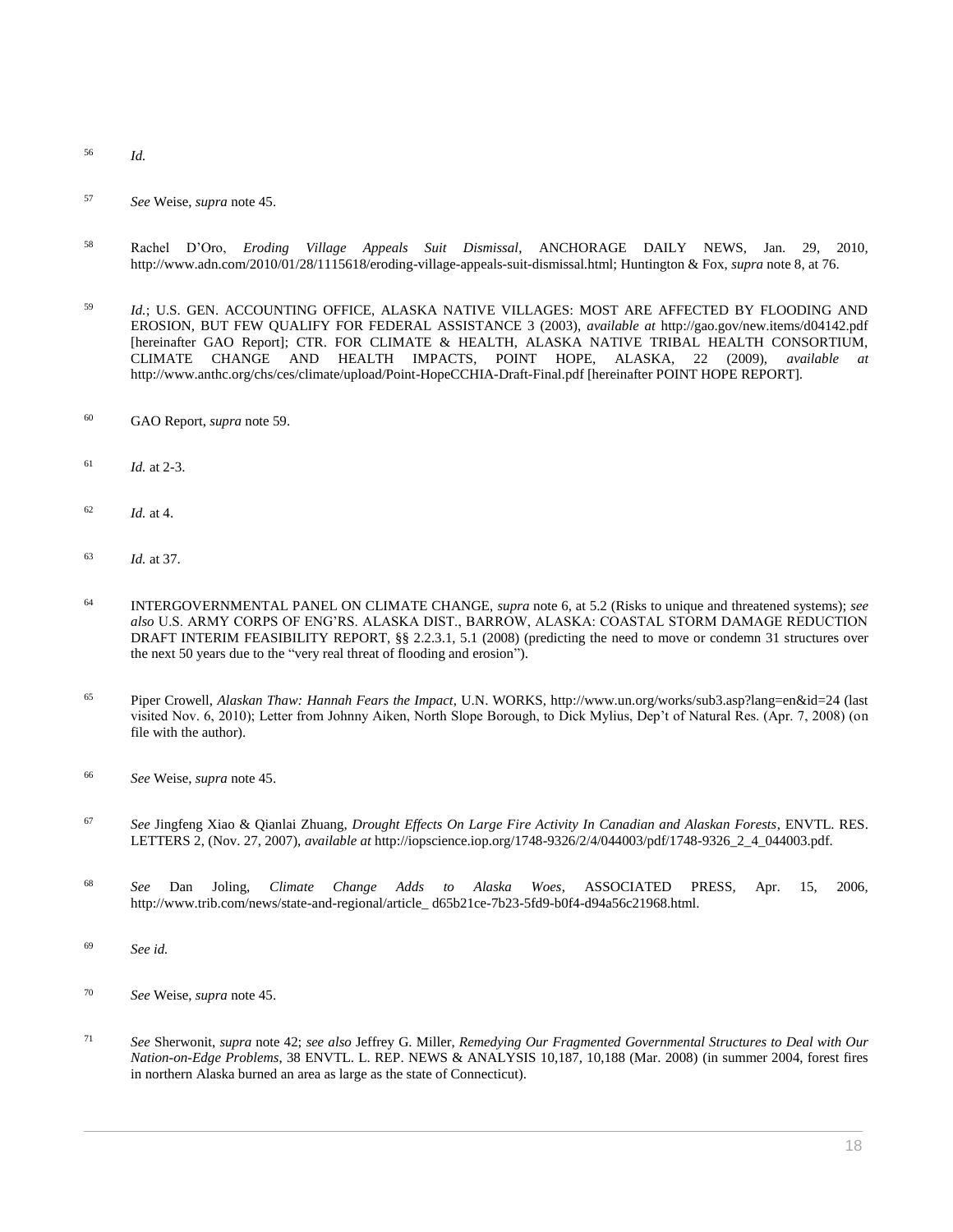- <sup>72</sup> *See* Sherwonit, *supra* note 42.
- <sup>73</sup> *See* Deborah P. Furth, *[What's in the Water? Climate Change, Waterborne Pathogens, and the Safety of the Rural Alaskan Water](http://www.westlaw.com/Link/Document/FullText?findType=Y&serNum=0349685373&pubNum=0109839&originatingDoc=I0ecc82992df011e18b05fdf15589d8e8&refType=LR&fi=co_pp_sp_109839_255&originationContext=document&vr=3.0&rs=cblt1.0&transitionType=DocumentItem&contextData=(sc.Search)#co_pp_sp_109839_255)  Supply*[, 16 HASTINGS W.-NW. J. ENVTL. L. & POL'Y 251, 255 \(Winter 2010\);](http://www.westlaw.com/Link/Document/FullText?findType=Y&serNum=0349685373&pubNum=0109839&originatingDoc=I0ecc82992df011e18b05fdf15589d8e8&refType=LR&fi=co_pp_sp_109839_255&originationContext=document&vr=3.0&rs=cblt1.0&transitionType=DocumentItem&contextData=(sc.Search)#co_pp_sp_109839_255) Warren, *supra* note 28, at 491.
- <sup>74</sup> Salt water intrusion is the mixing of saltwater with freshwater, occurring in either surface-water or groundwater bodies. *Glossary of Statistical Terms*, ORG. FOR ECON. CO-OPERATION & DEV., http:// stats.oecd.org/glossary/detail.asp?ID=2371 (last updated Nov. 22, 2001)
- <sup>75</sup> *See* Magdalena A.K. Muir, *Ocean and Fisheries Law: [Ocean and Climate Change: Global and Arctic Perspectives](http://www.westlaw.com/Link/Document/FullText?findType=Y&serNum=0330656533&pubNum=0196638&originatingDoc=I0ecc82992df011e18b05fdf15589d8e8&refType=LR&originationContext=document&vr=3.0&rs=cblt1.0&transitionType=DocumentItem&contextData=(sc.Search))*, 7 [SUSTAINABLE DEV. L. & POL'Y 50, 50 \(2006\);](http://www.westlaw.com/Link/Document/FullText?findType=Y&serNum=0330656533&pubNum=0196638&originatingDoc=I0ecc82992df011e18b05fdf15589d8e8&refType=LR&originationContext=document&vr=3.0&rs=cblt1.0&transitionType=DocumentItem&contextData=(sc.Search)) Furth, *supra* note 73, at 255-56; *see* ANTHONY J. MCMICHAEL ET AL., CLIMATE CHANGE AND HUMAN HEALTH: RISKS AND RESPONSES (2003), *available at* http://www.who.int/globalchange/publications/climchange.pdf; Michael J. Beach et al., *The Changing Epidemiology of Waterborne Disease Outbreaks in the United States: Implications for Further System Infrastructure and Future Planning*, GLOBAL ISSUES IN WATER, SANITATION, & HEALTH: WORKSHOP SUMMARY 156 (2008), http://www.ncbi.nlm.nih.gov/bookshelf/br.fcgi?book=nap12658&part=ch3 (referring to the 2000 storm surge that spread sewage lagoon waste through Kipnuk; the 2004 saline intrusion after a storm surge in Nunam Iqua; the 2005 loss of community water sources in Kwigillingok; and flooding of Juneau's septic systems).
- <sup>76</sup> *See* Furth, *supra* note 73, at 256; Warren *supra* note 28, at 491.
- <sup>77</sup> POINT HOPE REPORT, *supra* note 59, at 2.
- <sup>78</sup> *Id.*
- <sup>79</sup> *See* Jules M. Blais et al., *Melting Glaciers: A Major Source of Persistent Organochlorides to Subalpine Bow Lake in Banff National Park, Canada*, 30 AMBIO 410, 410-15 (Nov. 2001) (study showed that melting glaciers supply 50 to 97% of the organochlorine inputs to a subalpine lake in Alberta, Canada, while contributing 73% of input water); Lori Verbrugge, PowerPoint presentation, *Traditional Foods in Alaska: Potential Threats from Contaminants and Climate Change* (Feb. 2010), *available at* http:// www.climatechange.alaska.gov/docs/afe10/3\_Verbrugge.pdf.
- <sup>80</sup> *See* North Slope Borough's Comments to the U.S. Army Corps of Engineers on the Proposed Amendment to the Record of Decision for Site LF007, Point Lonely (Jan. 22, 2009) (on file with the author); *see generally* David Carpenter et al., *Polychlorinated Biphenyls in Serum of the Siberian Yupik People from St. Lawrence Island, Alaska*, 64 INT. J. CIRCUMPOLAR HEALTH 322 (2005), *available at* http://jjch.fi/download.php?abstract\_id=172&file\_nro=1; *see* Comments from Edward S. Itta, Mayor of North Slope Borough, to the U.S. Army Corps of Engineers on Environmental Assessment and FONSI for HTRW Removal Action, Kogru Former Radar Station Landfill, ER 09-03 (Mar. 5, 2009) (on file with the author). Distant Early Warning radar stations were installed throughout Alaska and Canada during the Cold War era to detect and guard against Soviet strikes. Many are now considered contaminated sites. *See Contaminated Sites Program*, ALASKA DEP'T OF ENVTL. CONSERVATION, http:// www.dec.state.ak.us/spar/csp/dod\_sites.htm (last visited Sep. 21, 2010).
- <sup>81</sup> Huntington & Fox, *supra* note 8, at 74, 82; Nuttall, *supra* note 10, at 660-62; Petition to the Inter American Commission on Human Rights Seeking Relief from Violations Resulting from Global Warming Caused by Acts and Omissions of the United States, 40-42 (2005), *available at* http:// www.earthjustice.org/library/legal\_docs/petition-to-the-inter-american-commission-onhumanrights-on-behalf-of-the-inuit-circump olar-conference.pdf [hereinafter IACHR Petition]; POINT HOPE REPORT, *supra* note 59, at 14.
- <sup>82</sup> POINT HOPE REPORT, *supra* note 59, at 14.
- <sup>83</sup> *See* GAO Report, *supra* note 59 ("Alaska has significant [environmental] data gaps," in part due to "a lack of monitoring equipment in remote locations."); *See* NSB ACMP PLAN, *supra* note 14, at 66, 147, 151; NSB COMPREHENSIVE PLAN, *supra*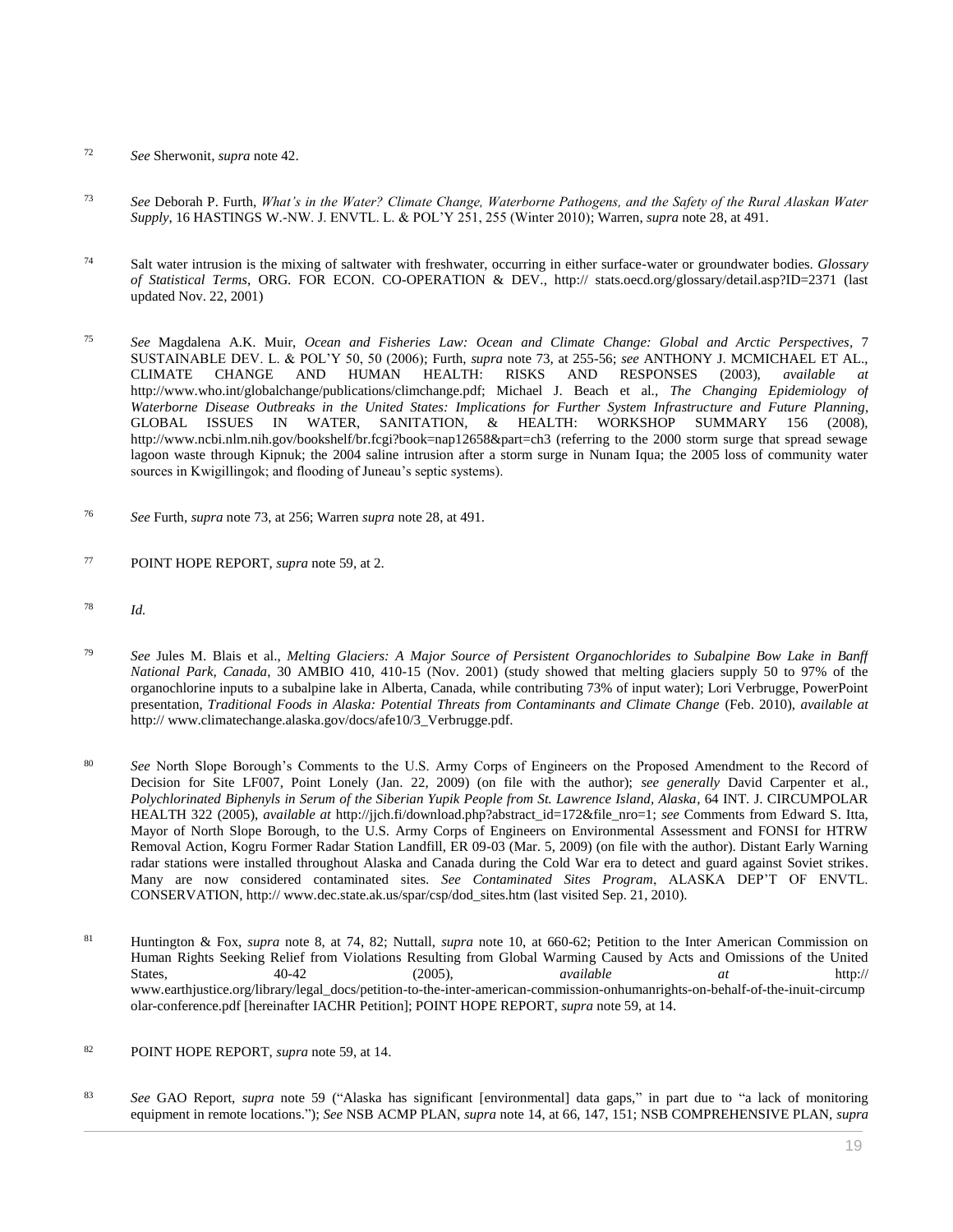note 14, at 3-1.

- <sup>84</sup> *See AMSA 2009 Report*, *supra* note 52, at 16, 26 ("[T]he Arctic Ocean is the least sampled of the world's oceans, and many areas remain where few, if any, soundings have been recorded.").
- <sup>85</sup> *See* [Ctr. for Biological Diversity v. U.S. Dep't of Interior, 563 F.3d 466, 480 \(D.C. Cir. 2009\)](http://www.westlaw.com/Link/Document/FullText?findType=Y&serNum=2018624931&pubNum=0000506&originatingDoc=I0ecc82992df011e18b05fdf15589d8e8&refType=RP&fi=co_pp_sp_506_480&originationContext=document&vr=3.0&rs=cblt1.0&transitionType=DocumentItem&contextData=(sc.Search)#co_pp_sp_506_480) (regarding the Department of Interior's admission of gaps in the baseline research for the Chukchi, Bering, and Beaufort Seas); [Alaska Wilderness League v.](http://www.westlaw.com/Link/Document/FullText?findType=Y&serNum=2017477094&pubNum=0000506&originatingDoc=I0ecc82992df011e18b05fdf15589d8e8&refType=RP&fi=co_pp_sp_506_831&originationContext=document&vr=3.0&rs=cblt1.0&transitionType=DocumentItem&contextData=(sc.Search)#co_pp_sp_506_831)  [Kempthorne, 548 F.3d 815, 831-832 \(9th Cir. 2008\)](http://www.westlaw.com/Link/Document/FullText?findType=Y&serNum=2017477094&pubNum=0000506&originatingDoc=I0ecc82992df011e18b05fdf15589d8e8&refType=RP&fi=co_pp_sp_506_831&originationContext=document&vr=3.0&rs=cblt1.0&transitionType=DocumentItem&contextData=(sc.Search)#co_pp_sp_506_831) (the Minerals Management Service "notes the gaps in its data [on the impacts of development activity on fish] and the potential for serious consequences").
- <sup>86</sup> *See generally Beaufort Sea Areawide Oil and Gas Lease Sale: Final Finding of the Director*, Alaska Dep't of Natural Res. (2009), http:// www.dog.dnr.alaska.gov/oil/products/publications/beaufortsea/bsaw2009\_final\_ finding.html (demonstrating a lack of understanding of North Slope wildlife: 4-17 ("Biology of common eiders is poorly understood."); 4-21 ("[Steller's eider] subpopulations are poorly understood."); 4-22 ("Biology of king eiders is poorly understood."); 4-26 ("Caribou populations appear to be cyclic, although the mechanisms, timing, and population size fluctuations are not well understood.") 4-36 ("Density of ringed seals varies greatly depending on area and season and changes in seasonal distribution appear to be correlated with changes in sea ice characteristics but are poorly understood."); 4-37 ("Behavior of ringed seals is poorly understood.") 8-28 ("Response is variable, even to a particular noise source, and the reasons for this variability are not fully understood.")).
- <sup>87</sup> *See* Stephen R. Braund, Impacts and Benefits of Oil and Gas Development to Barrow, Nuiqsut, Wainwright, and Atqasuk Harvesters 118-19, 124 (2009) (on file with the author) (expressing need for baseline studies of wildlife and the human population to gauge cumulative impacts of oil and gas development).
- <sup>88</sup> *See* [40 C.F.R § 81.302 \(2009\)](http://www.westlaw.com/Link/Document/FullText?findType=L&pubNum=1000547&cite=40CFRS81.302&originatingDoc=I0ecc82992df011e18b05fdf15589d8e8&refType=LQ&originationContext=document&vr=3.0&rs=cblt1.0&transitionType=DocumentItem&contextData=(sc.Search)) (showing that air quality in many areas of Alaska has yet to be classified under the National Ambient Air Quality Standards).
- <sup>89</sup> *See* Dan Joling, *Global Warming Opens Up Arctic for Undersea Cable*, ANCHORAGE DAILY NEWS, Jan. 22, 2010, http:// www.adn.com/2010/01/21/1104957/global-warming-opens-uparctic.html; *see also* HANNA, *supra* note 27, at 10; *Number of High Arctic Animals Declining*, CBC NEWS, Mar. 18, 2010, *available at* http://www.cbc.ca/technology/story/2010/03/18/tech-arctic-animalsurvey.html (circumpolar Biodiversity Monitoring Program report found that overall, the number of mammals, birds and fish in the Arctic has increased by sixteen percent since 1970).
- <sup>90</sup> *See* IACHR Petition, *supra* note 81, at 67 (nothing that in Barrow, Alaska, residents are more frequently catching a species of fish not traditionally found in the area); Huntington & Fox, *supra* note 8, at 77 (Aleutian Islands residents have observed non-indigenous warmwater fish species coming farther north than ever before); Karen Brewster & Craig George, *Iñupiat Knowledge of Selected Subsistence Fish Near Barrow, Alaska*, 2008, at 63 (new species of fish in Barrow; spawning of white fish less predictable); Braund, *supra* note 87, at 141.
- <sup>91</sup> The term "Brant" refers to several species of goose used as subsistence food by some Alaska Natives.
- <sup>92</sup> *See* Mike Campbell, *Subarctic Goose Now Finds Alaska the Place to Winter Over*, ANCHORAGE DAILY NEWS, Sep. 10, 2009, *available at* http:// www.adn.com/2009/09/10/930591/subarctic-goosenowfinds-alaska.html (as many as 40,000 Pacific Brant now winter in Alaska, compared with the 3,000 that wintered in the state before 1977).
- <sup>93</sup> *See id. C.f.* Mark L. Mallory, et al.*, Sources of Breeding Season Mortality in Canadian Arctic Seabirds,* 62 ARCTIC 333-41 (2009) (warmer temperatures are bringing more storm events, including incidents of heavy fog, rain, freezing rain, wet snow and stronger winds, that contribute to mortality rates for Arctic birds).
- <sup>94</sup> *See* Brenda Hans, *Case Study, Peary Caribou: An Arctic Endangered Species*, PROJECT CARIBOU, AN EDUCATOR'S GUIDE TO WILD CARIBOU OF NORTH AMERICA, http://www.taiga.net/projectcaribou/pdf/casestudies/peary\_study.pdf (last visited Mar. 15, 2010); Nuttall, *supra* note 10, at 668.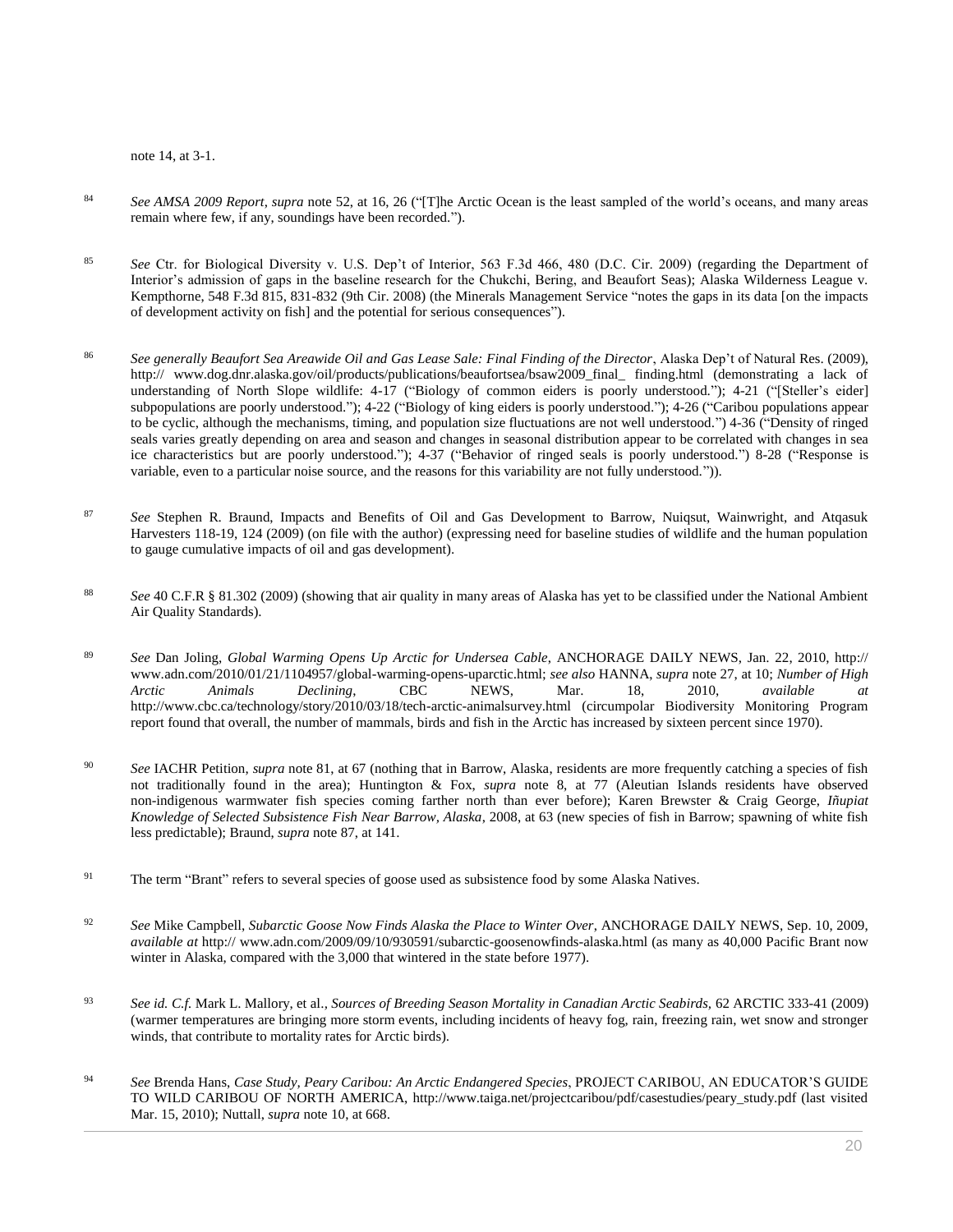- <sup>95</sup> *See* Sue Steinacher, *Census Shows Decline of the Western Arctic Caribou*, ALASKA FISH & WILDLIFE NEWS, July 2008, http://www.wildlifenews.alaska.gov/index.cfm?adfg=wildlife\_news.view\_article&articles\_id=385&issue\_id=64. But die-offs did not occur after a similar warming event in January 2007, because high winds eliminated the snow cover and dried the surface vegetation. *Id.*
- <sup>96</sup> Sherwonit, *supra* note 42.
- <sup>97</sup> *See* M. Simpkins, *Marine Mammals*, ARCTIC REPORT CARD (Oct. 19, 2009), http://www.arctic.noaa.gov/reportcard/marine-mammals.html; Dan Joling, *Trampling Blamed for Alaska Walrus Deaths*, ANCHORAGE DAILY NEWS, Oct. 1, 2009, http://www.adn.com/2009/10/01/956884/trampling-blamed-for-alaska-walrus.html (in recent years sea ice has moved out to deep Arctic Ocean waters where it is too deep for walruses to dive to the ocean bottom).
- <sup>98</sup> Yupik Eskimos live on the western and northwestern Alaska coast, St. Lawrence Island, and in Eastern Siberia.
- <sup>99</sup> *See Regional Paper: Native Peoples and Native Homelands*, US NATIONAL ASSESSMENT OF THE POTENTIAL CONSEQUENCES OF CLIMATE VARIABILITY AND CHANGE, US GLOBAL CHANGE RESEARCH PROGRAM, http:// www.usgcrp.gov/usgcrp/nacc/education/native/native-edu-6.htm (last modified Oct. 12, 2003).
- <sup>100</sup> *See* Joling, *supra* note 97.
- <sup>101</sup> *See id.*
- <sup>102</sup> *See id.*
- <sup>103</sup> *See* George Pletnikoff, *Compass: Other Points of View, Aleutian Tribes Feel Strain of Poor Fishery Management*, ANCHORAGE DAILY NEWS, Nov. 14, 2009, http://www.adn.com/2009/11/14/1013293/aleutian-tribes-feel-strain-of.html; Sarah Krakoff, *[American Indians, Climate Change, and Ethics for a Warming World](http://www.westlaw.com/Link/Document/FullText?findType=Y&serNum=0339468874&pubNum=0100171&originatingDoc=I0ecc82992df011e18b05fdf15589d8e8&refType=LR&fi=co_pp_sp_100171_876&originationContext=document&vr=3.0&rs=cblt1.0&transitionType=DocumentItem&contextData=(sc.Search)#co_pp_sp_100171_876)*, 85 DENV. U. L. REV. 865, 876 (2008) (discussing impacts of climate change on salmon); Crowell, *supra* note 65 (reporting that berries in the Kotzebue region are "disappearing").
- <sup>104</sup> GAO Report, *supra* note 59, at 8.
- <sup>105</sup> Braund, *supra* note 87, at 32 (noting longer distances required to reach subsistence resources, although this may be related to impacts associated with increased oil and gas activity). *C.f. Regional Paper*, *supra* note 99 (Yupik Eskimos must travel longer distances to reach walruses).
- <sup>106</sup> Nuttall, *supra* note 10, at 656.
- <sup>107</sup> *See id.* at 660.
- <sup>108</sup> *See* IACHR Petition, *supra* note 81, at 43-44.
- <sup>109</sup> This was the case on the North Slope in 2007. *See* Letter from Johnny Aiken to Dick Mylius, *supra* note 65. *See, e.g.*, Braund, *supra* note 87, at 137 (an Atqasuk hunter interviewed in 2007 reported having had difficulty since 2002 in traveling by boat to his cabin on Mead River).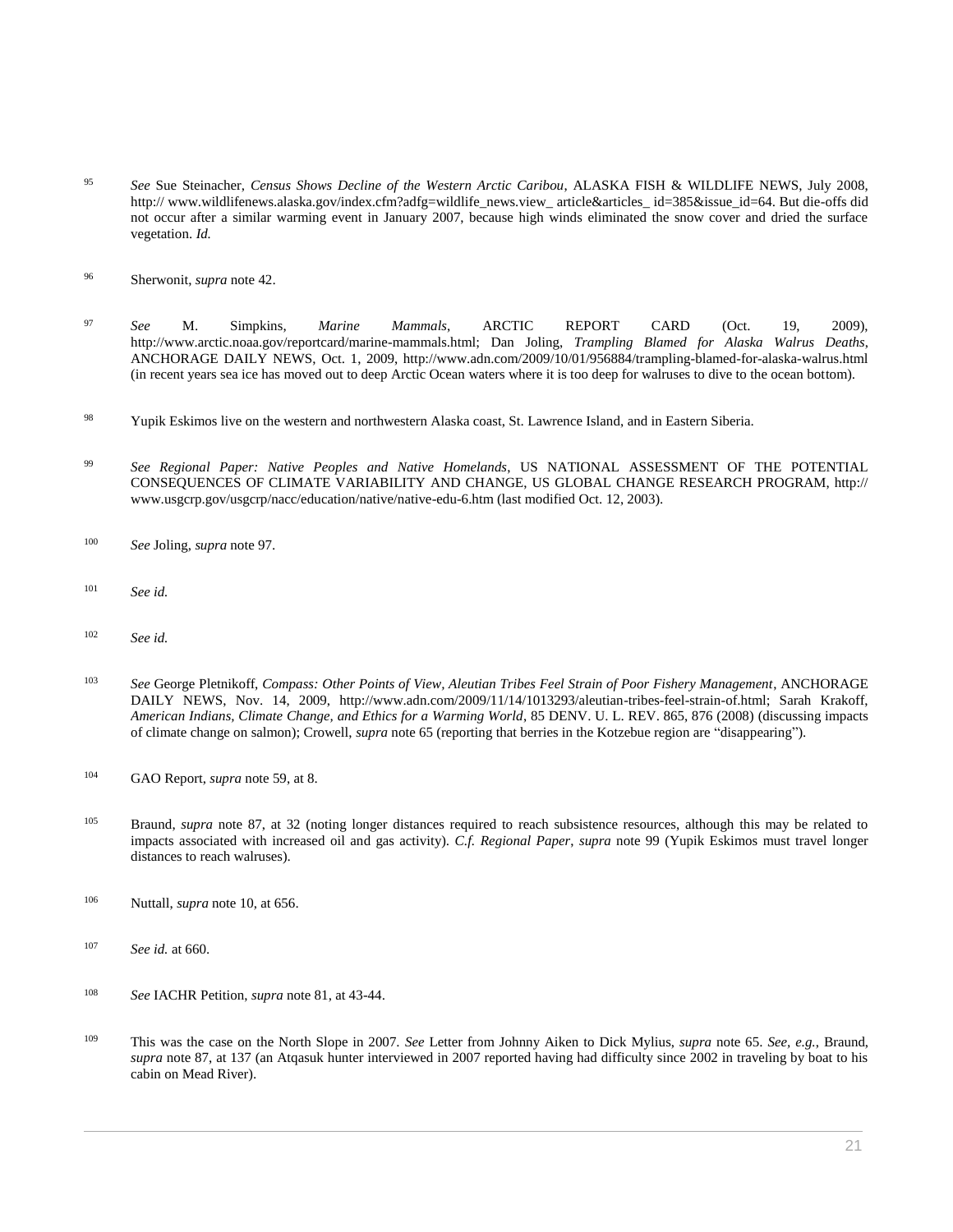- <sup>110</sup> *See* Huntington & Fox, *supra* note 8, at 68; Jacqueline P. Hand, *[Global Climate Change: A Serious Threat to Native American](http://www.westlaw.com/Link/Document/FullText?findType=Y&serNum=0340548562&pubNum=0204773&originatingDoc=I0ecc82992df011e18b05fdf15589d8e8&refType=LR&fi=co_pp_sp_204773_10331&originationContext=document&vr=3.0&rs=cblt1.0&transitionType=DocumentItem&contextData=(sc.Search)#co_pp_sp_204773_10331)  Lands and Culture*, 38 [ENVTL. L. REP. NEWS & ANALYSIS 10329, 10331 \(May 2008\).](http://www.westlaw.com/Link/Document/FullText?findType=Y&serNum=0340548562&pubNum=0204773&originatingDoc=I0ecc82992df011e18b05fdf15589d8e8&refType=LR&fi=co_pp_sp_204773_10331&originationContext=document&vr=3.0&rs=cblt1.0&transitionType=DocumentItem&contextData=(sc.Search)#co_pp_sp_204773_10331) *See* Braund, *supra* note 87, at 143.
- <sup>111</sup> *See* IACHR Petition, *supra* note 81, at 40.
- <sup>112</sup> *Id.* at 39-41; Braund, *supra* note 87, at 142. *See also* POINT HOPE REPORT, *supra* note 59, at 2 ("In the spring of 2008, shore-fast ice broke free in the spring of 2008, casting Point Hope whaling crews and camps adrift, and requiring a helicopter rescue from Barrow.").
- <sup>113</sup> Once a whale is killed, its body heat causes it to cook if it is not timely butchered. In spring 2009, one whale caught near Barrow that could not be pulled up onto the ice and could not be butchered properly went bad, and few parts were salvaged. (Based on the author's personal knowledge.). *See also* POINT HOPE REPORT, *supra* note 59 ("The single bowhead harvested in Point Hope this spring had to be butchered in the water, a less efficient process.").
- <sup>114</sup> *See* Vera Metcalf & Martin Robards, *Sustaining a Healthy Human-Walrus Relationship in a Dynamic Environment: Challenges for Comanagement*, 18 ECOLOGICAL APPLICATIONS S148, S152 (2008). *See also* Braund, *supra* note 87, at 143 (Wainwright hunter interviewed in 2005 explained the difficulty in getting walrus on ice); JESSICA CARDINAL, PACIFIC WALRUS MANAGEMENT IN A WORLD OF CHANGING CLIMATE: EXPERIENCES AND OBSERVATIONS FROM KING ISLAND WALRUS HUNTERS 21 (2004), http:// ir.library.oregonstate.edu/xmlui/bitstream/handle/1957/4255/Cardinal\_ocr.pdf? sequence=1.
- <sup>115</sup> *See* Martin Robards & Julie Lurman Joly, *[Interpretation of "Wasteful Manner" Within the Marine Mammal Protection Act and Its](http://www.westlaw.com/Link/Document/FullText?findType=Y&serNum=0340884204&pubNum=0102961&originatingDoc=I0ecc82992df011e18b05fdf15589d8e8&refType=LR&fi=co_pp_sp_102961_209&originationContext=document&vr=3.0&rs=cblt1.0&transitionType=DocumentItem&contextData=(sc.Search)#co_pp_sp_102961_209)  Role in Management of the Pacific Walrus*[, 13 OCEAN & COASTAL L.J. 171, 209 \(2008\).](http://www.westlaw.com/Link/Document/FullText?findType=Y&serNum=0340884204&pubNum=0102961&originatingDoc=I0ecc82992df011e18b05fdf15589d8e8&refType=LR&fi=co_pp_sp_102961_209&originationContext=document&vr=3.0&rs=cblt1.0&transitionType=DocumentItem&contextData=(sc.Search)#co_pp_sp_102961_209)
- <sup>116</sup> Also, open water will allow a project to lay underwater cable between Tokyo and London by way of the Northwest Passage to go forward. *See* Dan Joling, *Global Warming Opens Up Arctic for Undersea Cable*, *supra* note 89.
- <sup>117</sup> *See* Reiss, *supra* note 41.
- <sup>118</sup> *See* Kim Murphy, *Melting Ice Could Transform Alaska Economy*, L. A. TIMES, Oct. 18, 2009, *available at* http://articles.sfgate.com/2009-10-18/news/17185488\_1\_ships-cruise-ice.
- <sup>119</sup> *See* Reiss, *supra* note 41.
- <sup>120</sup> *See AMSA 2009 Report*, *supra* note 52, at 136 ("The migration corridors used by marine mammals and birds correspond broadly with the main shipping routes into and out of the Arctic.").
- <sup>121</sup> *Id.* at 146, 149, 150-51.
- <sup>122</sup> *Id.* at 136, 138, 141.
- <sup>123</sup> *Id.* at 145.
- <sup>124</sup> *Id.*; LGL Ltd. & Greeneridge Sciences, Inc. *Responses of Bowhead Whales to an Offshore Drilling Operation in the Beaufort Sea* (Report for Shell Western E&P Inc.) (1987) (a "zone of avoidance" extended from 15 to 25 km around a drill ship); K.D. Brewer, et al., *Kuvlum #1 Exploration Prospect: Site Specific Monitoring Program*, *Final Report* (Report for ARCO Alaska, Inc.) (1993) (reporting that in Camden Bay, whales began to deflect away from a drill rid at about 32 km); J.R. Davies, *The Impact of an Offshore Drilling Platform on the Fall Migration Path of Bowhead Whales: a GIS-based Assessment*, (1997) (M.S. Thesis,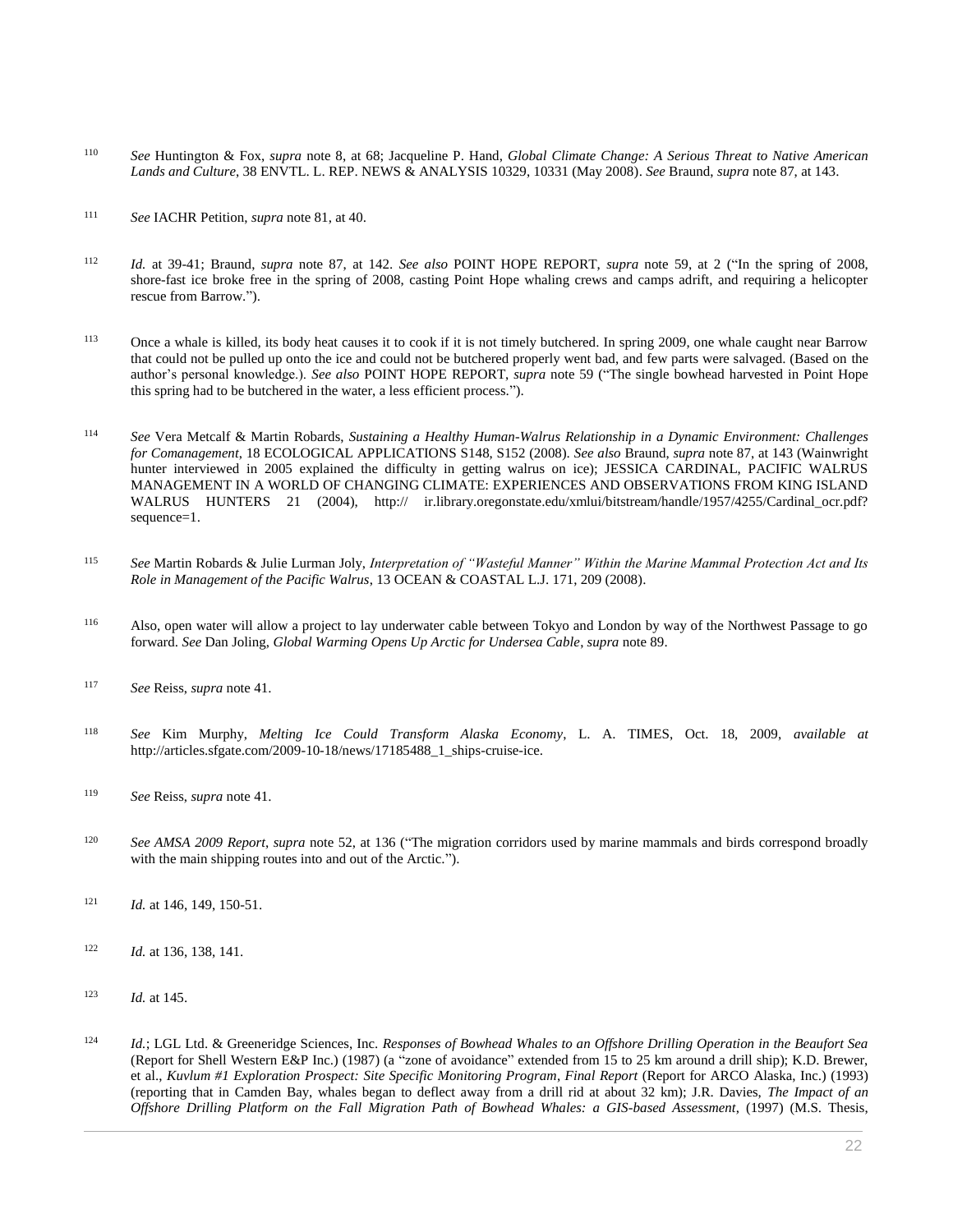Western Washington University) (reporting that whales were nearly excluded from an area within 20 km of a drilling rig); Letter from Daniel W. Forster, North Slope Borough Director, to Nina Brudie, Alaska Dep't of Natural Resources, on Consistency with ACMP Enforceable Policies Shell Offshore, Inc. 2010 Outer Continental Shelf Lease Exploration Plan, Camden Bay Alaska (Nov. 9, 2009) (stating that whales deflect away from smells created by people); Marla M. Holt, Paper presented at the 17th Annual Endangered Species Act Seminar, Seattle, Wash.: *Marine Mammal Ecology* (Jan. 29, 2010) (on file with the author).

- <sup>125</sup> *AMSA 2009 Report*, *supra* note 52, at 134.
- <sup>126</sup> *Id.* at 145.
- <sup>127</sup> *Id.* at 142 (black carbon settles on ice and snow, increasing solar absorption and temperature of ice and snow).
- <sup>128</sup> *Id.* at 141; *International Maritime Organization Adopts Program to Control Air Emissions from Oceangoing Vessels*, EPA (2008) http:// www.epa.gov/oms/regs/nonroad/marine/ci/420f09029.htm.
- <sup>129</sup> *See generally* Braund, *supra* note 87.
- <sup>130</sup> *Id.* at 145.
- <sup>131</sup> *Id.*
- <sup>132</sup> *Id.*
- <sup>133</sup> *See id.* at 140; *Tundra Travel Management Strategy*, ALASKA DEP'T OF NATURAL RES., (Dec. 2, 2004), http://dnr.alaska.gov/mlw/tundra/mgmt\_ strat.htm; Elizabeth Arnold, *Alaska Concludes Conference on Climate Costs*, NAT'L PUB. RADIO (Feb. 18, 2007), http://www.npr.org/templates/story/story.php? storyId=7480109.
- <sup>134</sup> *See* Jill Burke, *Melting Ice Could Mean New Riches*, ALASKA DISPATCH (Mar. 1, 2010), http://www.alaskadispatch.com/dispatches/news/4250-melting-ice-could-mean-new-riches; Stein Sandven, *Shrinking Sea Ice Could Benefit Arctic Exploration*, OFFSHORE (Sep. 1, 2007), http://www.offshore-mag.com/index/article-display/306955/articles/offshore/volume-67/issue9/arctic-frontiers/shrinking-sea-ice-c ould-benefit-arctic-exploration.html; Reid Magdanz, *Offshore Drilling Looms on the Arctic Horizon*, THE YALE GLOBALIST (Dec. 2009), http://tyglobalist.org/index.php/20091230247/Focus/Offshore-Drilling-Looms-on-the-Arctic-Horizon.html (reporting that as much as thirteen percent of the world's undiscovered oil and thirty percent of its undiscovered gas lie north of the Arctic Circle, much of it offshore); Wesley Loy, *Arctic Directory: 22 Percent of Undiscovered Oil In Arctic*, PETROLEUM NEWS (Mar. 21, 2010), http://www.petroleumnews.com/pnads/397955058.shtml (Arctic Alaska region is estimated to hold the largest undiscovered Arctic oil deposits, about 30 billion barrels).
- <sup>135</sup> *See* IACHR Petition, *supra* note 81, at 50; Reiss, *supra* note 41; POINT HOPE REPORT, *supra* note 59, at 2, 20-21 (reporting that in Point Hope, ice cellars are thawing as well as being washed in due to ocean erosion, "and there are currently no community alternatives for storage of whale meat and blubber.").
- <sup>136</sup> POINT HOPE REPORT, *supra* note 59, at 26.
- <sup>137</sup> *See* C. BALLEW ET AL., FINAL REPORT ON THE ALASKA TRADITIONAL DIET SURVEY 81 (2004), *available at* http:// www.anthc.org/chs/epicenter/upload/traditional\_diet.pdf (reporting that statewide dietary study documenting an Alaska Native trend toward increased use of market foods).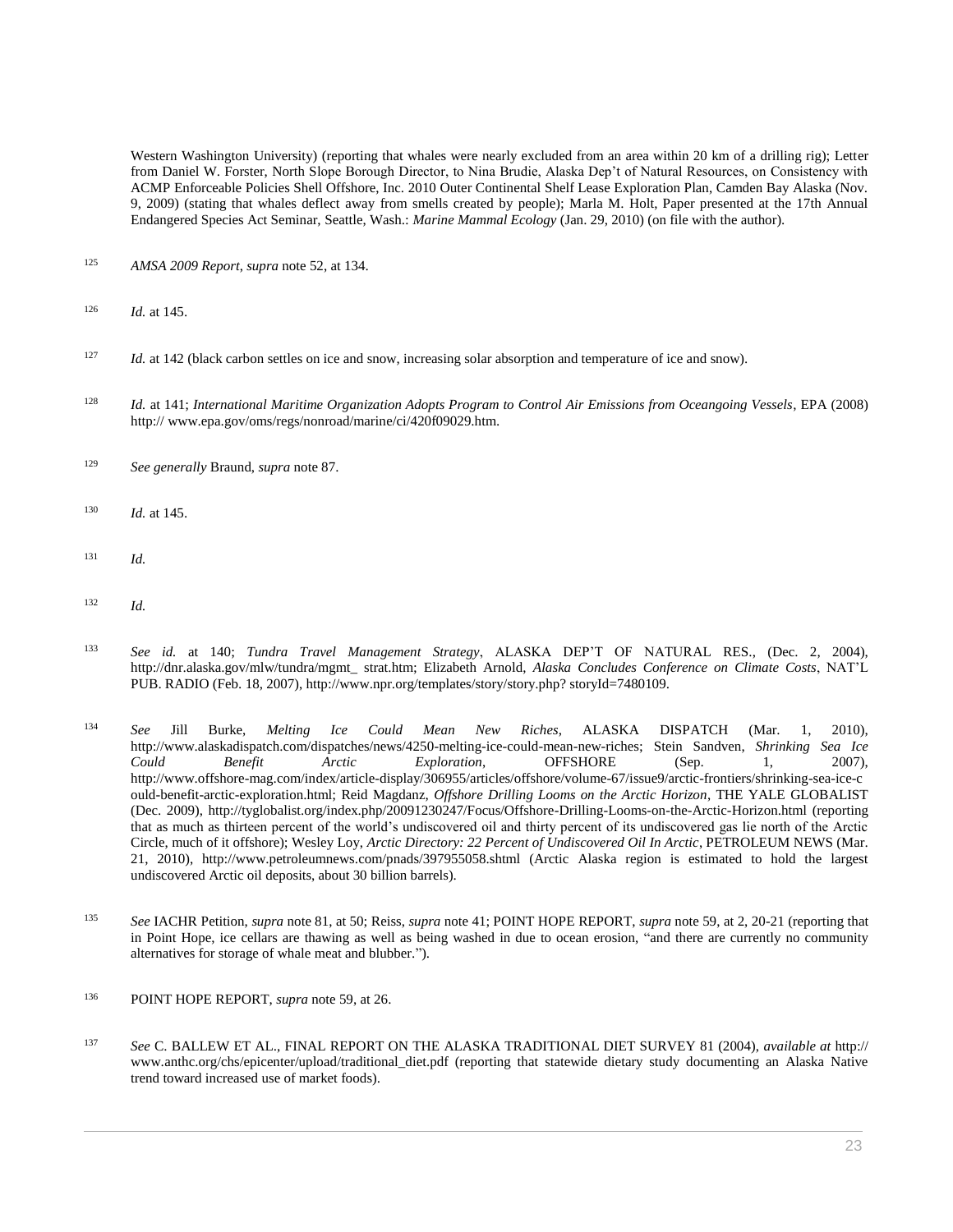- <sup>138</sup> *See* Wernham, *supra* note 22, at 507.
- <sup>139</sup> *See* NSB ACMP PLAN, *supra* note 14, at 75; POINT HOPE REPORT, *supra* note 59, at 10-13; Wernham, *supra* note 22, at 503 (subsistence lifestyles and diets protect against diabetes).
- <sup>140</sup> Letter from Daniel W. Forster, North Slope Borough Director, to Cheryl Rosa, biologist, Barrow, Alaska (Jan. 15, 2009) (perceived contamination impacts food security); Letter from Daniel W. Forster, North Slope Borough Director, to Alaska Dep't of Natural Resources on ACMP Consistency of Shell Offshore, Inc. 2010 Outer Continental Shelf Lease Exploration Plan, Chukchi Sea (Air Quality Concerns) (Feb. 10, 2010) (on file with the author), at 5 (stating that animals may take up toxins directly or through the food chain, thereby affecting their suitability (or perceived suitability) for consumption).
- <sup>141</sup> *See Rome Declaration on World Food Security and World Food Summit Plan of Action*, WORLD FOOD SUMMIT (1996), *available at* http:// www.fao.org/docrep/003/w3613e/w3613e00.htm ("Food security exists when all people, at all times, have physical and economic access to sufficient, safe and nutritious food to meet their dietary needs and food preferences for an active and healthy life.").
- <sup>142</sup> *See* Wernham, *supra* note 22, at 506 (providing example of community that could not harvest whale for two seasons in a row and experienced an increase in domestic violence and drug and alcohol abuse); Verbrugge, *supra* note 79 (referring to social, economic and health consequences from the breakdown of subsistence).
- <sup>143</sup> *See* Verbrugge, *supra* note 79 (discussing the impact of increased temperatures on bioaccumulation in the food chain).
- <sup>144</sup> *See Regional Paper*, *supra* note 99; Huntington & Fox, *supra* note 8, at 64-66.
- <sup>145</sup> *See* Nuttall, *supra* note 10, at 668.
- <sup>146</sup> *See* Hand, *supra* note 110, at 10,332; Huntington & Fox, *supra* note 8, at 64. In some cases, "Western" science is only now catching up to traditional knowledge. *See* Huntington & Fox, *supra* note 8, at 66; NSB ACMP PLAN, *supra* note 14, at 65 (referring to Iñupiaq indigenous knowledge of the habits of the bowhead whale).
- <sup>147</sup> *See* IACHR Petition, *supra* note 81, at 39-40, 67. *See also* Reiss, *supra* note 41 (stating that some elders report that conditions have changed so much that they have begun to doubt their ice knowledge).
- <sup>148</sup> *See* IACHR Petition, *supra* note 81, at 59.
- <sup>149</sup> *Id.* at 3; Nuttall, *supra* note 10, at 670.
- <sup>150</sup> *See* IACHR Petition, *supra* note 81, at 59.
- <sup>151</sup> Nuttall, *supra* note 10, at 664.
- <sup>152</sup> *See* Marine Mammal Protection Act, [16 U.S.C. § 1371\(b\) \(2006\)](http://www.westlaw.com/Link/Document/FullText?findType=L&pubNum=1000546&cite=16USCAS1371&originatingDoc=I0ecc82992df011e18b05fdf15589d8e8&refType=RB&originationContext=document&vr=3.0&rs=cblt1.0&transitionType=DocumentItem&contextData=(sc.Search)#co_pp_a83b000018c76) (allowing the sale of only "authentic Native articles of handicraft and clothing" to the general public, and raw marine mammal parts only between Alaska Natives), Lacey Act, [16 U.S.C. §§](http://www.westlaw.com/Link/Document/FullText?findType=L&pubNum=1000546&cite=16USCAS3371&originatingDoc=I0ecc82992df011e18b05fdf15589d8e8&refType=LQ&originationContext=document&vr=3.0&rs=cblt1.0&transitionType=DocumentItem&contextData=(sc.Search))  [3371](http://www.westlaw.com/Link/Document/FullText?findType=L&pubNum=1000546&cite=16USCAS3371&originatingDoc=I0ecc82992df011e18b05fdf15589d8e8&refType=LQ&originationContext=document&vr=3.0&rs=cblt1.0&transitionType=DocumentItem&contextData=(sc.Search))[-3378 \(2006\);](http://www.westlaw.com/Link/Document/FullText?findType=L&pubNum=1000546&cite=16USCAS3378&originatingDoc=I0ecc82992df011e18b05fdf15589d8e8&refType=LQ&originationContext=document&vr=3.0&rs=cblt1.0&transitionType=DocumentItem&contextData=(sc.Search)) Convention on International Trade in Endangered Species of Wild Fauna and Flora app. III, July 1, 1975, [27](http://www.westlaw.com/Link/Document/FullText?findType=Y&serNum=1975158422&pubNum=0006792&originatingDoc=I0ecc82992df011e18b05fdf15589d8e8&refType=CA&originationContext=document&vr=3.0&rs=cblt1.0&transitionType=DocumentItem&contextData=(sc.Search))  [U.S.T. 1087;](http://www.westlaw.com/Link/Document/FullText?findType=Y&serNum=1975158422&pubNum=0006792&originatingDoc=I0ecc82992df011e18b05fdf15589d8e8&refType=CA&originationContext=document&vr=3.0&rs=cblt1.0&transitionType=DocumentItem&contextData=(sc.Search)) Alaska National Interest Lands Conservation Act, [16 U.S.C. § 3113 \(2006\)](http://www.westlaw.com/Link/Document/FullText?findType=L&pubNum=1000546&cite=16USCAS3113&originatingDoc=I0ecc82992df011e18b05fdf15589d8e8&refType=LQ&originationContext=document&vr=3.0&rs=cblt1.0&transitionType=DocumentItem&contextData=(sc.Search)) (defining subsistence[\) ALASKA STAT. §](http://www.westlaw.com/Link/Document/FullText?findType=L&pubNum=1000003&cite=AKSTS16.05.940&originatingDoc=I0ecc82992df011e18b05fdf15589d8e8&refType=LQ&originationContext=document&vr=3.0&rs=cblt1.0&transitionType=DocumentItem&contextData=(sc.Search))  [16.05.940 \(2009\)](http://www.westlaw.com/Link/Document/FullText?findType=L&pubNum=1000003&cite=AKSTS16.05.940&originatingDoc=I0ecc82992df011e18b05fdf15589d8e8&refType=LQ&originationContext=document&vr=3.0&rs=cblt1.0&transitionType=DocumentItem&contextData=(sc.Search)) (defining commercial fishing to exclude subsistence); 5 ALASKA ADMIN. CODE 5 ACC 77.001 (1982) (defining personal use fishery); Agreement Between the Government of Canada and the Government of The United States of America on the Conservation of the Porcupine Caribou Herd, July 18, 1987, T.I.A.S. No. 11259 (prohibiting the commercial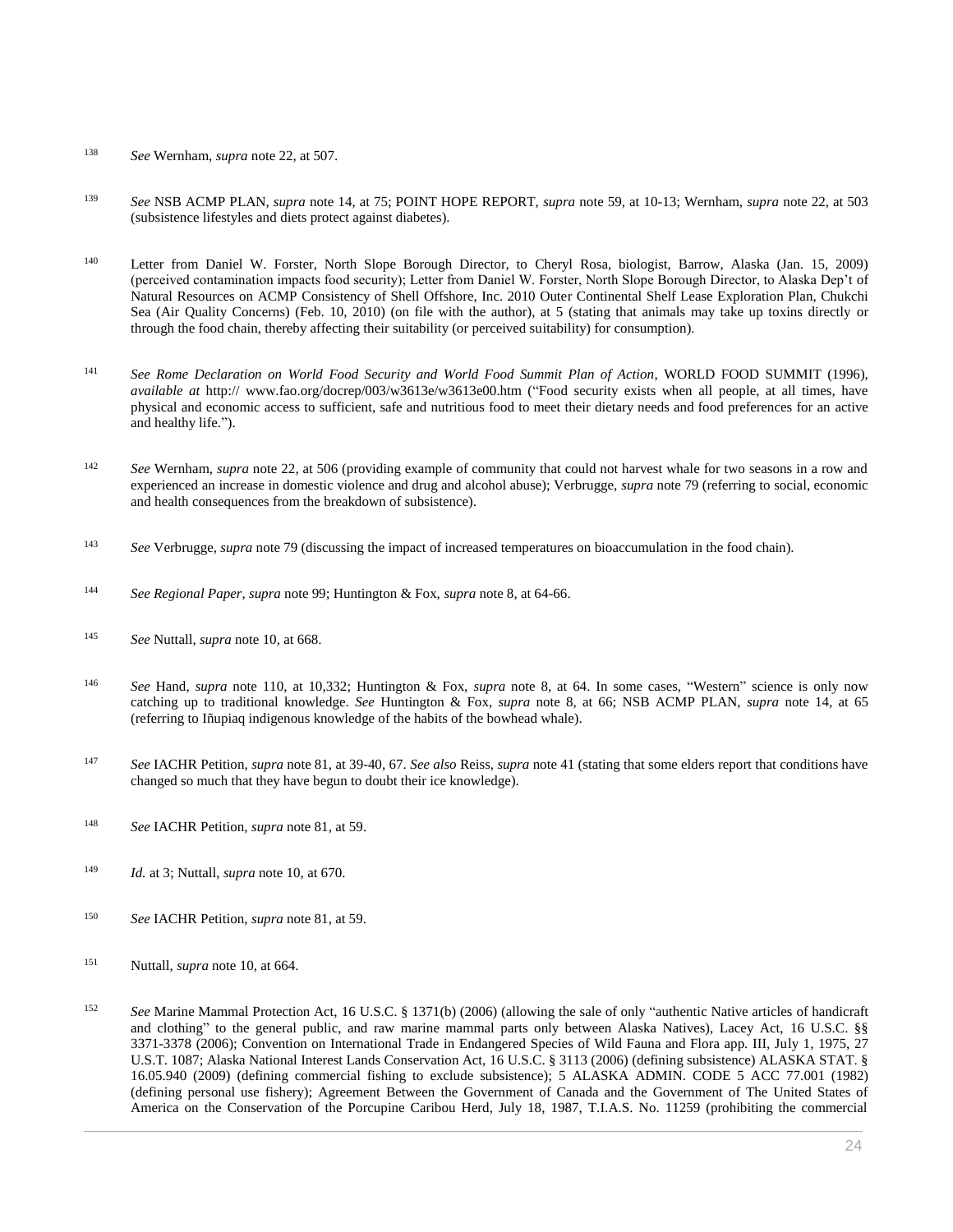harvest and sale of Alaska's Porcupine Herd, but allowing commercial sales of some Canadian herds).

- <sup>153</sup> *See* Nuttall, *supra* note 10, at 664.
- <sup>154</sup> *See, e.g.*, *Alaska Native and Rural Lifeways Prior to 1971*, NAT'L PARK SERVICE, http://www.nps.gov/history/history/online\_ books/norris1/chap1c.htm (last visited Nov. 6, 2010) (stating that the government used its trust responsibility toward Native tribes to convert them from a nomadic to an agricultural existence); ALASKA NATIVE HERITAGE CTR., CULTURAL DESCRIPTIONS OF ALASKA'S NATIVE PEOPLES 7, *available at* http:// www.alaskanative.net/data/ALASKANATIVE/Files/File/PDF/cgdescriptions.pdf (last visited Sep. 21, 2010) (referring to nomadic hunting patterns of the Yupik).
- <sup>155</sup> Laws governing subsistence generally prohibit the commercial sale of subsistence meat. *See* G.W. Wenzel, *Warming the Arctic: Environmentalism and Canadian Inuit*, *in* HUMAN ECOLOGY AND CLIMATE CHANGE: PEOPLE AND RESOURCES IN THE FAR NORTH (D.L. Peterson & D.R. Johnson eds., 1995) (describing the expansion of the predecessors to today's Inuit from western Alaska eastward to Greenland during the "Neo-Atlantic Optimum" (ca. A.D. 1000), when the Canadian Arctic passed through a warming period).
- <sup>156</sup> *See* Kyle Hopkins, *Migration From Villages Played Small Role in Student Surge*, ANCHORAGE DAILY NEWS, Dec. 11, 2009, *available at* http:// www.adn.com/2009/12/10/1050542/migrationfromvillages-played.html (citing overall trend of movement from rural to urban areas).
- <sup>157</sup> Pat Forgey, *Natives Losing Political Influence*, JUNEAU EMPIRE (Mar. 24, 2010), http://juneauempire.com/stories/032410/sta\_595649976.shtml (discussing how there are now more Alaska Natives in Anchorage than in any other location).
- <sup>158</sup> GAO Report, *supra* note 59, at 3-5 (reporting that the villages of Kivalina, Koyukuk, Newtok, and Shishmaref are planning to relocate inland, but that many other Alaska villages needing to relocate will be ineligible for assistance).
- <sup>159</sup> *See* discussion of State of Alaska laws on subsistence, *infra* Part V(A). There is no priority for subsistence hunting over other types of hunting on non-federal lands in and near urban areas[. ALASKA STAT. § 16.05.258\(c\) \(2009\).](http://www.westlaw.com/Link/Document/FullText?findType=L&pubNum=1000003&cite=AKSTS16.05.258&originatingDoc=I0ecc82992df011e18b05fdf15589d8e8&refType=LQ&originationContext=document&vr=3.0&rs=cblt1.0&transitionType=DocumentItem&contextData=(sc.Search))
- <sup>160</sup> Forgey, *supra* note 157 (discussing that, since statehood, there has been a shift of legislators from rural Alaska to the cities, based on the decennial census).
- <sup>161</sup> Huntington & Fox, *supra* note 8, at 92; IACHR Petition, *supra* note 81, at 48 (informing that Barrow hunters are spending less time hunting and therefore have fewer opportunities to learn hunting skills).
- <sup>162</sup> *See* [Worcester v. Georgia, 31 U.S. 515, 582 \(1832\)](http://www.westlaw.com/Link/Document/FullText?findType=Y&serNum=1800140351&pubNum=0000780&originatingDoc=I0ecc82992df011e18b05fdf15589d8e8&refType=RP&fi=co_pp_sp_780_582&originationContext=document&vr=3.0&rs=cblt1.0&transitionType=DocumentItem&contextData=(sc.Search)#co_pp_sp_780_582) (M'Lean, J., concurring) ("[T]he language used in treaties with the Indians should never be construed to their prejudice ... [,]" and "[h]ow the words of the treaty were understood by this unlettered people, rather than their critical meaning, should form the rule of construction")[; Choctaw Nation v. United States, 318 U.S. 423, 431-32](http://www.westlaw.com/Link/Document/FullText?findType=Y&serNum=1943121194&pubNum=0000780&originatingDoc=I0ecc82992df011e18b05fdf15589d8e8&refType=RP&fi=co_pp_sp_780_431&originationContext=document&vr=3.0&rs=cblt1.0&transitionType=DocumentItem&contextData=(sc.Search)#co_pp_sp_780_431)  [\(1943\)](http://www.westlaw.com/Link/Document/FullText?findType=Y&serNum=1943121194&pubNum=0000780&originatingDoc=I0ecc82992df011e18b05fdf15589d8e8&refType=RP&fi=co_pp_sp_780_431&originationContext=document&vr=3.0&rs=cblt1.0&transitionType=DocumentItem&contextData=(sc.Search)#co_pp_sp_780_431) (stating that Indian treaties are to be construed liberally in favor Indians); [McClanahan v. State Tax Comm'n of Ariz., 411](http://www.westlaw.com/Link/Document/FullText?findType=Y&serNum=1973126361&pubNum=0000780&originatingDoc=I0ecc82992df011e18b05fdf15589d8e8&refType=RP&fi=co_pp_sp_780_174&originationContext=document&vr=3.0&rs=cblt1.0&transitionType=DocumentItem&contextData=(sc.Search)#co_pp_sp_780_174)  [U.S. 164, 174 \(1973\)](http://www.westlaw.com/Link/Document/FullText?findType=Y&serNum=1973126361&pubNum=0000780&originatingDoc=I0ecc82992df011e18b05fdf15589d8e8&refType=RP&fi=co_pp_sp_780_174&originationContext=document&vr=3.0&rs=cblt1.0&transitionType=DocumentItem&contextData=(sc.Search)#co_pp_sp_780_174) (asserting that ambiguous expressions in Indian treaties must be resolved in favor of Indians); [Choctaw](http://www.westlaw.com/Link/Document/FullText?findType=Y&serNum=1970134218&pubNum=0000780&originatingDoc=I0ecc82992df011e18b05fdf15589d8e8&refType=RP&fi=co_pp_sp_780_631&originationContext=document&vr=3.0&rs=cblt1.0&transitionType=DocumentItem&contextData=(sc.Search)#co_pp_sp_780_631)  [Nation v. Oklahoma, 397 U.S. 620, 631 \(1970\)](http://www.westlaw.com/Link/Document/FullText?findType=Y&serNum=1970134218&pubNum=0000780&originatingDoc=I0ecc82992df011e18b05fdf15589d8e8&refType=RP&fi=co_pp_sp_780_631&originationContext=document&vr=3.0&rs=cblt1.0&transitionType=DocumentItem&contextData=(sc.Search)#co_pp_sp_780_631) (stating that treaties must be construed as Indians would have understood them).
- <sup>163</sup> *See* [Montana v. Blackfeet Tribe of Indians, 471 U.S. 759, 766 \(1985\)](http://www.westlaw.com/Link/Document/FullText?findType=Y&serNum=1985127858&pubNum=0000780&originatingDoc=I0ecc82992df011e18b05fdf15589d8e8&refType=RP&fi=co_pp_sp_780_766&originationContext=document&vr=3.0&rs=cblt1.0&transitionType=DocumentItem&contextData=(sc.Search)#co_pp_sp_780_766) (discussing Indian canons as being derived from the trust relationship).
- <sup>164</sup> [United States v. Winans, 198 U. S. 371 \(1905\);](http://www.westlaw.com/Link/Document/FullText?findType=Y&serNum=1905100306&pubNum=0000780&originatingDoc=I0ecc82992df011e18b05fdf15589d8e8&refType=RP&originationContext=document&vr=3.0&rs=cblt1.0&transitionType=DocumentItem&contextData=(sc.Search)) [United States v. Washington, 157 F.3d 630 \(9th Cir. 1998\)](http://www.westlaw.com/Link/Document/FullText?findType=Y&serNum=1998197695&pubNum=0000506&originatingDoc=I0ecc82992df011e18b05fdf15589d8e8&refType=RP&originationContext=document&vr=3.0&rs=cblt1.0&transitionType=DocumentItem&contextData=(sc.Search)) (affirming the right of tribes to take shell fish from private tidelands and pass over uplands when necessary to reach the tidelands); [Muckleshoot Indian](http://www.westlaw.com/Link/Document/FullText?findType=Y&serNum=1988143628&pubNum=0000345&originatingDoc=I0ecc82992df011e18b05fdf15589d8e8&refType=RP&fi=co_pp_sp_345_1510&originationContext=document&vr=3.0&rs=cblt1.0&transitionType=DocumentItem&contextData=(sc.Search)#co_pp_sp_345_1510)  [Tribe v. Hall, 698 F. Supp. 1504, 1510-11 \(W.D. Wash. 1989\).](http://www.westlaw.com/Link/Document/FullText?findType=Y&serNum=1988143628&pubNum=0000345&originatingDoc=I0ecc82992df011e18b05fdf15589d8e8&refType=RP&fi=co_pp_sp_345_1510&originationContext=document&vr=3.0&rs=cblt1.0&transitionType=DocumentItem&contextData=(sc.Search)#co_pp_sp_345_1510)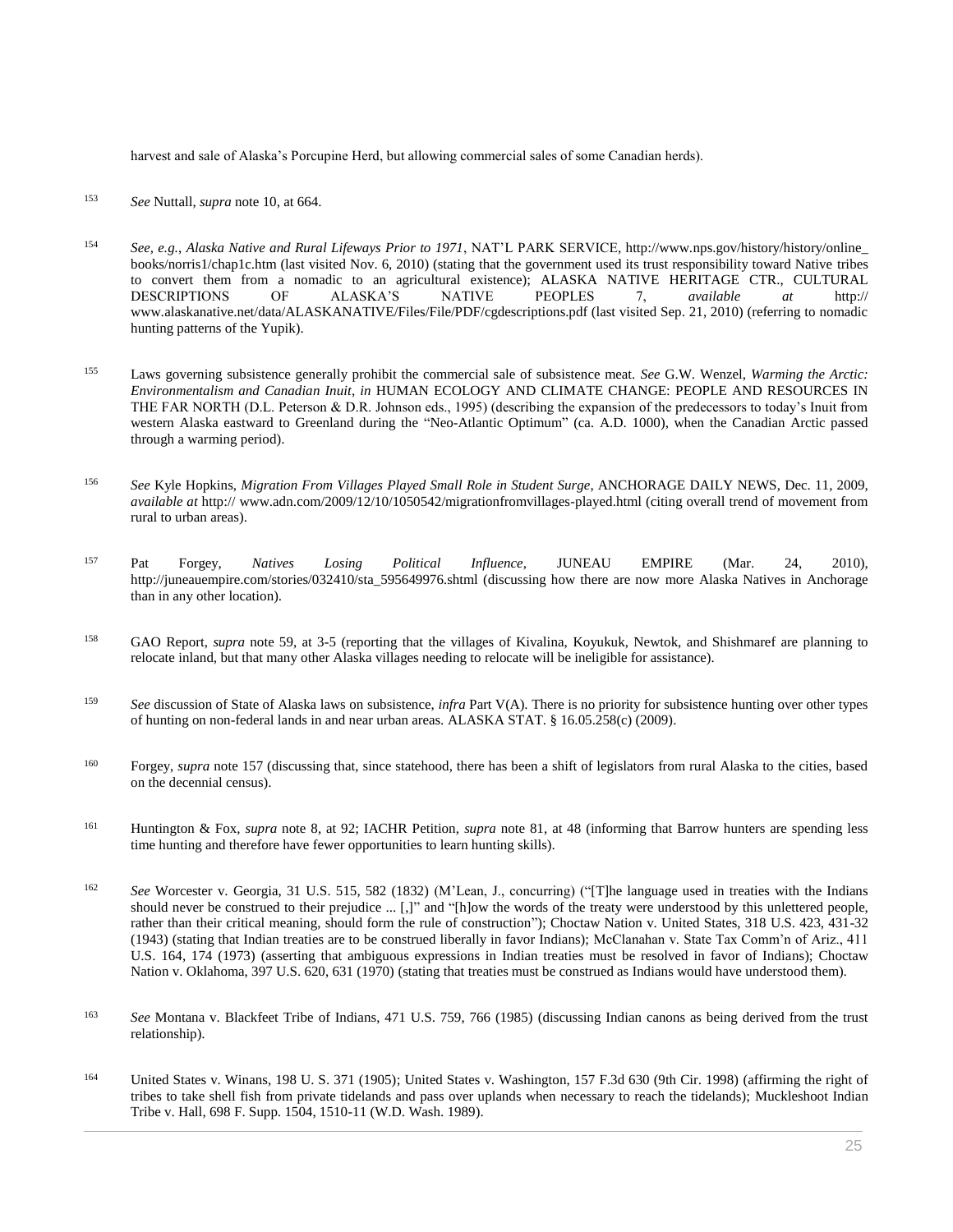- <sup>165</sup> [Settler v. Lameer, 507 F.2d 231, 237-39 \(9th Cir. 1974\).](http://www.westlaw.com/Link/Document/FullText?findType=Y&serNum=1974112927&pubNum=0000350&originatingDoc=I0ecc82992df011e18b05fdf15589d8e8&refType=RP&fi=co_pp_sp_350_237&originationContext=document&vr=3.0&rs=cblt1.0&transitionType=DocumentItem&contextData=(sc.Search)#co_pp_sp_350_237)
- <sup>166</sup> Washington [v. Wash. State Commercial Passenger Fishing Vessel Ass'n, 443 U.S. 658, 682-83 \(1979\);](http://www.westlaw.com/Link/Document/FullText?findType=Y&serNum=1979135182&pubNum=0000780&originatingDoc=I0ecc82992df011e18b05fdf15589d8e8&refType=RP&fi=co_pp_sp_780_682&originationContext=document&vr=3.0&rs=cblt1.0&transitionType=DocumentItem&contextData=(sc.Search)#co_pp_sp_780_682) [United States v.](http://www.westlaw.com/Link/Document/FullText?findType=Y&serNum=1974107573&pubNum=0000345&originatingDoc=I0ecc82992df011e18b05fdf15589d8e8&refType=RP&fi=co_pp_sp_345_342&originationContext=document&vr=3.0&rs=cblt1.0&transitionType=DocumentItem&contextData=(sc.Search)#co_pp_sp_345_342)  [Washington, 384 F. Supp. 312, 342 \(W.D. Wash. 1974\),](http://www.westlaw.com/Link/Document/FullText?findType=Y&serNum=1974107573&pubNum=0000345&originatingDoc=I0ecc82992df011e18b05fdf15589d8e8&refType=RP&fi=co_pp_sp_345_342&originationContext=document&vr=3.0&rs=cblt1.0&transitionType=DocumentItem&contextData=(sc.Search)#co_pp_sp_345_342) *aff'd.* [520 F.2d 676 \(9th Cir. 1975\);](http://www.westlaw.com/Link/Document/FullText?findType=Y&serNum=1975111888&pubNum=0000350&originatingDoc=I0ecc82992df011e18b05fdf15589d8e8&refType=RP&originationContext=document&vr=3.0&rs=cblt1.0&transitionType=DocumentItem&contextData=(sc.Search)) [Cheyenne-Arapaho Tribes v.](http://www.westlaw.com/Link/Document/FullText?findType=Y&serNum=1980112678&pubNum=0000350&originatingDoc=I0ecc82992df011e18b05fdf15589d8e8&refType=RP&fi=co_pp_sp_350_668&originationContext=document&vr=3.0&rs=cblt1.0&transitionType=DocumentItem&contextData=(sc.Search)#co_pp_sp_350_668)  [Oklahoma, 618 F.2d 665, 668 \(10th Cir. 1980\)](http://www.westlaw.com/Link/Document/FullText?findType=Y&serNum=1980112678&pubNum=0000350&originatingDoc=I0ecc82992df011e18b05fdf15589d8e8&refType=RP&fi=co_pp_sp_350_668&originationContext=document&vr=3.0&rs=cblt1.0&transitionType=DocumentItem&contextData=(sc.Search)#co_pp_sp_350_668) (affirming that state hunting and fishing laws do not apply on trust lands located within a disestablished reservation because "lands held in trust by the United States for the Tribes are Indian Country").
- 167 [Kittitas Reclamation Dist. v. Sunnyside Valley Irrigation Dist., 763 F.2d 1032 \(9th Cir. 1985\)](http://www.westlaw.com/Link/Document/FullText?findType=Y&serNum=1985130494&pubNum=0000350&originatingDoc=I0ecc82992df011e18b05fdf15589d8e8&refType=RP&originationContext=document&vr=3.0&rs=cblt1.0&transitionType=DocumentItem&contextData=(sc.Search)) (requiring the release of water in a stream from an irrigation facility in order to protect salmon); [United States v. Adair, 723 F.2d 1394 \(9th Cir. 1983\)](http://www.westlaw.com/Link/Document/FullText?findType=Y&serNum=1983152051&pubNum=0000350&originatingDoc=I0ecc82992df011e18b05fdf15589d8e8&refType=RP&originationContext=document&vr=3.0&rs=cblt1.0&transitionType=DocumentItem&contextData=(sc.Search)) (affirming the right to sufficient water to protect fishing); [Confederated Tribes of the Umatilla Indian Reservation v. Alexander, 440 F. Supp. 553](http://www.westlaw.com/Link/Document/FullText?findType=Y&serNum=1977126791&pubNum=0000345&originatingDoc=I0ecc82992df011e18b05fdf15589d8e8&refType=RP&originationContext=document&vr=3.0&rs=cblt1.0&transitionType=DocumentItem&contextData=(sc.Search))  [\(D. Or. 1977\)](http://www.westlaw.com/Link/Document/FullText?findType=Y&serNum=1977126791&pubNum=0000345&originatingDoc=I0ecc82992df011e18b05fdf15589d8e8&refType=RP&originationContext=document&vr=3.0&rs=cblt1.0&transitionType=DocumentItem&contextData=(sc.Search)) (enjoining the United States from constructing a dam that would destroy a traditional Indian fishing site).
- <sup>168</sup> The only applicable treaties are those which govern migratory bird hunting, but these are with other countries rather than with the tribes. Convention for the Protection of Migratory Birds, U.S.-Gr. Brit., Aug. 16, 1916, 39 Stat. 1702; Convention for the Protection of Migratory Birds and Game Mammals, U.S.-Mex., Feb. 7, 1936, 50 Stat. 1311; Convention Concerning the [Conservation of Migratory Birds and Their Environment, U.S.-U.S.S.R., Nov. 19, 1976, 29 U.S.T. 4647;](http://www.westlaw.com/Link/Document/FullText?findType=Y&serNum=1978165446&pubNum=0006792&originatingDoc=I0ecc82992df011e18b05fdf15589d8e8&refType=CA&originationContext=document&vr=3.0&rs=cblt1.0&transitionType=DocumentItem&contextData=(sc.Search)) Convention for the Protection of Migratory Birds and Birds in Danger of Extinction, and Their Environment, [U.S.-Japan, Mar. 4, 1972, 25 U.S.T.](http://www.westlaw.com/Link/Document/FullText?findType=Y&serNum=1974156716&pubNum=0006792&originatingDoc=I0ecc82992df011e18b05fdf15589d8e8&refType=CA&originationContext=document&vr=3.0&rs=cblt1.0&transitionType=DocumentItem&contextData=(sc.Search))  [3329](http://www.westlaw.com/Link/Document/FullText?findType=Y&serNum=1974156716&pubNum=0006792&originatingDoc=I0ecc82992df011e18b05fdf15589d8e8&refType=CA&originationContext=document&vr=3.0&rs=cblt1.0&transitionType=DocumentItem&contextData=(sc.Search)) [hereinafter, collectively, Treaties].
- <sup>169</sup> *See* [43 U.S.C. § 1603\(b\) \(2006\)](http://www.westlaw.com/Link/Document/FullText?findType=L&pubNum=1000546&cite=43USCAS1603&originatingDoc=I0ecc82992df011e18b05fdf15589d8e8&refType=RB&originationContext=document&vr=3.0&rs=cblt1.0&transitionType=DocumentItem&contextData=(sc.Search)#co_pp_a83b000018c76) ("All aboriginal titles, if any, and claims of aboriginal title in Alaska based on use and occupancy, including submerged land underneath all water areas, both inland and offshore, and including any aboriginal hunting or fishing rights that may exist, are hereby extinguished.").
- <sup>170</sup> [Iñupiat Cmty. of the Arctic Slope v. U.S., 746 F.2d 570 \(9th Cir. 1984\)](http://www.westlaw.com/Link/Document/FullText?findType=Y&serNum=1984151272&pubNum=0000350&originatingDoc=I0ecc82992df011e18b05fdf15589d8e8&refType=RP&originationContext=document&vr=3.0&rs=cblt1.0&transitionType=DocumentItem&contextData=(sc.Search)) (per curiam).
- <sup>171</sup> *Id.* [at 571.](http://www.westlaw.com/Link/Document/FullText?findType=Y&serNum=1984151272&originatingDoc=I0ecc82992df011e18b05fdf15589d8e8&refType=RP&originationContext=document&vr=3.0&rs=cblt1.0&transitionType=DocumentItem&contextData=(sc.Search))
- <sup>172</sup> [154 F.3d 1090 \(9th Cir. 1998\),](http://www.westlaw.com/Link/Document/FullText?findType=Y&serNum=1998186771&pubNum=0000506&originatingDoc=I0ecc82992df011e18b05fdf15589d8e8&refType=RP&originationContext=document&vr=3.0&rs=cblt1.0&transitionType=DocumentItem&contextData=(sc.Search)) *cert denied*[, 527 U.S. 1003 \(1999\).](http://www.westlaw.com/Link/Document/FullText?findType=Y&serNum=1999082317&pubNum=0000780&originatingDoc=I0ecc82992df011e18b05fdf15589d8e8&refType=RP&originationContext=document&vr=3.0&rs=cblt1.0&transitionType=DocumentItem&contextData=(sc.Search))
- <sup>173</sup> [Native Vill. of Eyak v. Trawler Diane Marie, Inc., 154 F.3d 1090, 1096 \(9th Cir. 1998\).](http://www.westlaw.com/Link/Document/FullText?findType=Y&serNum=1998186771&pubNum=0000506&originatingDoc=I0ecc82992df011e18b05fdf15589d8e8&refType=RP&fi=co_pp_sp_506_1096&originationContext=document&vr=3.0&rs=cblt1.0&transitionType=DocumentItem&contextData=(sc.Search)#co_pp_sp_506_1096)
- <sup>174</sup> *See* [County of Yakima v. Confederated Tribes & Bands of the Yakima Indian Nation, 502 U.S. 251, 269 \(1992\)](http://www.westlaw.com/Link/Document/FullText?findType=Y&serNum=1992022722&pubNum=0000780&originatingDoc=I0ecc82992df011e18b05fdf15589d8e8&refType=RP&fi=co_pp_sp_780_269&originationContext=document&vr=3.0&rs=cblt1.0&transitionType=DocumentItem&contextData=(sc.Search)#co_pp_sp_780_269) ("When we are faced with ... two possible constructions, our choice between them must be dictated by a principle deeply rooted in this Court's Indian jurisprudence: '[S]tatutes are to be construed liberally in favor of the Indians, with ambiguous provisions interpreted to their benefit."') (quoting [Montana v. Blackfeet Tribe, 471 U.S. 759, 766 \(1985\)\)](http://www.westlaw.com/Link/Document/FullText?findType=Y&serNum=1985127858&pubNum=0000780&originatingDoc=I0ecc82992df011e18b05fdf15589d8e8&refType=RP&fi=co_pp_sp_780_766&originationContext=document&vr=3.0&rs=cblt1.0&transitionType=DocumentItem&contextData=(sc.Search)#co_pp_sp_780_766); [United States v. Berrigan, 2 Alaska 442 \(D. Alaska](http://www.westlaw.com/Link/Document/FullText?findType=Y&serNum=1905021836&pubNum=0000126&originatingDoc=I0ecc82992df011e18b05fdf15589d8e8&refType=RP&originationContext=document&vr=3.0&rs=cblt1.0&transitionType=DocumentItem&contextData=(sc.Search))  [1905\)](http://www.westlaw.com/Link/Document/FullText?findType=Y&serNum=1905021836&pubNum=0000126&originatingDoc=I0ecc82992df011e18b05fdf15589d8e8&refType=RP&originationContext=document&vr=3.0&rs=cblt1.0&transitionType=DocumentItem&contextData=(sc.Search)) (referring to the trust protection between the federal government and Alaska Natives); [Alaska Pac. Fisheries v. United](http://www.westlaw.com/Link/Document/FullText?findType=Y&serNum=1918100449&pubNum=0000780&originatingDoc=I0ecc82992df011e18b05fdf15589d8e8&refType=RP&fi=co_pp_sp_780_89&originationContext=document&vr=3.0&rs=cblt1.0&transitionType=DocumentItem&contextData=(sc.Search)#co_pp_sp_780_89)  [States, 248 U.S. 78, 89 \(1918\)](http://www.westlaw.com/Link/Document/FullText?findType=Y&serNum=1918100449&pubNum=0000780&originatingDoc=I0ecc82992df011e18b05fdf15589d8e8&refType=RP&fi=co_pp_sp_780_89&originationContext=document&vr=3.0&rs=cblt1.0&transitionType=DocumentItem&contextData=(sc.Search)#co_pp_sp_780_89) ("[S]tatutes passed for the benefit of dependent Indian tribes or communities are to be liberally construed, doubtful expressions being resolved in favor of the Indians").
- <sup>175</sup> *See* [United States v. Atl. Richfield Co., 612 F.2d 1132, 1139 \(9th Cir. 1980\)](http://www.westlaw.com/Link/Document/FullText?findType=Y&serNum=1980302158&pubNum=0000350&originatingDoc=I0ecc82992df011e18b05fdf15589d8e8&refType=RP&fi=co_pp_sp_350_1139&originationContext=document&vr=3.0&rs=cblt1.0&transitionType=DocumentItem&contextData=(sc.Search)#co_pp_sp_350_1139) (finding that Congress's clear intent through ANCSA to extinguish all claims and litigation takes precedence over generalized rules of construction; noting that the rule of construction to avoid taking advantage of the disadvantaged was diminished because the Iñupiat were represented by competent counsel); Nenana [Fuel Co., Inc. v. Native Village of Venetie, 834 P.2d 1229 \(Alaska 1992\);](http://www.westlaw.com/Link/Document/FullText?findType=Y&serNum=1992132440&pubNum=0000661&originatingDoc=I0ecc82992df011e18b05fdf15589d8e8&refType=RP&originationContext=document&vr=3.0&rs=cblt1.0&transitionType=DocumentItem&contextData=(sc.Search)) [North Slope Borough v. Andrus, 642 F.2d 589,](http://www.westlaw.com/Link/Document/FullText?findType=Y&serNum=1980143694&pubNum=350&originatingDoc=I0ecc82992df011e18b05fdf15589d8e8&refType=RP&originationContext=document&vr=3.0&rs=cblt1.0&transitionType=DocumentItem&contextData=(sc.Search))  [612n.](http://www.westlaw.com/Link/Document/FullText?findType=Y&serNum=1980143694&pubNum=350&originatingDoc=I0ecc82992df011e18b05fdf15589d8e8&refType=RP&originationContext=document&vr=3.0&rs=cblt1.0&transitionType=DocumentItem&contextData=(sc.Search))151, (D.C. Cir. 1980) *citing* [Cape Fox Corp. v. U.S., 456 F.Supp. 784, 799 \(D. Alaska](http://www.westlaw.com/Link/Document/FullText?findType=Y&serNum=1978123009&pubNum=0000345&originatingDoc=I0ecc82992df011e18b05fdf15589d8e8&refType=RP&fi=co_pp_sp_345_799&originationContext=document&vr=3.0&rs=cblt1.0&transitionType=DocumentItem&contextData=(sc.Search)#co_pp_sp_345_799) 1978). *See also* [Alaska v. Native](http://www.westlaw.com/Link/Document/FullText?findType=Y&serNum=1998058454&pubNum=0000780&originatingDoc=I0ecc82992df011e18b05fdf15589d8e8&refType=RP&fi=co_pp_sp_780_521&originationContext=document&vr=3.0&rs=cblt1.0&transitionType=DocumentItem&contextData=(sc.Search)#co_pp_sp_780_521)  [Village of Venetie Tribal Government, 522 U.S. 520, 521-22 \(1998\)](http://www.westlaw.com/Link/Document/FullText?findType=Y&serNum=1998058454&pubNum=0000780&originatingDoc=I0ecc82992df011e18b05fdf15589d8e8&refType=RP&fi=co_pp_sp_780_521&originationContext=document&vr=3.0&rs=cblt1.0&transitionType=DocumentItem&contextData=(sc.Search)#co_pp_sp_780_521) (extinguishing most of Alaska's Indian country and failing to address Indian canons, despite their importance to the decision in the court below, *see* [101 F.3d 1286, 1294-95 \(9th Cir. 1996\)\)](http://www.westlaw.com/Link/Document/FullText?findType=Y&serNum=1996258527&pubNum=0000506&originatingDoc=I0ecc82992df011e18b05fdf15589d8e8&refType=RP&fi=co_pp_sp_506_1294&originationContext=document&vr=3.0&rs=cblt1.0&transitionType=DocumentItem&contextData=(sc.Search)#co_pp_sp_506_1294); David M. Blurton, *[Canons of Construction, Stare Decisis and Dependent Indian Communities: A Test of Judicial Integrity](http://www.westlaw.com/Link/Document/FullText?findType=Y&serNum=0111991747&pubNum=0100168&originatingDoc=I0ecc82992df011e18b05fdf15589d8e8&refType=LR&originationContext=document&vr=3.0&rs=cblt1.0&transitionType=DocumentItem&contextData=(sc.Search))*, 16 [ALASKA L. REV. 37 \(June 1999\).](http://www.westlaw.com/Link/Document/FullText?findType=Y&serNum=0111991747&pubNum=0100168&originatingDoc=I0ecc82992df011e18b05fdf15589d8e8&refType=LR&originationContext=document&vr=3.0&rs=cblt1.0&transitionType=DocumentItem&contextData=(sc.Search))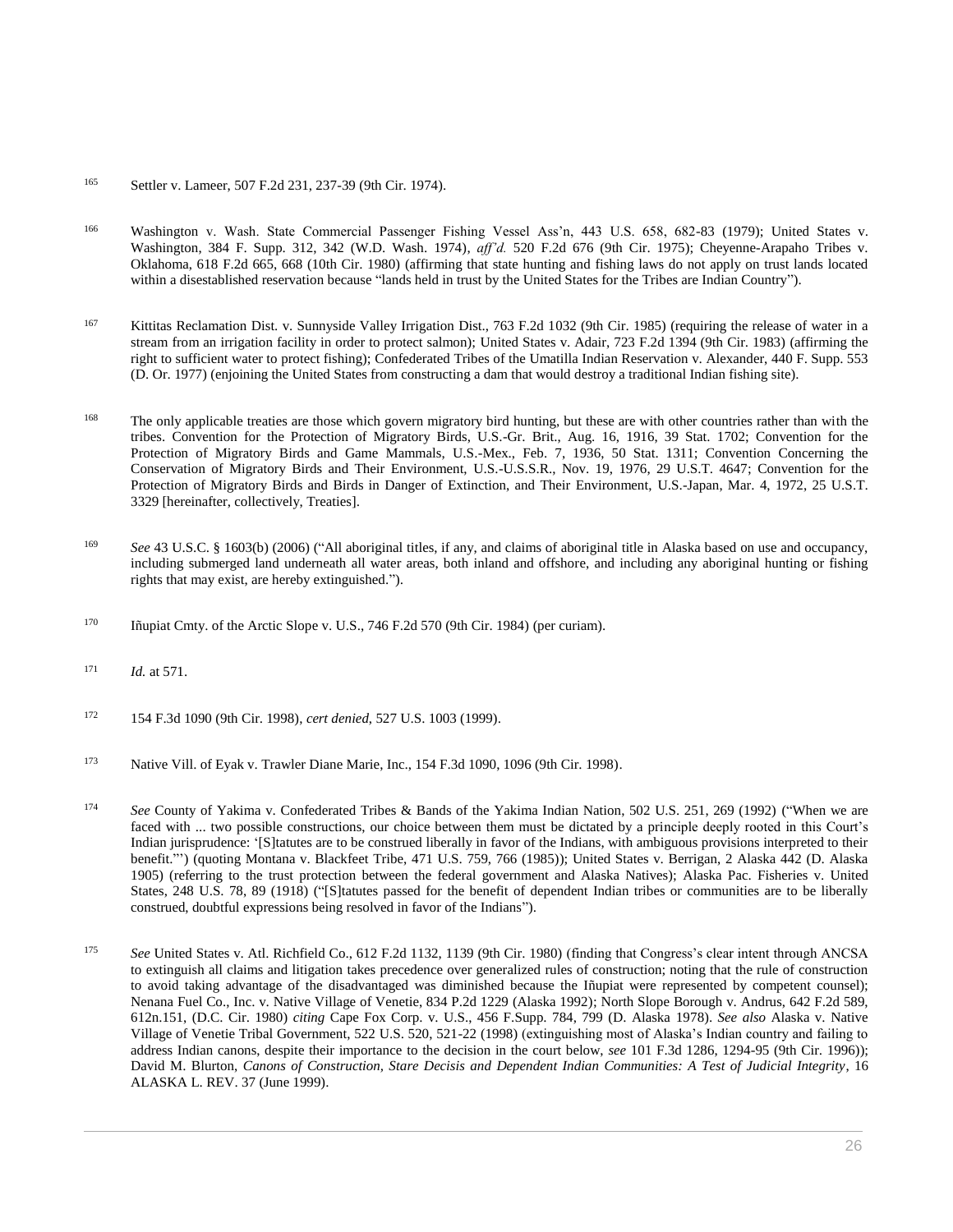- <sup>176</sup> [834 P.2d 1229 \(Alaska 1992\).](http://www.westlaw.com/Link/Document/FullText?findType=Y&serNum=1992132440&pubNum=0000661&originatingDoc=I0ecc82992df011e18b05fdf15589d8e8&refType=RP&originationContext=document&vr=3.0&rs=cblt1.0&transitionType=DocumentItem&contextData=(sc.Search))
- 177 *Id.* [at 1238](http://www.westlaw.com/Link/Document/FullText?findType=Y&serNum=1992132440&pubNum=0000661&originatingDoc=I0ecc82992df011e18b05fdf15589d8e8&refType=RP&fi=co_pp_sp_661_1238&originationContext=document&vr=3.0&rs=cblt1.0&transitionType=DocumentItem&contextData=(sc.Search)#co_pp_sp_661_1238) referring to H.R. Rep. No. 746, 92d Cong., 1st Sess. 40, reprinted in 1971 U.S.C.C.A.N. 2192, 2253 (Congress intended that "lands granted to Natives under this Act [are not to be] considered 'Indian reservation' lands for purposes other than those specified in this Act. The lands granted by this Act are not 'in trust' and the Native villages are not Indian 'reservations."').
- <sup>178</sup> [16 U.S.C. § 3101,](http://www.westlaw.com/Link/Document/FullText?findType=L&pubNum=1000546&cite=16USCAS3101&originatingDoc=I0ecc82992df011e18b05fdf15589d8e8&refType=LQ&originationContext=document&vr=3.0&rs=cblt1.0&transitionType=DocumentItem&contextData=(sc.Search)) *et. seq.* (2006).
- <sup>179</sup> *Id.* at § 3114. ANILCA does not apply to marine mammals or migratory birds. *See id.* at § 3115(4) (1998).
- <sup>180</sup> *Id.* at §§ 3111, 3114.
- <sup>181</sup> *See* discussion on Native Corporations, *infra* Part V(B). Although ANILCA at Section 3111 (Findings) of Title VIII (Subsistence) declares that "the continuation of the opportunity for subsistence uses ... on the public lands and by Alaska Natives on Native lands is essential to Native physical, economic, traditional, and cultural existence," Section 3114 grants the subsistence preference only on "public lands" (not "Native lands," which Section 3102(11) defines as land owned or selected by a Native Corporation). [16](http://www.westlaw.com/Link/Document/FullText?findType=L&pubNum=1000546&cite=16USCAS3102&originatingDoc=I0ecc82992df011e18b05fdf15589d8e8&refType=RB&originationContext=document&vr=3.0&rs=cblt1.0&transitionType=DocumentItem&contextData=(sc.Search)#co_pp_9da60000c3824)  [U.S.C. §§ 3102\(11\),](http://www.westlaw.com/Link/Document/FullText?findType=L&pubNum=1000546&cite=16USCAS3102&originatingDoc=I0ecc82992df011e18b05fdf15589d8e8&refType=RB&originationContext=document&vr=3.0&rs=cblt1.0&transitionType=DocumentItem&contextData=(sc.Search)#co_pp_9da60000c3824) [3111,](http://www.westlaw.com/Link/Document/FullText?findType=L&pubNum=1000546&cite=16USCAS3111&originatingDoc=I0ecc82992df011e18b05fdf15589d8e8&refType=LQ&originationContext=document&vr=3.0&rs=cblt1.0&transitionType=DocumentItem&contextData=(sc.Search)) [3114 \(2006\).](http://www.westlaw.com/Link/Document/FullText?findType=L&pubNum=1000546&cite=16USCAS3114&originatingDoc=I0ecc82992df011e18b05fdf15589d8e8&refType=LQ&originationContext=document&vr=3.0&rs=cblt1.0&transitionType=DocumentItem&contextData=(sc.Search))
- <sup>182</sup> *Id.* [at § 3114.](http://www.westlaw.com/Link/Document/FullText?findType=L&pubNum=1000546&cite=16USCAS3114&originatingDoc=I0ecc82992df011e18b05fdf15589d8e8&refType=LQ&originationContext=document&vr=3.0&rs=cblt1.0&transitionType=DocumentItem&contextData=(sc.Search))
- <sup>183</sup> *See* [McDowell v. State, 785 P.2d 1, 10-11 \(Alaska 1989\).](http://www.westlaw.com/Link/Document/FullText?findType=Y&serNum=1990015469&pubNum=0000661&originatingDoc=I0ecc82992df011e18b05fdf15589d8e8&refType=RP&fi=co_pp_sp_661_10&originationContext=document&vr=3.0&rs=cblt1.0&transitionType=DocumentItem&contextData=(sc.Search)#co_pp_sp_661_10) *See also* Thériault, *supra* note 15, for a more detailed explanation of the State's role in subsistence management.
- <sup>184</sup> Federal Land in the West, W. STATES TOURISM COUNCIL, http:// www.commerce.state.ak.us/wstpc/Publications/FedLandWest.htm (last updated Sep. 16, 2009); *Comparison of Federally Owned Land with Total Acreage of States* (FY, 1994), U.S. GOV'T PRINTING OFFICE, *available at* http:// www.access.gpo.gov/blm/images/1-3-96.pdf.
- 185 DAVID S. CASE & DAVID A. VOLUCK, ALASKA NATIVES AND AMERICAN LAWS at 301 (Univ. of Alaska Press, 2d. ed. 2002); [State v. Morry, 836 P.2d 358, 368 \(Alaska 1992\).](http://www.westlaw.com/Link/Document/FullText?findType=Y&serNum=1992123874&pubNum=0000661&originatingDoc=I0ecc82992df011e18b05fdf15589d8e8&refType=RP&fi=co_pp_sp_661_368&originationContext=document&vr=3.0&rs=cblt1.0&transitionType=DocumentItem&contextData=(sc.Search)#co_pp_sp_661_368) For a comparison between the state and federal regimes, *see Federal or State*, SUBSISTENCE MGMT. INFO., http:// www.subsistmgtinfo.org/fvss.htm (last updated Jan. 30, 2007).
- <sup>186</sup> *See* ALASKA STAT. [§ 16.05.258 \(1986\).](http://www.westlaw.com/Link/Document/FullText?findType=L&pubNum=1000003&cite=AKSTS16.05.258&originatingDoc=I0ecc82992df011e18b05fdf15589d8e8&refType=LQ&originationContext=document&vr=3.0&rs=cblt1.0&transitionType=DocumentItem&contextData=(sc.Search))
- <sup>187</sup> *See id.* Article VIII of the Alaska Constitution precludes awarding preferences to a particular group of Alaskans. *See* [ALASKA](http://www.westlaw.com/Link/Document/FullText?findType=L&pubNum=1000373&cite=AKCNART8S3&originatingDoc=I0ecc82992df011e18b05fdf15589d8e8&refType=LQ&originationContext=document&vr=3.0&rs=cblt1.0&transitionType=DocumentItem&contextData=(sc.Search))  [CONST. ART. VIII, § 3](http://www.westlaw.com/Link/Document/FullText?findType=L&pubNum=1000373&cite=AKCNART8S3&originatingDoc=I0ecc82992df011e18b05fdf15589d8e8&refType=LQ&originationContext=document&vr=3.0&rs=cblt1.0&transitionType=DocumentItem&contextData=(sc.Search)) (reserving naturally occurring fish, wildlife, and waters to the people for common use); *id.* at § 15 (prohibiting the creation of exclusive rights or access privileges to fisheries); *id.* at § 17 (governing the use or disposal of natural resources apply equally to all similarly situated persons); [McDowell v. State, 785 P.2d 1, 10-11 \(Alaska 1989\).](http://www.westlaw.com/Link/Document/FullText?findType=Y&serNum=1990015469&pubNum=0000661&originatingDoc=I0ecc82992df011e18b05fdf15589d8e8&refType=RP&fi=co_pp_sp_661_10&originationContext=document&vr=3.0&rs=cblt1.0&transitionType=DocumentItem&contextData=(sc.Search)#co_pp_sp_661_10) [ALASKA STAT. §](http://www.westlaw.com/Link/Document/FullText?findType=L&pubNum=1000003&cite=AKSTS16.05.258&originatingDoc=I0ecc82992df011e18b05fdf15589d8e8&refType=LQ&originationContext=document&vr=3.0&rs=cblt1.0&transitionType=DocumentItem&contextData=(sc.Search))  [16.05.258\(b\)\(4\)](http://www.westlaw.com/Link/Document/FullText?findType=L&pubNum=1000003&cite=AKSTS16.05.258&originatingDoc=I0ecc82992df011e18b05fdf15589d8e8&refType=LQ&originationContext=document&vr=3.0&rs=cblt1.0&transitionType=DocumentItem&contextData=(sc.Search)) does distinguish among users in times of scarcity, using the same criteria established in ANILCA.
- <sup>188</sup> *See* [ALASKA STAT. § 16.05.258\(c\);](http://www.westlaw.com/Link/Document/FullText?findType=L&pubNum=1000003&cite=AKSTS16.05.258&originatingDoc=I0ecc82992df011e18b05fdf15589d8e8&refType=LQ&originationContext=document&vr=3.0&rs=cblt1.0&transitionType=DocumentItem&contextData=(sc.Search)) [5 ALASKA ADMIN. CODE 99.015 \(2009\)](http://www.westlaw.com/Link/Document/FullText?findType=L&pubNum=1013146&cite=5AKADC99.015&originatingDoc=I0ecc82992df011e18b05fdf15589d8e8&refType=LQ&originationContext=document&vr=3.0&rs=cblt1.0&transitionType=DocumentItem&contextData=(sc.Search)) (establishing nonsubsistence areas).
- <sup>189</sup> *See* [16 U.S.C. § 1539\(e\) \(2006\)](http://www.westlaw.com/Link/Document/FullText?findType=L&pubNum=1000546&cite=16USCAS1539&originatingDoc=I0ecc82992df011e18b05fdf15589d8e8&refType=RB&originationContext=document&vr=3.0&rs=cblt1.0&transitionType=DocumentItem&contextData=(sc.Search)#co_pp_7fdd00001ca15) (exempting "(A) any Indian, Aleut, or Eskimo who is an Alaskan Native who resides in Alaska; or (B) any non-native permanent resident of an Alaskan native village; if such taking is primarily for subsistence purposes"); [16](http://www.westlaw.com/Link/Document/FullText?findType=L&pubNum=1000546&cite=16USCAS1371&originatingDoc=I0ecc82992df011e18b05fdf15589d8e8&refType=RB&originationContext=document&vr=3.0&rs=cblt1.0&transitionType=DocumentItem&contextData=(sc.Search)#co_pp_a83b000018c76)  [U.S.C. § 1371\(b\) \(2006\)](http://www.westlaw.com/Link/Document/FullText?findType=L&pubNum=1000546&cite=16USCAS1371&originatingDoc=I0ecc82992df011e18b05fdf15589d8e8&refType=RB&originationContext=document&vr=3.0&rs=cblt1.0&transitionType=DocumentItem&contextData=(sc.Search)#co_pp_a83b000018c76) (exempting "any Indian, Aleut, or Eskimo who resides in Alaska and who dwells on the coast of the North Pacific Ocean or the Arctic Ocean").
- <sup>190</sup> [16 U.S.C. § 712 \(2006\)](http://www.westlaw.com/Link/Document/FullText?findType=L&pubNum=1000546&cite=16USCAS712&originatingDoc=I0ecc82992df011e18b05fdf15589d8e8&refType=LQ&originationContext=document&vr=3.0&rs=cblt1.0&transitionType=DocumentItem&contextData=(sc.Search)) (permitting "indigenous inhabitants of the State of Alaska" to take birds "for their own nutritional and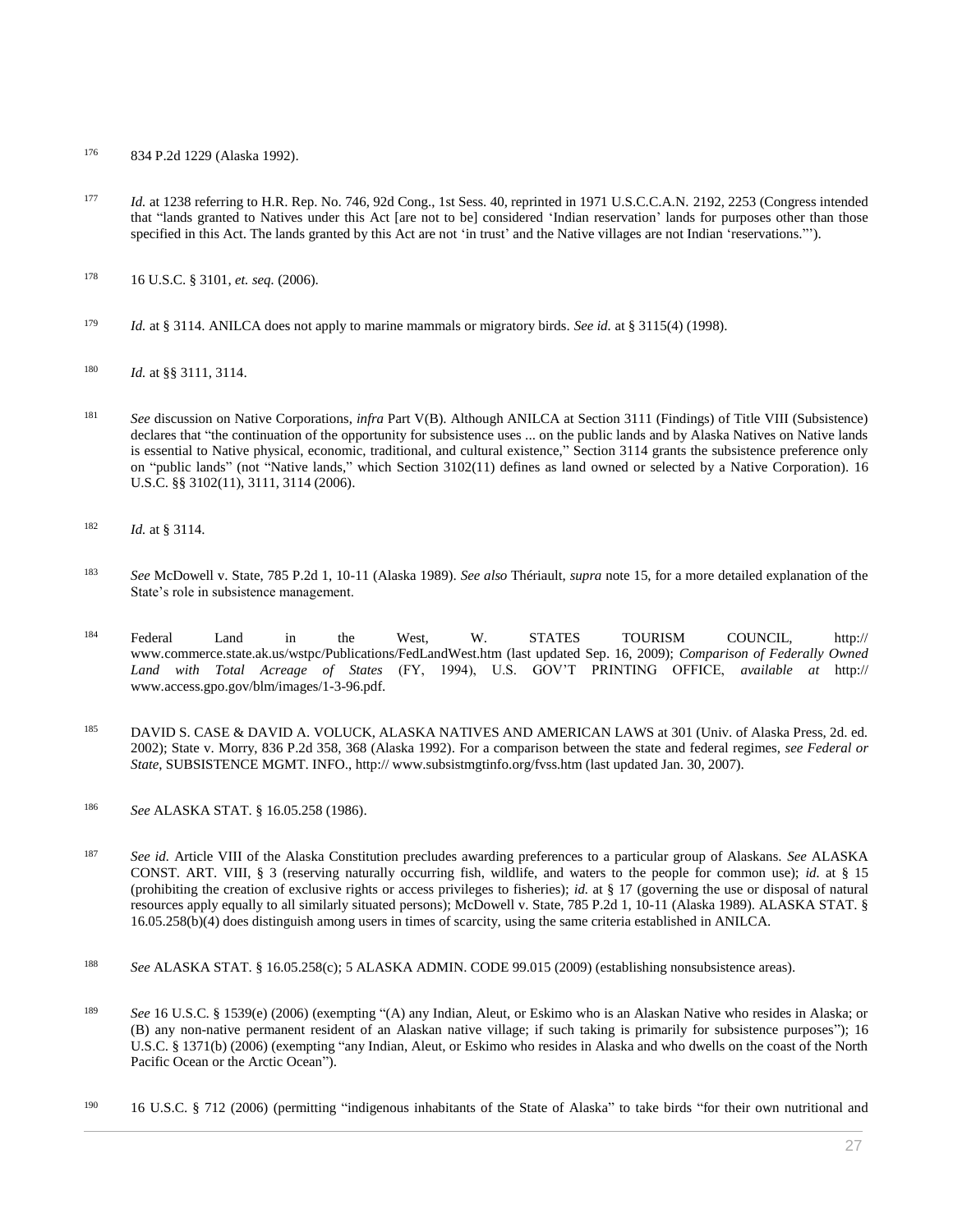other essential needs, as determined by the Secretary of the Interior.").

- <sup>191</sup> U.S. treaties establish a closed spring and summer season for migratory bird hunting. *See* Treaties, *supra* note 168. The U.S.-Canada treaty was modified in 1995 to remove the ban on native subsistence hunting during the spring-summer season. *See* Protocol between the United States and Canada Amending the 1916 Convention for the Protection of Migratory Birds in Canada and the United States, Dec. 14, 1995, S. Treaty Doc. No. 104-28.
- $192$  [16 U.S.C. § 1539\(e\)\(4\) \(2006\).](http://www.westlaw.com/Link/Document/FullText?findType=L&pubNum=1000546&cite=16USCAS1539&originatingDoc=I0ecc82992df011e18b05fdf15589d8e8&refType=RB&originationContext=document&vr=3.0&rs=cblt1.0&transitionType=DocumentItem&contextData=(sc.Search)#co_pp_22700000861f0)
- <sup>193</sup> [16 U.S.C. § 1371\(b\) \(2006\).](http://www.westlaw.com/Link/Document/FullText?findType=L&pubNum=1000546&cite=16USCAS1371&originatingDoc=I0ecc82992df011e18b05fdf15589d8e8&refType=RB&originationContext=document&vr=3.0&rs=cblt1.0&transitionType=DocumentItem&contextData=(sc.Search)#co_pp_a83b000018c76)
- <sup>194</sup> Several listing determinations have already recognized the impact of climate change on population status. *See* [Endangered and](http://www.westlaw.com/Link/Document/FullText?findType=l&pubNum=0001037&cite=UUID(I1F5B2530DF4711DAAD69F812D15A77E4)&originatingDoc=I0ecc82992df011e18b05fdf15589d8e8&refType=CP&fi=co_pp_sp_1037_26852&originationContext=document&vr=3.0&rs=cblt1.0&transitionType=DocumentItem&contextData=(sc.Search)#co_pp_sp_1037_26852)  [Threatened Species: Final Listing Determinations for Elkhorn Coral and Staghorn Coral, 71 Fed. Reg. 26,852 \(May 9, 2006\);](http://www.westlaw.com/Link/Document/FullText?findType=l&pubNum=0001037&cite=UUID(I1F5B2530DF4711DAAD69F812D15A77E4)&originatingDoc=I0ecc82992df011e18b05fdf15589d8e8&refType=CP&fi=co_pp_sp_1037_26852&originationContext=document&vr=3.0&rs=cblt1.0&transitionType=DocumentItem&contextData=(sc.Search)#co_pp_sp_1037_26852) [Endangered and Threatened Wildlife and Plants;](http://www.westlaw.com/Link/Document/FullText?findType=l&pubNum=0001037&cite=UUID(I08F274C00FB811DE9B22F141C0305AE8)&originatingDoc=I0ecc82992df011e18b05fdf15589d8e8&refType=CP&fi=co_pp_sp_1037_10857&originationContext=document&vr=3.0&rs=cblt1.0&transitionType=DocumentItem&contextData=(sc.Search)#co_pp_sp_1037_10857) 12-Month Findings on Petitions To List Penguin Species as Threatened or Endangered Under the Endangered Species Act; Proposed Rules, 73 Fed. Reg. 77,263 (Dec. 18, 2008); [Endangered and](http://www.westlaw.com/Link/Document/FullText?findType=l&pubNum=0001037&cite=UUID(I08F274C00FB811DE9B22F141C0305AE8)&originatingDoc=I0ecc82992df011e18b05fdf15589d8e8&refType=CP&fi=co_pp_sp_1037_10857&originationContext=document&vr=3.0&rs=cblt1.0&transitionType=DocumentItem&contextData=(sc.Search)#co_pp_sp_1037_10857)  [Threatened Wildlife and Plants: Proposed Threatened Status for Southern Distinct Population Segment of Eulachon, 74 Fed. Reg.](http://www.westlaw.com/Link/Document/FullText?findType=l&pubNum=0001037&cite=UUID(I08F274C00FB811DE9B22F141C0305AE8)&originatingDoc=I0ecc82992df011e18b05fdf15589d8e8&refType=CP&fi=co_pp_sp_1037_10857&originationContext=document&vr=3.0&rs=cblt1.0&transitionType=DocumentItem&contextData=(sc.Search)#co_pp_sp_1037_10857)  [10,857 \(Mar. 13, 2009\);](http://www.westlaw.com/Link/Document/FullText?findType=l&pubNum=0001037&cite=UUID(I08F274C00FB811DE9B22F141C0305AE8)&originatingDoc=I0ecc82992df011e18b05fdf15589d8e8&refType=CP&fi=co_pp_sp_1037_10857&originationContext=document&vr=3.0&rs=cblt1.0&transitionType=DocumentItem&contextData=(sc.Search)#co_pp_sp_1037_10857) [Endangered and Threatened Wildlife and Plants; Proposed Threatened and Not Warranted Status for](http://www.westlaw.com/Link/Document/FullText?findType=l&pubNum=0001037&cite=UUID(IA8FB7C50BD5F11DE9660F985033E48AB)&originatingDoc=I0ecc82992df011e18b05fdf15589d8e8&refType=CP&fi=co_pp_sp_1037_53683&originationContext=document&vr=3.0&rs=cblt1.0&transitionType=DocumentItem&contextData=(sc.Search)#co_pp_sp_1037_53683)  [Distinct Population Segments of the Spotted Seal Tuesday, 74 Fed. Reg. 53,683 \(Oct. 20, 2009\).](http://www.westlaw.com/Link/Document/FullText?findType=l&pubNum=0001037&cite=UUID(IA8FB7C50BD5F11DE9660F985033E48AB)&originatingDoc=I0ecc82992df011e18b05fdf15589d8e8&refType=CP&fi=co_pp_sp_1037_53683&originationContext=document&vr=3.0&rs=cblt1.0&transitionType=DocumentItem&contextData=(sc.Search)#co_pp_sp_1037_53683)
- <sup>195</sup> *See* North Slope Borough's Comments to Fish and Wildlife Service on Polar Bear Findings (Oct. 22 2007) (on file with the author).
- <sup>196</sup> *See* Fish and Wildlife Service, [Migratory Bird Subsistence Harvest in Alaska; Harvest Regulations for Migratory Birds in Alaska](http://www.westlaw.com/Link/Document/FullText?findType=l&pubNum=0001037&cite=UUID(I71CBA580446911DEB2959AE0FBE58FB6)&originatingDoc=I0ecc82992df011e18b05fdf15589d8e8&refType=CP&fi=co_pp_sp_1037_23336&originationContext=document&vr=3.0&rs=cblt1.0&transitionType=DocumentItem&contextData=(sc.Search)#co_pp_sp_1037_23336)  [During the 2009 Season, Final Rule, 74 Fed. Reg. 23,336 \(May 19, 2009\)](http://www.westlaw.com/Link/Document/FullText?findType=l&pubNum=0001037&cite=UUID(I71CBA580446911DEB2959AE0FBE58FB6)&originatingDoc=I0ecc82992df011e18b05fdf15589d8e8&refType=CP&fi=co_pp_sp_1037_23336&originationContext=document&vr=3.0&rs=cblt1.0&transitionType=DocumentItem&contextData=(sc.Search)#co_pp_sp_1037_23336) (imposing new restrictions on North Slope hunters to avoid finding the Steller's eider to be in jeopardy under Section 7(b)(3)(A) of the Endangered Species Act, [16 U.S.C. §1536](http://www.westlaw.com/Link/Document/FullText?findType=L&pubNum=1000546&cite=16USCAS1536&originatingDoc=I0ecc82992df011e18b05fdf15589d8e8&refType=LQ&originationContext=document&vr=3.0&rs=cblt1.0&transitionType=DocumentItem&contextData=(sc.Search))   $(2006)$ ).
- <sup>197</sup> *See* [Endangered and Threatened Wildlife and Plants; Threatened Status for the Alaska Breeding Population of the Steller's Eider,](http://www.westlaw.com/Link/Document/FullText?findType=l&pubNum=0001037&cite=UUID(IE2759960304711DA8794AB47DD0CABB0)&originatingDoc=I0ecc82992df011e18b05fdf15589d8e8&refType=CP&fi=co_pp_sp_1037_31748&originationContext=document&vr=3.0&rs=cblt1.0&transitionType=DocumentItem&contextData=(sc.Search)#co_pp_sp_1037_31748)  [62 Fed. Reg. 31,748 \(June 11, 1997\).](http://www.westlaw.com/Link/Document/FullText?findType=l&pubNum=0001037&cite=UUID(IE2759960304711DA8794AB47DD0CABB0)&originatingDoc=I0ecc82992df011e18b05fdf15589d8e8&refType=CP&fi=co_pp_sp_1037_31748&originationContext=document&vr=3.0&rs=cblt1.0&transitionType=DocumentItem&contextData=(sc.Search)#co_pp_sp_1037_31748)
- <sup>198</sup> *See* NSB's 2009 Comments to FWS, *supra* note 3, at 4.
- <sup>199</sup> *Id.*
- <sup>200</sup> *C.f.* Campbell, *supra* note 92 (decline in Pacific Brant population linked to changes in food resources rather than hunting).
- <sup>201</sup> Section 7 of the Endangered Species Act requires consultation between FWS or the National Marine Fisheries Service, as appropriate, and agencies authorizing, funding, or carrying out activities that may affect listed species, but it does not provide for consultation with potentially affected tribes. [16 U.S.C § 1536\(a\)\(2\) \(2006\).](http://www.westlaw.com/Link/Document/FullText?findType=L&pubNum=1000546&cite=16USCAS1536&originatingDoc=I0ecc82992df011e18b05fdf15589d8e8&refType=RB&originationContext=document&vr=3.0&rs=cblt1.0&transitionType=DocumentItem&contextData=(sc.Search)#co_pp_d86d0000be040)
- <sup>202</sup> *See* NSB's 2009 Comments to FWS, *supra* note 3, at 10. [Executive Order 13,175,](http://www.westlaw.com/Link/Document/FullText?findType=Y&serNum=2000955756&pubNum=0001043&originatingDoc=I0ecc82992df011e18b05fdf15589d8e8&refType=CA&originationContext=document&vr=3.0&rs=cblt1.0&transitionType=DocumentItem&contextData=(sc.Search)) [Consultation and Coordination with Indian](http://www.westlaw.com/Link/Document/FullText?findType=l&pubNum=0001037&cite=UUID(I80DF5790309211DAAECA8D28B8108CB8)&originatingDoc=I0ecc82992df011e18b05fdf15589d8e8&refType=CP&fi=co_pp_sp_1037_67249&originationContext=document&vr=3.0&rs=cblt1.0&transitionType=DocumentItem&contextData=(sc.Search)#co_pp_sp_1037_67249)  [Tribal Governments, 65 Fed. Reg. 67,249 \(Nov. 9, 2000\),](http://www.westlaw.com/Link/Document/FullText?findType=l&pubNum=0001037&cite=UUID(I80DF5790309211DAAECA8D28B8108CB8)&originatingDoc=I0ecc82992df011e18b05fdf15589d8e8&refType=CP&fi=co_pp_sp_1037_67249&originationContext=document&vr=3.0&rs=cblt1.0&transitionType=DocumentItem&contextData=(sc.Search)#co_pp_sp_1037_67249) superseding [Executive Order No. 13084,](http://www.westlaw.com/Link/Document/FullText?findType=Y&serNum=1998666953&pubNum=0001043&originatingDoc=I0ecc82992df011e18b05fdf15589d8e8&refType=CA&originationContext=document&vr=3.0&rs=cblt1.0&transitionType=DocumentItem&contextData=(sc.Search)) at 3(c), requires FWS and NMFS to consult with tribes when "undertaking to formulate and implement policies that have tribal implications." DEPARTMENTS OF THE INTERIOR & COMMERCE, SECRETARIAL ORDER 3206, AMERICAN INDIAN TRIBAL RIGHTS, FEDERAL TRIBAL TRUST RESPONSIBILITIES, AND THE ENDANGERED SPECIES ACT (1999), explains the responsibilities of the Departments of the Interior and Commerce when actions taken pursuant to the Endangered Species Act may affect the exercise of American Indian tribal rights. DEPARTMENT OF THE INTERIOR, SECRETARIAL ORDER 3225, ENDANGERED SPECIES ACT AND SUBSISTENCE USES IN ALASKA, clarifies the application of Secretarial Order No. 3206 to Alaska, and requires consultation as soon as any conservation concern arises regarding a species that is listed as endangered or threatened under the Endangered Species Act and also used for subsistence.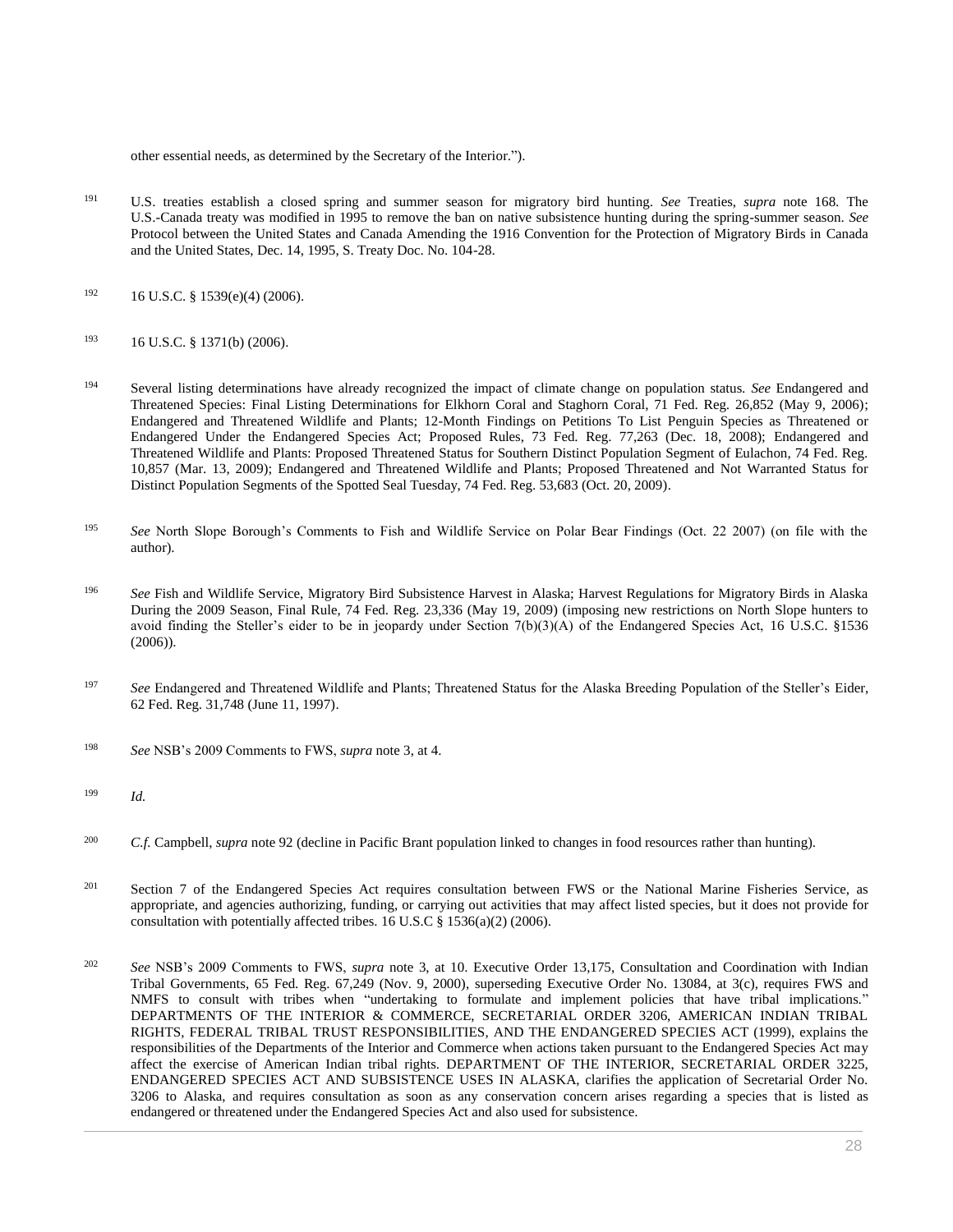- <sup>203</sup> Understaffing of tribal government offices has resulted in some tribes being unable to take advantage of consultation even when it is offered.
- <sup>204</sup> Email from Larry Bell, Assistant Reg'l Dir., FWS to Barrett Ristroph, North Slope Borough (Feb. 2, 2009), citing Letter from David Verly, Acting Assistant Sec'y of the Interior, to Joe A. Garcia, President, Nat'l Cong. of Am. Indians (Sep. 14, 2007) (on file with the author).
- <sup>205</sup> [16 U.S.C. § 712 \(2006\).](http://www.westlaw.com/Link/Document/FullText?findType=L&pubNum=1000546&cite=16USCAS712&originatingDoc=I0ecc82992df011e18b05fdf15589d8e8&refType=LQ&originationContext=document&vr=3.0&rs=cblt1.0&transitionType=DocumentItem&contextData=(sc.Search))
- <sup>206</sup> [50 C.F.R. § 92.4 \(2009\).](http://www.westlaw.com/Link/Document/FullText?findType=L&pubNum=1000547&cite=50CFRS92.4&originatingDoc=I0ecc82992df011e18b05fdf15589d8e8&refType=LQ&originationContext=document&vr=3.0&rs=cblt1.0&transitionType=DocumentItem&contextData=(sc.Search))
- <sup>207</sup> While federal law provides for one hunter to transfer his hunting rights to another in some situations (*see, e.g.*, [50 C.F.R. §](http://www.westlaw.com/Link/Document/FullText?findType=L&pubNum=1000547&cite=50CFRS100.10&originatingDoc=I0ecc82992df011e18b05fdf15589d8e8&refType=RB&originationContext=document&vr=3.0&rs=cblt1.0&transitionType=DocumentItem&contextData=(sc.Search)#co_pp_eb060000b8592)   $100.10(d)(5)(ii)$ , §  $100.25(a)$ , state law does not. This conflicts with subsistence communities' view of subsistence as a community right linked to local group enforcement and web of rights and duties as tribal members. *See* Conn, *supra* note 16.
- <sup>208</sup> *See* Thériault, *supra* note 15; NSB's 2009 Comments to FWS, *supra* note 3, at 1 (describing the prohibition on picking up and using dead Steller's eiders as in conflict with the traditional custom of avoiding food waste); North Slope Borough Fish and Game Management Committee Resolution 2009-02, A Resolution Reaffirming Opposition to a Requirement for Duck Stamps, Licenses and Permits for Spring and Summer Subsistence Migratory Bird Hunting and Egg Gathering (Aug. 21, 2009) (on file with the author) (objecting to requirements to purchase licenses and duck stamps to continue an activity that Alaska Natives have undertaken for millennia).
- <sup>209</sup> *See* Alaska Migratory Bird Co-Management Council, White Paper on the Fall and Winter Subsistence Harvest of Migratory Birds (Fall 2009) (on file with the author).
- <sup>210</sup> *See id.*; Personal correspondence with Barrow subsistence hunter, Barrow, Alaska (Mar. 24, 2010) (migratory birds remain on the North Slope after September 1, sometimes until mid- to late-October).
- <sup>211</sup> Phone interview with Barrow subsistence hunters, Barrow, Alaska (Mar. 24, 2010) (if birds arrive on the North Slope earlier than usual, then they will leave earlier; if they arrive later, they leave later; it is not clear what will happen with climate change).
- <sup>212</sup> *See* North Slope Borough's comments to FWS on Proposed Harvest Regulations for Migratory Birds in Alaska during the 2010 Season, at 2-3 (Feb. 18, 2010), http://www.regulations.gov/search/Regs/home.html#docketDetail?R=FWS-R7-MB-2009-0082 [hereinafter NSB's 2010 Comments to FWS].
- <sup>213</sup> *See id.*
- <sup>214</sup> *See id.*
- <sup>215</sup> *See id.*
- <sup>216</sup> *See* Concurrent Resolution of the Native Villages of Gambell, Kivalina, Savoonga, Wales, and the Iñupiat Community of the Arctic Slope (ICAS) (Mar. 20, 1978); ICAS Resolution 14, Delegation of Authority to AEWC on Whaling Matters (Feb. 15, 1978). ICAS is a federally recognized tribe and a tribal government that acts on behalf of eight North Slope villages. *See* Joint Comments of Alaska Eskimo Whaling Commission, Iñupiat Community of the Arctic Slope, and North Slope Borough to Environmental Protection Agency re Shell Gulf of Mexico/Shell Offshore Inc.'s Application for a Beaufort Sea Clean Air Act Permit (Mar. 22, 2010) (on file with the author); *Alaska Region Overview*, U.S. DEP'T OF INTERIOR, INDIAN AFFAIRS, http://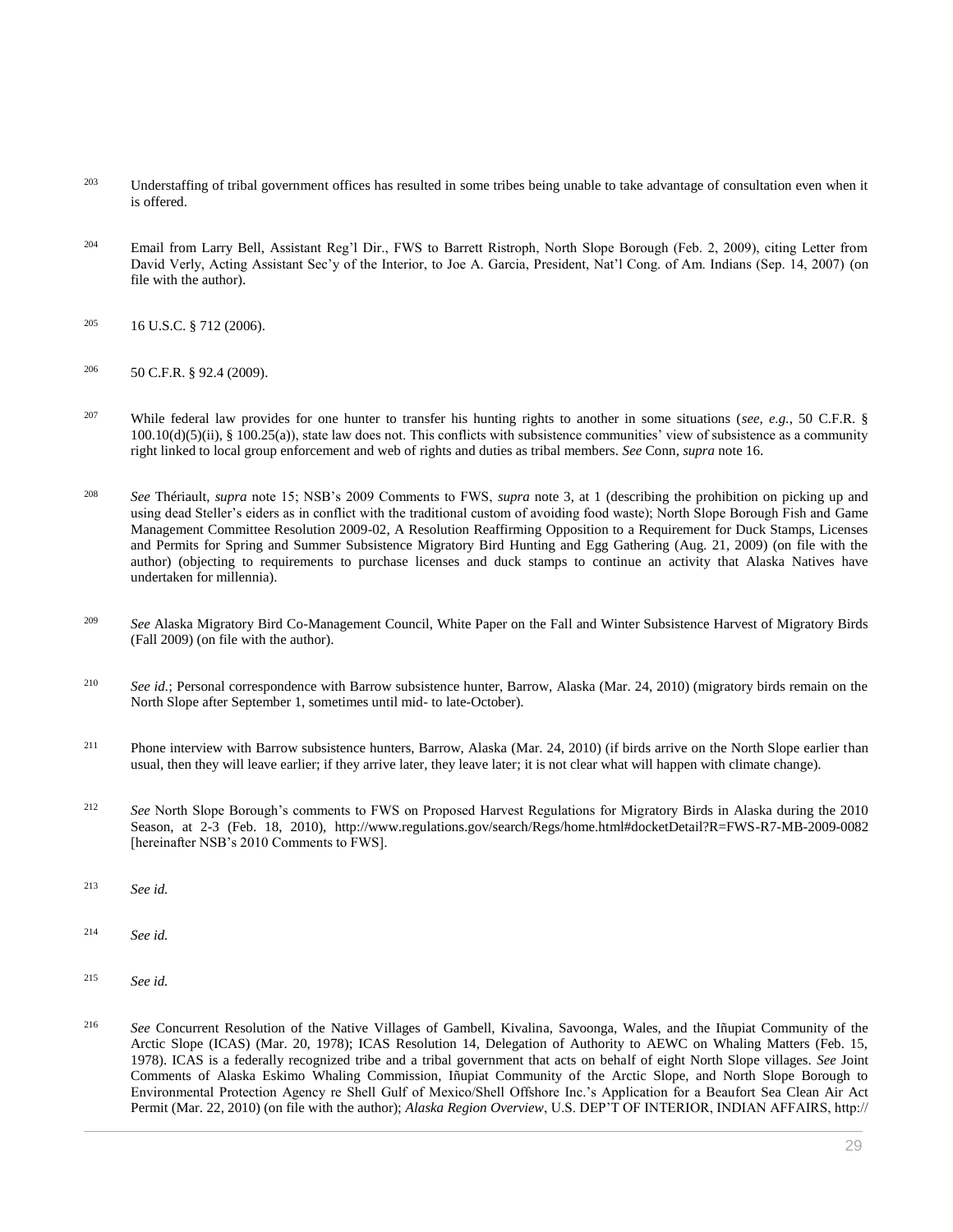www.bia.gov/WhoWeAre/RegionalOffices/Alaska/index.htm (last updated Feb. 22, 2010).

- <sup>217</sup> AEWC has a cooperative agreement with the National Ocean and Atmospheric Administration "to protect the bowhead whale and the Eskimo culture, to promote scientific investigation of the bowhead whale, and to effectuate the other purposes of the Marine Mammal Protection Act, the Whaling Convention Act, and the Endangered Species Act as these acts relate to aboriginal subsistence whaling." Cooperative Agreement between the National Ocean and Atmospheric Administration and the Alaska Eskimo Whaling Commission, as amended 2008 (on file with the author).
- <sup>218</sup> *See*, *e.g.*, 2009 Open Water Season Programmatic Conflict Avoidance Agreement (on file with the author).
- <sup>219</sup> [16 U.S.C. § 1388 \(2006\).](http://www.westlaw.com/Link/Document/FullText?findType=L&pubNum=1000546&cite=16USCAS1388&originatingDoc=I0ecc82992df011e18b05fdf15589d8e8&refType=LQ&originationContext=document&vr=3.0&rs=cblt1.0&transitionType=DocumentItem&contextData=(sc.Search))
- <sup>220</sup> *See Cooperative Agreements*, U.S. FISH & WILDLIFE SERV., http:// alaska.fws.gov/fisheries/mmm/agreements.htm (last updated Sep. 10, 2008). The 1997 agreement with EWC mainly provided for funding of the organization. *See* Cardinal, *supra* note 114, at 30. A 1998 Memorandum of Understanding between EWC, the Alaska Department of Fish & Game, and FWS allowed joint management of the Pacific Walrus Conservation Fund. *See* ESKIMO WALRUS COMMISSION, http:// www.kawerak.org/servicedivisions/nrd/ewc/index.html (last updated Jan. 12, 2009).
- <sup>221</sup> *See id.*; Eskimo Walrus Commission and U.S. Fish and Wildlife Service, Walrus Harvest Guidelines (2004) (cooperatively developed guidelines to address waste), cited in Martin Robards & Julie Lurman Joly, *[Interpretation of "Wasteful Manner" Within](http://www.westlaw.com/Link/Document/FullText?findType=Y&serNum=0340884204&pubNum=0102961&originatingDoc=I0ecc82992df011e18b05fdf15589d8e8&refType=LR&fi=co_pp_sp_102961_189&originationContext=document&vr=3.0&rs=cblt1.0&transitionType=DocumentItem&contextData=(sc.Search)#co_pp_sp_102961_189)  [the Marine Mammal Protection Act and Its Role in Management of the Pacific Walrus](http://www.westlaw.com/Link/Document/FullText?findType=Y&serNum=0340884204&pubNum=0102961&originatingDoc=I0ecc82992df011e18b05fdf15589d8e8&refType=LR&fi=co_pp_sp_102961_189&originationContext=document&vr=3.0&rs=cblt1.0&transitionType=DocumentItem&contextData=(sc.Search)#co_pp_sp_102961_189)*, 13 OCEAN & COASTAL L.J. 171, 189 [\(2008\).](http://www.westlaw.com/Link/Document/FullText?findType=Y&serNum=0340884204&pubNum=0102961&originatingDoc=I0ecc82992df011e18b05fdf15589d8e8&refType=LR&fi=co_pp_sp_102961_189&originationContext=document&vr=3.0&rs=cblt1.0&transitionType=DocumentItem&contextData=(sc.Search)#co_pp_sp_102961_189)
- <sup>222</sup> *See* Robards & Joly, *supra* note 221, at 223 (comparing EWC's enforcement authority with that of AEWC's).
- <sup>223</sup> Cardinal, *supra* note 114, at 3.
- <sup>224</sup> *Establishment of Management Bodies in Alaska To [Develop Recommendations Related to the Spring/Summer Subsistence Harvest](http://www.westlaw.com/Link/Document/FullText?findType=l&pubNum=0001037&cite=UUID(I3CFDA7D02FBA11DAAE9ABB7EB80F7B3D)&originatingDoc=I0ecc82992df011e18b05fdf15589d8e8&refType=CP&fi=co_pp_sp_1037_16408&originationContext=document&vr=3.0&rs=cblt1.0&transitionType=DocumentItem&contextData=(sc.Search)#co_pp_sp_1037_16408)  of Migratory Birds*[, 65 Fed. Reg. 16,408 \(Mar. 28, 2000\).](http://www.westlaw.com/Link/Document/FullText?findType=l&pubNum=0001037&cite=UUID(I3CFDA7D02FBA11DAAE9ABB7EB80F7B3D)&originatingDoc=I0ecc82992df011e18b05fdf15589d8e8&refType=CP&fi=co_pp_sp_1037_16408&originationContext=document&vr=3.0&rs=cblt1.0&transitionType=DocumentItem&contextData=(sc.Search)#co_pp_sp_1037_16408)
- <sup>225</sup> Personal correspondence with Donna Dewhurst, Wildlife Biologist for the Office of AMBCC in Anchorage, Alaska (Nov. 19, 2008).
- <sup>226</sup> *See* NSB's 2010 Comments to FWS, *supra* note 212.
- <sup>227</sup> *See* [25 U.S.C. § 476 \(h\)\(1\) \(2006\)](http://www.westlaw.com/Link/Document/FullText?findType=L&pubNum=1000546&cite=25USCAS476&originatingDoc=I0ecc82992df011e18b05fdf15589d8e8&refType=RB&originationContext=document&vr=3.0&rs=cblt1.0&transitionType=DocumentItem&contextData=(sc.Search)#co_pp_b4e500006fdf6) ("each Indian tribe shall retain inherent sovereign power to adopt governing documents under procedures other than those specified in this section"); Indian Tribal Justice Act, [Pub. L. No. 103-176, 107 Stat. 2004 \(1993\)](http://www.westlaw.com/Link/Document/FullText?findType=l&pubNum=1077005&cite=UUID(I2560B1E089-BA4DF2955CA-C17D9DB07E7)&originatingDoc=I0ecc82992df011e18b05fdf15589d8e8&refType=SL&originationContext=document&vr=3.0&rs=cblt1.0&transitionType=DocumentItem&contextData=(sc.Search)) (codified at [25 U.S.C. §§ 3601 et seq. \(2006\)\)](http://www.westlaw.com/Link/Document/FullText?findType=L&pubNum=1000546&cite=25USCAS3601&originatingDoc=I0ecc82992df011e18b05fdf15589d8e8&refType=LQ&originationContext=document&vr=3.0&rs=cblt1.0&transitionType=DocumentItem&contextData=(sc.Search)) ("Indian tribes possess the inherent authority to establish their own form of government, including tribal justice systems."); [Delaware Indians v. Cherokee Nation, 193 U.S. 127, 132 \(1904\)](http://www.westlaw.com/Link/Document/FullText?findType=Y&serNum=1904100272&pubNum=0000780&originatingDoc=I0ecc82992df011e18b05fdf15589d8e8&refType=RP&fi=co_pp_sp_780_132&originationContext=document&vr=3.0&rs=cblt1.0&transitionType=DocumentItem&contextData=(sc.Search)#co_pp_sp_780_132) ("A tribe may determine who are to be considered members by written law, custom, intertribal agreement, or treaty with the United States."); [Kimball v. Callahan, 590 F.2d 768, 777-78 \(9th Cir. 1979\)](http://www.westlaw.com/Link/Document/FullText?findType=Y&serNum=1979101624&pubNum=0000350&originatingDoc=I0ecc82992df011e18b05fdf15589d8e8&refType=RP&fi=co_pp_sp_350_777&originationContext=document&vr=3.0&rs=cblt1.0&transitionType=DocumentItem&contextData=(sc.Search)#co_pp_sp_350_777) (inherent power to determine membership does not depend on having a territorial base, so even tribes with no Indian country may retain this power); [John v. Baker, 982 P.2d 738, 753 \(Alaska 1999\)](http://www.westlaw.com/Link/Document/FullText?findType=Y&serNum=1999206359&pubNum=0000661&originatingDoc=I0ecc82992df011e18b05fdf15589d8e8&refType=RP&fi=co_pp_sp_661_753&originationContext=document&vr=3.0&rs=cblt1.0&transitionType=DocumentItem&contextData=(sc.Search)#co_pp_sp_661_753) (holding that ANCSA did not extinguish tribal sovereignty); [25 U.S.C. § 473a \(2006\)](http://www.westlaw.com/Link/Document/FullText?findType=L&pubNum=1000546&cite=25USCAS473A&originatingDoc=I0ecc82992df011e18b05fdf15589d8e8&refType=LQ&originationContext=document&vr=3.0&rs=cblt1.0&transitionType=DocumentItem&contextData=(sc.Search)) (amending the Indian Reorganization Act of 1934 to include Alaska Natives).
- <sup>228</sup> [18 U.S.C. § 1162 \(2006\);](http://www.westlaw.com/Link/Document/FullText?findType=L&pubNum=1000546&cite=18USCAS1162&originatingDoc=I0ecc82992df011e18b05fdf15589d8e8&refType=LQ&originationContext=document&vr=3.0&rs=cblt1.0&transitionType=DocumentItem&contextData=(sc.Search)) [25 U.S.C. §§ 1321](http://www.westlaw.com/Link/Document/FullText?findType=L&pubNum=1000546&cite=25USCAS1321&originatingDoc=I0ecc82992df011e18b05fdf15589d8e8&refType=LQ&originationContext=document&vr=3.0&rs=cblt1.0&transitionType=DocumentItem&contextData=(sc.Search))[-1326 \(2006\);](http://www.westlaw.com/Link/Document/FullText?findType=L&pubNum=1000546&cite=25USCAS1326&originatingDoc=I0ecc82992df011e18b05fdf15589d8e8&refType=LQ&originationContext=document&vr=3.0&rs=cblt1.0&transitionType=DocumentItem&contextData=(sc.Search)) [28 U.S.C. § 1360 \(2006\)](http://www.westlaw.com/Link/Document/FullText?findType=L&pubNum=1000546&cite=28USCAS1360&originatingDoc=I0ecc82992df011e18b05fdf15589d8e8&refType=LQ&originationContext=document&vr=3.0&rs=cblt1.0&transitionType=DocumentItem&contextData=(sc.Search)) (transferring control of many aspects of tribal jurisdiction to the state and warrants discussion in a full analysis of Alaska tribal jurisdiction. It is not considered in this article because it exempts hunting, fishing, and trapping rights that are protected by treaty, agreement, or statute, and is thus less relevant to subsistence); Benjamin W. Thompson, *[The De Facto Termination of Alaska Native Sovereignty: An Anomaly in an Era of](http://www.westlaw.com/Link/Document/FullText?findType=Y&serNum=0282226901&pubNum=0001087&originatingDoc=I0ecc82992df011e18b05fdf15589d8e8&refType=LR&fi=co_pp_sp_1087_444&originationContext=document&vr=3.0&rs=cblt1.0&transitionType=DocumentItem&contextData=(sc.Search)#co_pp_sp_1087_444)  Self-Determination*[, 24 AM. INDIAN L. REV. 421, 444 \(2000\).](http://www.westlaw.com/Link/Document/FullText?findType=Y&serNum=0282226901&pubNum=0001087&originatingDoc=I0ecc82992df011e18b05fdf15589d8e8&refType=LR&fi=co_pp_sp_1087_444&originationContext=document&vr=3.0&rs=cblt1.0&transitionType=DocumentItem&contextData=(sc.Search)#co_pp_sp_1087_444)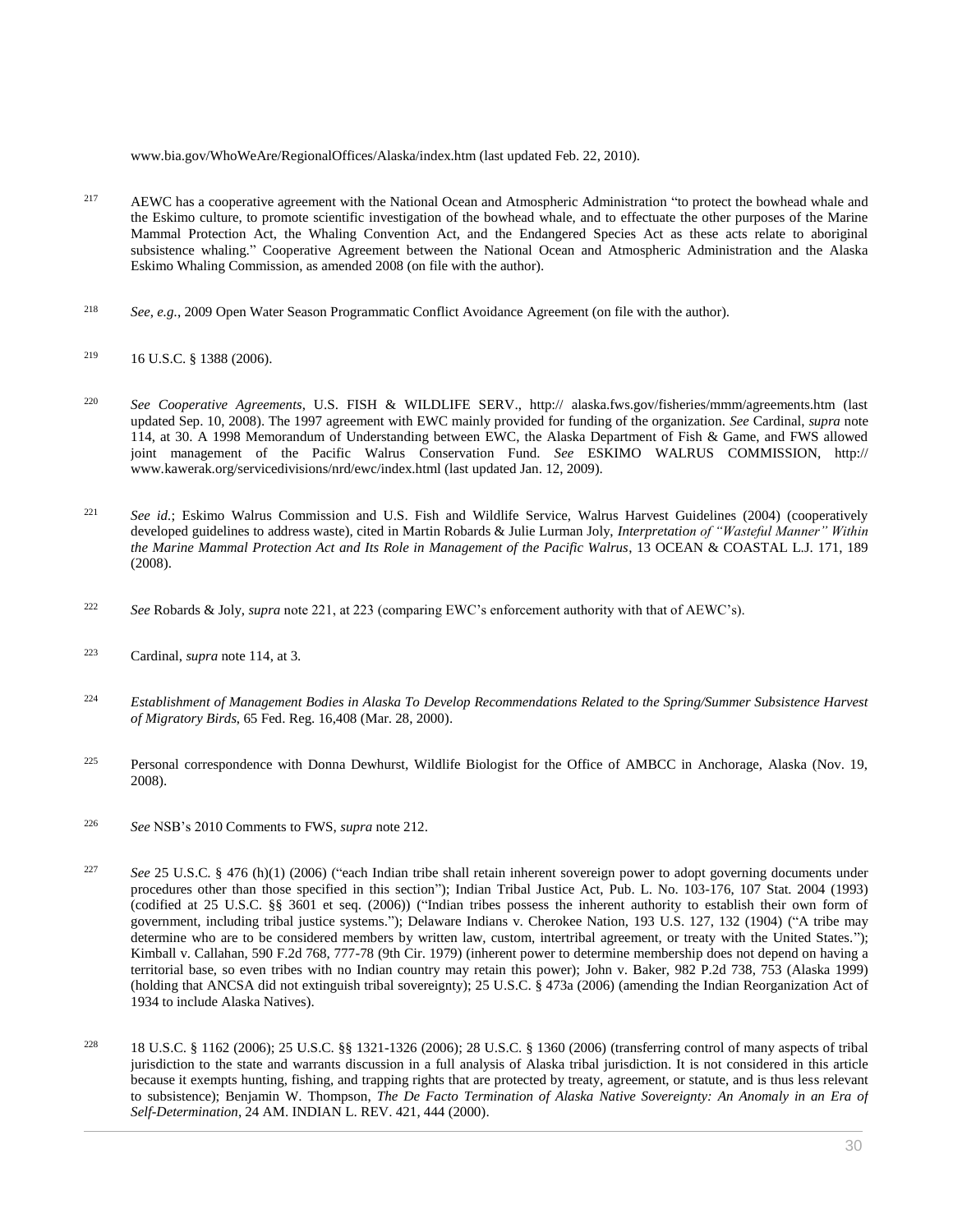- <sup>229</sup> The only statutory reservation in Alaska is that established in 1891 for the Metlakatla Indians of the Annette Islands. 25 U.S.C. § [495 \(2006\).](http://www.westlaw.com/Link/Document/FullText?findType=L&pubNum=1000546&cite=25USCAS495&originatingDoc=I0ecc82992df011e18b05fdf15589d8e8&refType=LQ&originationContext=document&vr=3.0&rs=cblt1.0&transitionType=DocumentItem&contextData=(sc.Search)) The Secretary of the Interior has established six more reservations under the authority of Indian Reorganization Act. [25 U.S.C. § 473\(a\) \(2006\)](http://www.westlaw.com/Link/Document/FullText?findType=L&pubNum=1000546&cite=25USCAS473&originatingDoc=I0ecc82992df011e18b05fdf15589d8e8&refType=LQ&originationContext=document&vr=3.0&rs=cblt1.0&transitionType=DocumentItem&contextData=(sc.Search)) (Venetie, Karluck, Akutan, Diomede, Unalakleet, and Wales).
- <sup>230</sup> *See* Alaska Native Allotment Act of 1906, Pub. L. No. 171, 34 Stat. 197 (1906), formerly codified at [43 U.S.C. §§ 270-1](http://www.westlaw.com/Link/Document/FullText?findType=L&pubNum=1000546&cite=43USCAS270-1&originatingDoc=I0ecc82992df011e18b05fdf15589d8e8&refType=LQ&originationContext=document&vr=3.0&rs=cblt1.0&transitionType=DocumentItem&contextData=(sc.Search)) through [210](http://www.westlaw.com/Link/Document/FullText?findType=L&pubNum=1000546&cite=43USCAS210&originatingDoc=I0ecc82992df011e18b05fdf15589d8e8&refType=LQ&originationContext=document&vr=3.0&rs=cblt1.0&transitionType=DocumentItem&contextData=(sc.Search))[-3 \(1970\),](http://www.westlaw.com/Link/Document/FullText?findType=L&pubNum=1000546&cite=43USCAS3&originatingDoc=I0ecc82992df011e18b05fdf15589d8e8&refType=LQ&originationContext=document&vr=3.0&rs=cblt1.0&transitionType=DocumentItem&contextData=(sc.Search)) repealed with a savings clause for pending applications by ANCSA, [43 U.S.C. § 1617.](http://www.westlaw.com/Link/Document/FullText?findType=L&pubNum=1000546&cite=43USCAS1617&originatingDoc=I0ecc82992df011e18b05fdf15589d8e8&refType=LQ&originationContext=document&vr=3.0&rs=cblt1.0&transitionType=DocumentItem&contextData=(sc.Search))
- <sup>231</sup> *See* Alaska Native Townsite Act, Pub. L. No. 69-280, 44 Stat. 629, formerly codified at [43 U.S.C. § 733,](http://www.westlaw.com/Link/Document/FullText?findType=L&pubNum=1000546&cite=43USCAS733&originatingDoc=I0ecc82992df011e18b05fdf15589d8e8&refType=LQ&originationContext=document&vr=3.0&rs=cblt1.0&transitionType=DocumentItem&contextData=(sc.Search)) *repealed by* Section 703(a) of the Federal Land Policy and Management Act (1976), 90 Stat. 2789.
- <sup>232</sup> *See* [Alaska v. Native Village of Venetie Tribal Gov't, 522 U.S. 520, 527 n.2 \(1998\)](http://www.westlaw.com/Link/Document/FullText?findType=Y&serNum=1998058454&pubNum=0000780&originatingDoc=I0ecc82992df011e18b05fdf15589d8e8&refType=RP&fi=co_pp_sp_780_527&originationContext=document&vr=3.0&rs=cblt1.0&transitionType=DocumentItem&contextData=(sc.Search)#co_pp_sp_780_527) ("Other Indian country [besides the Metlakatla Reservation] exists in Alaska post-ANCSA only if the land in question meets the requirements of a 'dependant Indian community' under our interpretation of § [\[18 U.S.C.\] 1151\(b\),](http://www.westlaw.com/Link/Document/FullText?findType=L&pubNum=1000546&cite=18USCAS1151&originatingDoc=I0ecc82992df011e18b05fdf15589d8e8&refType=LQ&originationContext=document&vr=3.0&rs=cblt1.0&transitionType=DocumentItem&contextData=(sc.Search)) or constitutes allotments under 1151(c)."); Case and Voluck, *supra* note 185, at 400.
- <sup>233</sup> [43 U.S.C.A. §§ 1611,](http://www.westlaw.com/Link/Document/FullText?findType=L&pubNum=1000546&cite=43USCAS1611&originatingDoc=I0ecc82992df011e18b05fdf15589d8e8&refType=LQ&originationContext=document&vr=3.0&rs=cblt1.0&transitionType=DocumentItem&contextData=(sc.Search)) [1613,](http://www.westlaw.com/Link/Document/FullText?findType=L&pubNum=1000546&cite=43USCAS1613&originatingDoc=I0ecc82992df011e18b05fdf15589d8e8&refType=LQ&originationContext=document&vr=3.0&rs=cblt1.0&transitionType=DocumentItem&contextData=(sc.Search)) [1618 \(West 2010\).](http://www.westlaw.com/Link/Document/FullText?findType=L&pubNum=1000546&cite=43USCAS1618&originatingDoc=I0ecc82992df011e18b05fdf15589d8e8&refType=LQ&originationContext=document&vr=3.0&rs=cblt1.0&transitionType=DocumentItem&contextData=(sc.Search))
- <sup>234</sup> State and local regulation of Indian country is limited. *See* [25 C.F.R. § 1.4 \(2010\);](http://www.westlaw.com/Link/Document/FullText?findType=L&pubNum=1000547&cite=25CFRS1.4&originatingDoc=I0ecc82992df011e18b05fdf15589d8e8&refType=LQ&originationContext=document&vr=3.0&rs=cblt1.0&transitionType=DocumentItem&contextData=(sc.Search)) [State of South Dakota v. U.S. Dep't. of Interior,](http://www.westlaw.com/Link/Document/FullText?findType=Y&serNum=2007725011&pubNum=0004637&originatingDoc=I0ecc82992df011e18b05fdf15589d8e8&refType=RP&fi=co_pp_sp_4637_1010&originationContext=document&vr=3.0&rs=cblt1.0&transitionType=DocumentItem&contextData=(sc.Search)#co_pp_sp_4637_1010)  [401 F. Supp. 2d 1000, 1010 \(D.S.D. 2005\)](http://www.westlaw.com/Link/Document/FullText?findType=Y&serNum=2007725011&pubNum=0004637&originatingDoc=I0ecc82992df011e18b05fdf15589d8e8&refType=RP&fi=co_pp_sp_4637_1010&originationContext=document&vr=3.0&rs=cblt1.0&transitionType=DocumentItem&contextData=(sc.Search)#co_pp_sp_4637_1010) ("State and local governments lack jurisdiction to enforce zoning regulations on trust land.")[; Santa Rosa Band of Indians v. Kings Cnty., 532 F.2d 655, 664 \(9th Cir. 1976\).](http://www.westlaw.com/Link/Document/FullText?findType=Y&serNum=1975143039&pubNum=0000350&originatingDoc=I0ecc82992df011e18b05fdf15589d8e8&refType=RP&fi=co_pp_sp_350_664&originationContext=document&vr=3.0&rs=cblt1.0&transitionType=DocumentItem&contextData=(sc.Search)#co_pp_sp_350_664)
- <sup>235</sup> In some cases Native Corporation land is not subject to property tax. *See* [43 U.S.C.A. § 1620 \(West 2010\).](http://www.westlaw.com/Link/Document/FullText?findType=L&pubNum=1000546&cite=43USCAS1620&originatingDoc=I0ecc82992df011e18b05fdf15589d8e8&refType=LQ&originationContext=document&vr=3.0&rs=cblt1.0&transitionType=DocumentItem&contextData=(sc.Search))
- <sup>236</sup> *See* ALASKA NATIVE OIL AND GAS WORKING GROUP, OIL AND THE ALASKA CLAIMS SETTLEMENT ACT, *available at* http://www.treatycouncil.org/Alaska%20Native%Cörking.pdf ("ANCSA has successfully removed tribal people from control over their ancestral lands and destiny. Because our lands are run by corporate Indians and not our traditional leaders, we have lost our way and our wisdom. As long as 'profit at all cost' is the motto of these corporate entities, Alaska Natives are left to defend themselves--including their distinct culture--from corporate raiders, government and greed."). *See also* Smiddy, *supra* note 15, at 836 (the Natives' legal relationship to the land is at best once removed and operated through the corporate entity); Eric C. Chaffee, *[Business Organizations and Tribal Self-Determination: A Critical Reexamination of the Alaska Native Claims Settlement](http://www.westlaw.com/Link/Document/FullText?findType=Y&serNum=0338994570&pubNum=0100168&originatingDoc=I0ecc82992df011e18b05fdf15589d8e8&refType=LR&fi=co_pp_sp_100168_120&originationContext=document&vr=3.0&rs=cblt1.0&transitionType=DocumentItem&contextData=(sc.Search)#co_pp_sp_100168_120)  Act*[, 25 ALASKA L. REV. 107, 120-21 \(2008\).](http://www.westlaw.com/Link/Document/FullText?findType=Y&serNum=0338994570&pubNum=0100168&originatingDoc=I0ecc82992df011e18b05fdf15589d8e8&refType=LR&fi=co_pp_sp_100168_120&originationContext=document&vr=3.0&rs=cblt1.0&transitionType=DocumentItem&contextData=(sc.Search)#co_pp_sp_100168_120)
- <sup>237</sup> *See* Chaffee, *supra* note 236, at 126-27, 129.
- <sup>238</sup> *See* [43 U.S.C.A. § 1606\(d\)](http://www.westlaw.com/Link/Document/FullText?findType=L&pubNum=1000546&cite=43USCAS1606&originatingDoc=I0ecc82992df011e18b05fdf15589d8e8&refType=RB&originationContext=document&vr=3.0&rs=cblt1.0&transitionType=DocumentItem&contextData=(sc.Search)#co_pp_5ba1000067d06) (West 2010).
- <sup>239</sup> Arctic Slope Regional Corporation, which covers the North Slope region, includes as its purposes: "[T]o engage in all activities, whether economic, cultural, social or charitable to, protect and preserve the well-being of the Natives enrolled in tile Arctic Slope Region ...." Arctic Slope Regional Corp., Restated Certificate of Incorporation, at Art. III(3) (Filed Mar. 9, 1990 with the State of Alaska Department of Commerce), *available at* https://myalaska.state.ak.us/business/soskb/Filings.asp?240260#. Ukpeagvik Iñupiat Corporation (the Barrow village corporation) has similar language in its list of purposes: "To engage in all activities, whether economic, cultural, social, or charitable, to protect and preserve the well-being of the Natives residents of the Native village of Barrow, and to engage in and conduct any and all lawful activity necessary or convenient in furtherance therof." Ukpeagvik Iñupiat Corporation, Amended and Restated Articles of Incorporation at Art. III(3) (Filed May 1, 2006 with the State of Alaska Department of Commerce), https://myalaska.state.ak.us/business/Imaging/20610011.pdf. *See also* AHTNA, Inc., Articles of Incorporation of AHTNA, Inc. Art. III(C) (Filed June 23, 1972 with the State of Alaska Dep't of Commerce) (describing the company's purpose as "[t]o promote the economic, social, cultural and personal well-being of all Natives" in the region), *available at* https:// myalaska.state.ak.us/business/Imaging/20552946.pdf.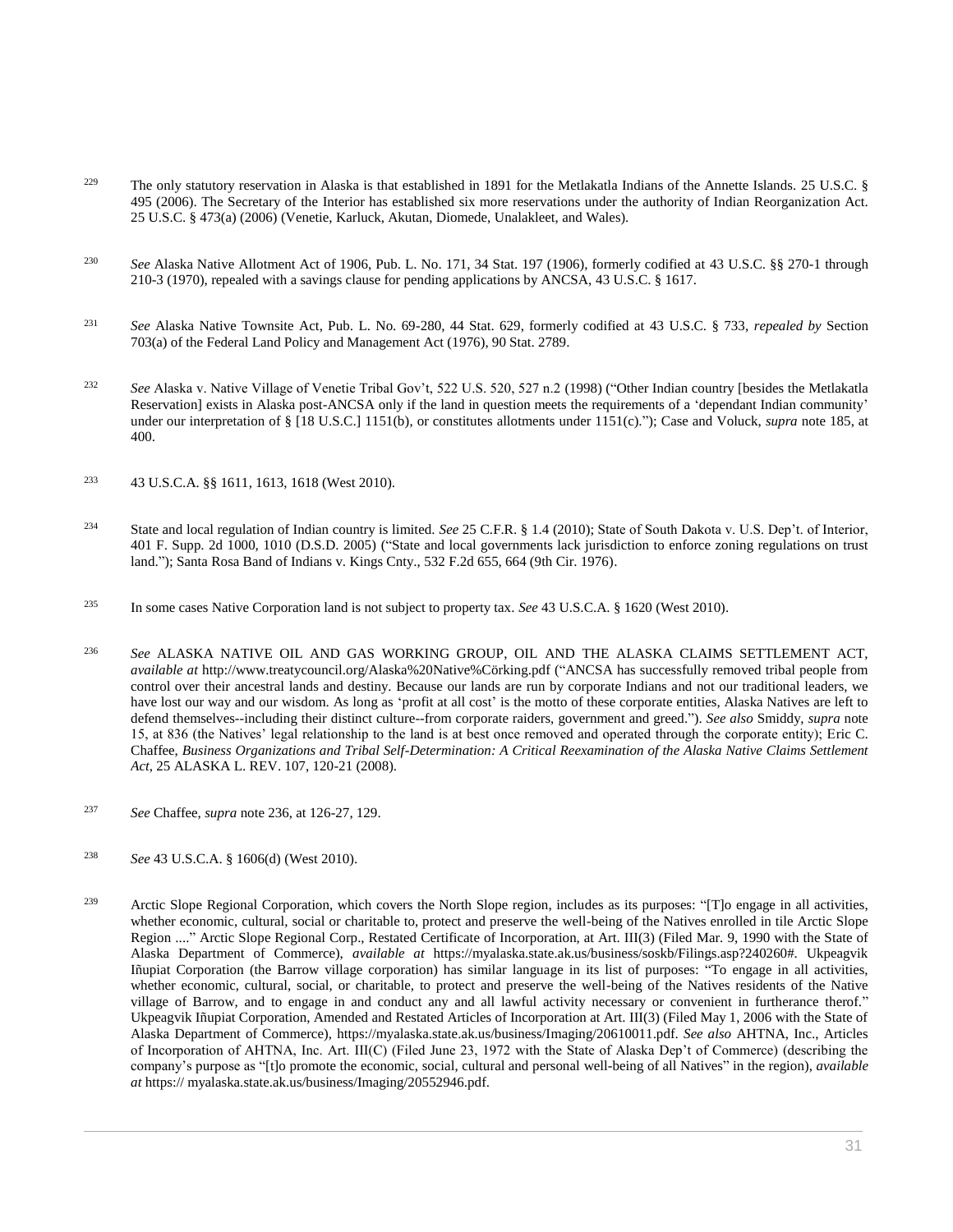## <sup>240</sup> *See* [43 U.S.C.A. § 1607 \(West 2010\).](http://www.westlaw.com/Link/Document/FullText?findType=L&pubNum=1000546&cite=43USCAS1607&originatingDoc=I0ecc82992df011e18b05fdf15589d8e8&refType=LQ&originationContext=document&vr=3.0&rs=cblt1.0&transitionType=DocumentItem&contextData=(sc.Search))

- <sup>241</sup> *See* Ben Summit, *[The Alaska Native Claims Settlement Act \(ANCSA\): Friend or Foe in the Struggle to Recover Alaska Native](http://www.westlaw.com/Link/Document/FullText?findType=Y&serNum=0108765906&pubNum=0101790&originatingDoc=I0ecc82992df011e18b05fdf15589d8e8&refType=LR&fi=co_pp_sp_101790_616&originationContext=document&vr=3.0&rs=cblt1.0&transitionType=DocumentItem&contextData=(sc.Search)#co_pp_sp_101790_616)  Heritage*[, 14 T.M. COOLEY L. REV. 607, 616 \(1997\).](http://www.westlaw.com/Link/Document/FullText?findType=Y&serNum=0108765906&pubNum=0101790&originatingDoc=I0ecc82992df011e18b05fdf15589d8e8&refType=LR&fi=co_pp_sp_101790_616&originationContext=document&vr=3.0&rs=cblt1.0&transitionType=DocumentItem&contextData=(sc.Search)#co_pp_sp_101790_616)
- <sup>242</sup> *See* Chaffee, *supra* note 236, at 133; Benedict Kingsbury, *[First Amendment Liberalism as Global Legal Architecture: Ascriptive](http://www.westlaw.com/Link/Document/FullText?findType=Y&serNum=0289406015&pubNum=0127769&originatingDoc=I0ecc82992df011e18b05fdf15589d8e8&refType=LR&fi=co_pp_sp_127769_190&originationContext=document&vr=3.0&rs=cblt1.0&transitionType=DocumentItem&contextData=(sc.Search)#co_pp_sp_127769_190)  [Groups and the Problems of the Liberal NGO Model of International Civil Society](http://www.westlaw.com/Link/Document/FullText?findType=Y&serNum=0289406015&pubNum=0127769&originatingDoc=I0ecc82992df011e18b05fdf15589d8e8&refType=LR&fi=co_pp_sp_127769_190&originationContext=document&vr=3.0&rs=cblt1.0&transitionType=DocumentItem&contextData=(sc.Search)#co_pp_sp_127769_190)*, 3 CHI. J. INT'L L. 183, 190 (2002) (discussing the tensions created when aboriginal groups adopt or are forced to reorganize as corporations); Smiddy, *supra* note 15, at 836; BERGER, *supra* note 19, at 42 ("[C]orporate executives in the urban centers may be estranged from their shareholders in the villages."); Monroe E. Price, *A Moment in History: The Alaska Native Claims Settlement Act*, 8 UCLA-ALASKA L. REV.. 89, 95 (1979) ("The corporate executives will be those who are willing to forego subsistence activities, to place a higher priority on board meetings than on salmon fishing, and to spend time talking to lawyers and financiers and bankers rather than the people of the villages.").
- <sup>243</sup> *See* [43 U.S.C. § 1601\(b\)](http://www.westlaw.com/Link/Document/FullText?findType=L&pubNum=1000546&cite=43USCAS1601&originatingDoc=I0ecc82992df011e18b05fdf15589d8e8&refType=RB&originationContext=document&vr=3.0&rs=cblt1.0&transitionType=DocumentItem&contextData=(sc.Search)#co_pp_a83b000018c76) ("[T]he settlement should be accomplished rapidly ... without establishing any permanent racially defined institutions, rights, privileges, or obligations, without creating a reservation system or lengthy wardship or trusteeship, and without adding to the categories of property and institutions enjoying special tax privileges or to the legislation establishing special relationships between the United States Government and the State of Alaska").
- <sup>244</sup> *See generally*, Stephen Colt, *[Alaska Natives and the "New Harpoon": Economic Performance of the ANCSA Regional](http://www.westlaw.com/Link/Document/FullText?findType=Y&serNum=0306426364&pubNum=0114095&originatingDoc=I0ecc82992df011e18b05fdf15589d8e8&refType=LR&originationContext=document&vr=3.0&rs=cblt1.0&transitionType=DocumentItem&contextData=(sc.Search))  Corporations*[, 25 J. LAND RESOURCES & ENVTL. L. 155 \(2005\).](http://www.westlaw.com/Link/Document/FullText?findType=Y&serNum=0306426364&pubNum=0114095&originatingDoc=I0ecc82992df011e18b05fdf15589d8e8&refType=LR&originationContext=document&vr=3.0&rs=cblt1.0&transitionType=DocumentItem&contextData=(sc.Search))
- <sup>245</sup> *See generally*, Braund, *supra* note 87 (referring to displacement of caribou and bowhead, loss of fish and wildlife); THE WILDERNESS SOCIETY, BROKEN PROMISES, THE REALITY OF OIL DEVELOPMENT IN AMERICA'S ARCTIC (2d. ed. 2009), *available at* http://wilderness.org/files/BrokenPromises-Report.pdf.
- <sup>246</sup> *See* Chaffee, *supra* note 236, at 142-43 (describing the burden of complying with corporate laws, namely that, "Lawyers and corporate consultants have been major beneficiaries of an Act that was supposed to help Alaska Natives"); Jack F. Williams, *Integrating American Indian Law into the Commercial Law and Bankruptcy Curriculum*, 37 TUL. L. REV. 557, 567 (2001) (reporting that some Alaska Native corporations have experienced "severe financial difficulty" and have had to seek protection by declaring bankruptcy); Colt, *supra* note 244, at 160, 172, 173 (noting that regional corporations lost more than \$380 million in direct business operations from 1973 through 1993, although Cook Inlet and Arctic Slope (both of which profited from oil development) were exceptions; many corporations then began to improve, and between 1992 and 1998 regional corporations collectively earned \$710 million).
- <sup>247</sup> *See* Colt, *supra* note 244, at 164 ("In this 'resource-limited' world, the only ways for a Native group to prosper are either to discover and develop new resource extraction projects on their own lands or to usurp profits from existing markets by stealing market share from some other firm.").
- <sup>248</sup> *See Our View: Red Dog, Take Two*, ANCHORAGE DAILY NEWS, Nov. 14, 2009, *available at* http://www.adn.com/2009/11/14/1013389/our-view-red-dog-take-two.html.
- <sup>249</sup> *Id.*
- <sup>250</sup> Elizabeth Bluemink, *Alaska's Red Dog Mine Faces Uncertainty on Permit Appeal*, ANCHORAGE DAILY NEWS, Feb. 18, 2010, *available at* http:// www.adn.com/2010/02/17/1144100/states-red-dogminefaces-uncertainty.html.
- <sup>251</sup> *Id.*
- <sup>252</sup> *Id.*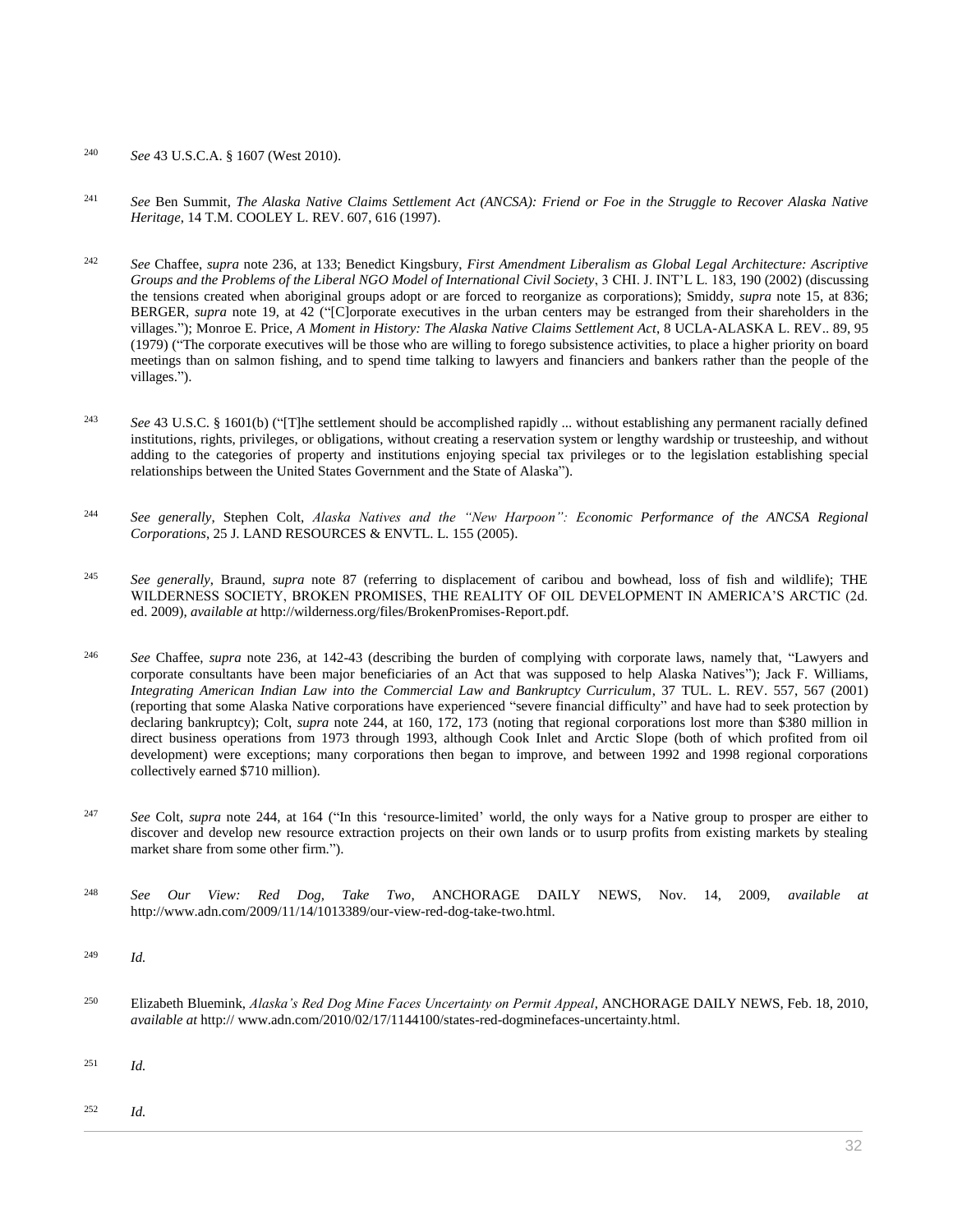- <sup>253</sup> *See* ASRC Energy Service, Inc., Representatives, Hearings on Air Emissions Permits for Shell (Mar. 2008) (explaining their role in the permitting process); Letter from Mark Nelson, Pres./CEO, ASRC Energy Services, Inc., to Dan Mahar, Environmental Protection Agency (Apr. 1, 2008), http:// yosemite.epa.gov/R10/airpage.nsf/Permits/ocs\_kulluk\_terminated\_ap/ \$FILE/ASRCEnergy+Comment+Letter.pdf.
- <sup>254</sup> Rob Stapleton, *ASRC Energy Services Proposes Seismic Activity in the Chukchi Sea*, ALASKA J. OF COMMERCE, Feb. 14, 2008, http:// www.alaskajournal.com/stories/021408/hom\_20080214001.shtml.
- <sup>255</sup> *See Shell, Native Corporations Team Up for Offshore Operations*, ANCHORAGE DAILY NEWS, Jan. 13, 2010, *available at* http:// www.adn.com/2010/01/13/1092280/shell-native-corporationsteam.html.
- <sup>256</sup> *See* [Ctr. for Biological Diversity v. U.S. Dep't of Interior, 563 F.3d 466, 480 \(D.C. Cir. 2009\)](http://www.westlaw.com/Link/Document/FullText?findType=Y&serNum=2018624931&pubNum=0000506&originatingDoc=I0ecc82992df011e18b05fdf15589d8e8&refType=RP&fi=co_pp_sp_506_480&originationContext=document&vr=3.0&rs=cblt1.0&transitionType=DocumentItem&contextData=(sc.Search)#co_pp_sp_506_480) (vacating the Minerals Management Service's (MMS) 2002-2007 leasing program for the Alaska OCS); [Alaska Wilderness League v. Kempthorne, 548 F.3d 815,](http://www.westlaw.com/Link/Document/FullText?findType=Y&serNum=2017477094&pubNum=0000506&originatingDoc=I0ecc82992df011e18b05fdf15589d8e8&refType=RP&fi=co_pp_sp_506_831&originationContext=document&vr=3.0&rs=cblt1.0&transitionType=DocumentItem&contextData=(sc.Search)#co_pp_sp_506_831)  [831-832 \(9th Cir. 2008\)](http://www.westlaw.com/Link/Document/FullText?findType=Y&serNum=2017477094&pubNum=0000506&originatingDoc=I0ecc82992df011e18b05fdf15589d8e8&refType=RP&fi=co_pp_sp_506_831&originationContext=document&vr=3.0&rs=cblt1.0&transitionType=DocumentItem&contextData=(sc.Search)#co_pp_sp_506_831) (in approving the exploration plan for Shell Offshore, Inc., MMS failed to address subsistence impacts, such that a supplemental environmental impact statement would have to be prepared). *See also* Joint Comments of Alaska Eskimo Whaling Commission, Iñupiat Community of the Arctic Slope, and North Slope Borough to Environmental Protection Agency (Oct. 20, 2009) (on file with author).
- <sup>257</sup> *See* Alaska Eskimo Whaling Comm'n v. [Minerals Mgmt. Serv., 378 Fed. Appx. 747 \(9th Cir. 2010\).](http://www.westlaw.com/Link/Document/FullText?findType=Y&serNum=2021987329&pubNum=0006538&originatingDoc=I0ecc82992df011e18b05fdf15589d8e8&refType=RP&originationContext=document&vr=3.0&rs=cblt1.0&transitionType=DocumentItem&contextData=(sc.Search)) Brief for Petitioner, Alaska Whaling Comm'n v. Minerals Mgmt., 378 Fed. Appx. 747 (Nos. 09-73942, 09-73944, 10-70166, 10-70368) 2010 WL 1219037.
- <sup>258</sup> *See* [Chenega Corp. v. Exxon Corp., 991 P.2d 769 \(Alaska 1999\)](http://www.westlaw.com/Link/Document/FullText?findType=Y&serNum=1999257075&pubNum=0000661&originatingDoc=I0ecc82992df011e18b05fdf15589d8e8&refType=RP&originationContext=document&vr=3.0&rs=cblt1.0&transitionType=DocumentItem&contextData=(sc.Search)) (native corporations have sought redress for Alaska Natives for natural resource damages caused by the Exxon-Valdez oil spill).
- <sup>259</sup> Elizabeth Bluemink, *Mine Opposition by Regional Corporation Induces Anger*, ANCHORAGE DAILY NEWS, Dec. 16, 2009, *available at* http:// www.adn.com/2009/12/15/1057498/mineoppositionby-regional-corporation.html. The landowners adjacent to the prospect, Alaska Peninsula Corp. and Pedro Bay Corp. (both Village Corporations) condemned the vote. *Id.*
- <sup>260</sup> *See*, *e.g.*, Memorandum of Agreement between Ukpeagvik Iñupiat Corporation and Native Village of Barrow (Aug. 29, 2008) (on file with the author).
- <sup>261</sup> *Id.* at 2.
- <sup>262</sup> *Id.*
- <sup>263</sup> *Id.*
- <sup>264</sup> *See* [43 U.S.C. § 1602\(b\) \(2006\)](http://www.westlaw.com/Link/Document/FullText?findType=L&pubNum=1000546&cite=43USCAS1602&originatingDoc=I0ecc82992df011e18b05fdf15589d8e8&refType=RB&originationContext=document&vr=3.0&rs=cblt1.0&transitionType=DocumentItem&contextData=(sc.Search)#co_pp_a83b000018c76) ("'Native' means a citizen of the United States who is a person of one-fourth degree or more Alaska Indian ... Eskimo, or Aleut blood, or combination thereof ....").
- <sup>265</sup> *See* Budd Simpson, *Doing Business with Alaska Native Corporations*, 16 BUS. L. TODAY, July/Aug. 2007 http://www.abanet.org/buslaw/blt/2007-07-08/simpson.shtml (discussing the current status of the alienability restrictions placed upon the stock of Alaska Native corporations). Corporations are free to amend their articles of incorporation to lift the alienability restrictions on their stock, but this would mean that they would no longer be exempt from the provisions of federal security acts. *See* [43 U.S.C. § 1625 \(2006\)](http://www.westlaw.com/Link/Document/FullText?findType=L&pubNum=1000546&cite=43USCAS1625&originatingDoc=I0ecc82992df011e18b05fdf15589d8e8&refType=LQ&originationContext=document&vr=3.0&rs=cblt1.0&transitionType=DocumentItem&contextData=(sc.Search)) (exempting corporations from the Securities Act of 1933, the Securities Exchange Act of 1934, and the Investment Company Act of 1940).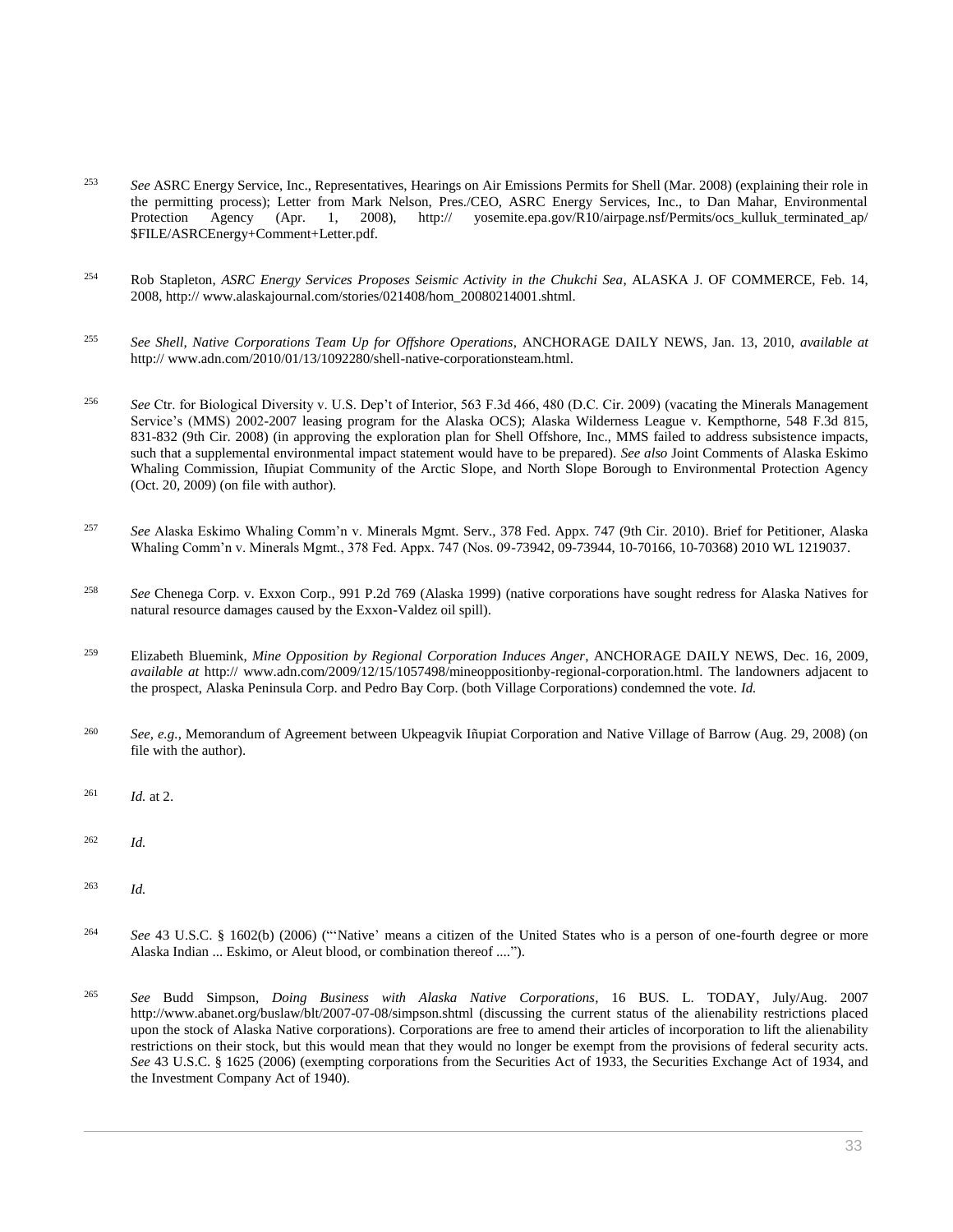- <sup>266</sup> *See*, *e.g.*, UIC Oilfield Services, LLC (now UMIAQ, LLC), Articles of Organization, MYALASKA.STATE.AK.US (Aug. 15, 2006), *available at* https:// myalaska.state.ak.us/business/Imaging/20636361.pdf (filed with the State of Alaska Department of Commerce).
- <sup>267</sup> *See* Smiddy, *supra* note 15, at 841; *Alaska's Native Corporations*, RESOURCE DEV. COUNCIL, http:// www.akrdc.org/issues/nativecorporations/overview.html (last visited Oct. 22, 2010) (twelve regional corporations and three village corporations employ nearly 40,000 people worldwide, with about 15,467 of those jobs in Alaska); SENATE SUBCOMM. ON CONTRACTING OVERSIGHT STAFF, 11TH CONG., REP. ON NEW INFORMATION ABOUT CONTRACTING PREFERENCES FOR ALASKA NATIVE CORPORATIONS PART II 3 (Majority Staff Analysis Prepared for Chairman Claire McCaskill on July 15, 2009), http://mccaskill.senate.gov/pdf/071509/ANC.pdf (only five percent of Native Corporation employees are native shareholders and nearly seventy percent of top executives are nonnatives); Kimberly Palmer, *The Alaskan Edge*, GOVERNMENTEXECUTIVE.COM, July 15, 2005, *available at* http:// www.govexec.com/features/0705-15/0705-15s2.htm (Native American Contracting Association survey found that in 2004, Alaska Native corporations employed 7747 Alaskans, 2116 of whom were tribal shareholders, out of a total of 27,800 employees).
- <sup>268</sup> *See* Colt, *supra* note 244, at 161.
- <sup>269</sup> *See New Information about Contracting Preferences for Alaska Native Corporations (Part II)*, *supra* note 267, at 9 (between 2000 and 2008, approximately 40% of all Native Corporation contract dollars was awarded to subsidiary companies located outside of Alaska; subsidiaries of the Chenega Corporation are located in Nevada, Virginia, South Dakota, and Florida; Alutiiq, a subsidiary of the Afognak Native Corporation, maintains offices in Virginia, Washington, DC, South Carolina, Alabama, California, Texas, Colorado, and Hawaii); Palmer, *The Alaskan Edge*, *supra* note 267 (Sealaska executive quoted as saying he wants to hire more Alaska Natives, but they aren't always willing to move to the Lower 48, where Sealaska has many of its operations.).
- <sup>270</sup> *See* Colt, *supra* note 244, at 170.
- <sup>271</sup> *Glacier Bay Ecosystem Partnership Members*, INFORAIN.ORG, http:// www.inforain.org/glacierbay/catalog/htm/partners.htm (last visited Oct. 22, 2010) (approximately 40% of Sealaska Corporation shareholders live outside the State of Alaska); *Shareholder Newsletters*, KONIAG, INC. (July 2008), *available at* http://www.koniag.com/uploads/file/newsletters/KNG\_4625\_july\_NL\_08.pdf ("Nearly half of Koniag Shareholders now live outside Alaska. A substantial number of us haven't had a way to connect or identify with our Alutiiq heritage."); [H.R. Rep. No.](http://www.westlaw.com/Link/Document/FullText?findType=Y&serNum=0104958255&pubNum=0100014&originatingDoc=I0ecc82992df011e18b05fdf15589d8e8&refType=TV&originationContext=document&vr=3.0&rs=cblt1.0&transitionType=DocumentItem&contextData=(sc.Search))  [104-40 \(1995\)](http://www.westlaw.com/Link/Document/FullText?findType=Y&serNum=0104958255&pubNum=0100014&originatingDoc=I0ecc82992df011e18b05fdf15589d8e8&refType=TV&originationContext=document&vr=3.0&rs=cblt1.0&transitionType=DocumentItem&contextData=(sc.Search)) (twenty-five percent of Cook Inlet Regional Corporation shareholders live outside the State of Alaska).
- <sup>272</sup> *See Alaska Corporations, Business, and Professional Licensing, Arctic Slope Regional Corporation*, MYALASKA.STATE.AK.US, https:// myalaska.state.ak.us/business/soskb/Corp.asp?240260 (last visited Oct. 26, 2010); *Alaska Corporations, Business, and Professional Licensing, Arctic Slope Rgional Corporation*, MYALASKA.STATE.AK.US, https:// myalaska.state.ak.us/business/soskb/Corp.asp?240422 (last visited Oct. 26, 2010). The current UIC president does spend about half of his time in Barrow, however.
- <sup>273</sup> *See* Colt, *supra* note 244, at 175.
- <sup>274</sup> *See* Brief of Petitioner-Appellant at 10-5, Alaska Eskimo Whaling Comm'n v. Salazar, Nos. 09-73942, 09-73944, 10-70166, 10-70368 (9th Cir. Filed Mar. 8, 2010) (describing impacts of offshore activity on bowhead whales).
- <sup>275</sup> Unlike their Lower 48 counterparts, Alaska tribes cannot set up casinos on Indian land. *See* Letter from Robert T. Anderson, Assoc. Solicitor, U.S. Dep't of Interior Div. of Indian Affairs, to Michael K. Cox, General Counsel, National Indian Gaming Comm'n. (May 17, 1995), *available at* http:// www.nigc.gov/LinkClick.aspx?link=NIGC+Uploads%2Findianlands%2F32\_ nativevillageofeklutna.pdf&tabid=120&mid=957 (stating that a restricted allotment held by a member of the Native Village of Eklutna is not "Indian land" under the Indian Gaming Regulatory Act, such that the tribe could not conduct Class II and III gaming there).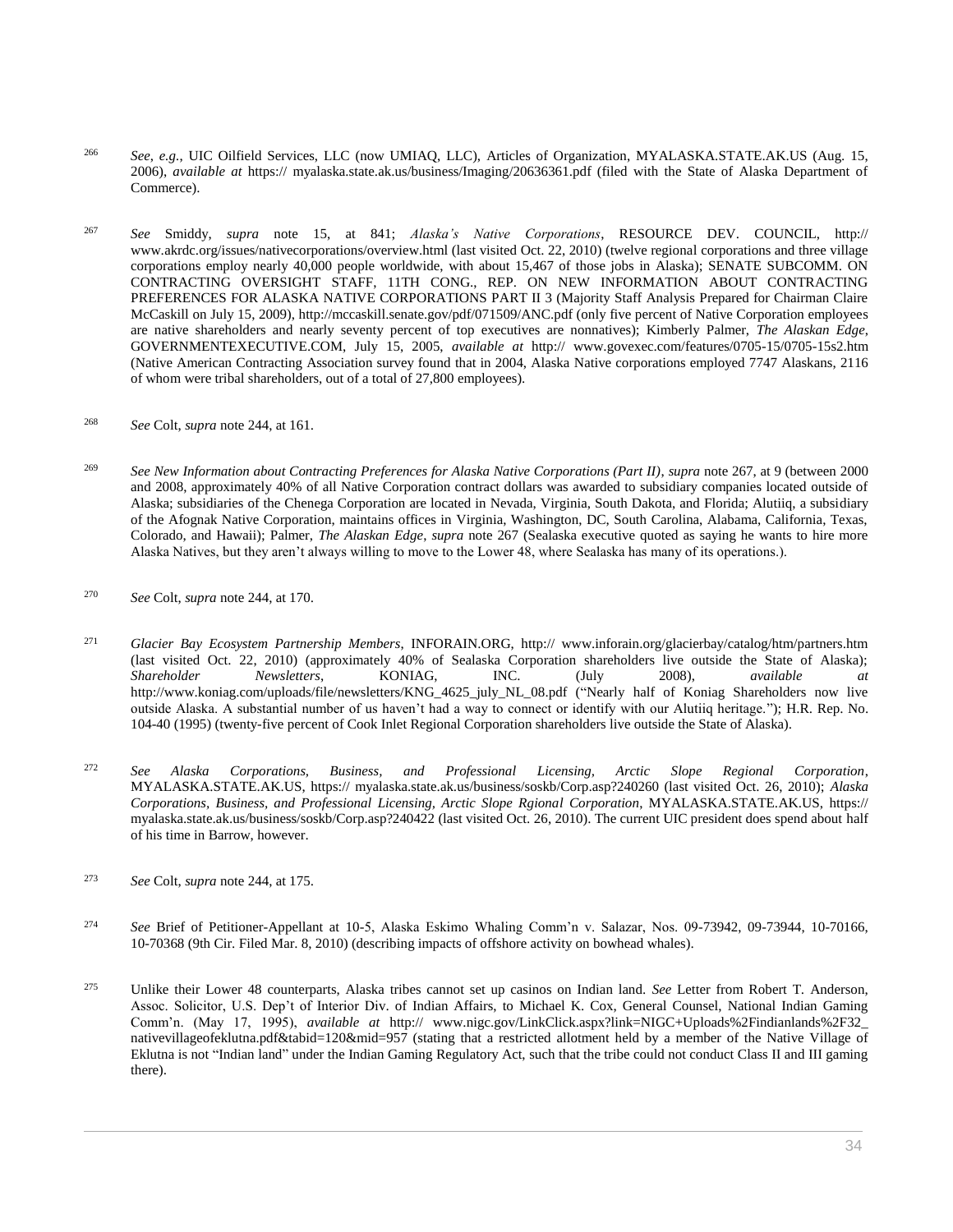- <sup>276</sup> They can, however, issue resolutions urging the federal government to enact legislation to reduce carbon dioxide emissions. Eighty-four Alaska Native tribes have done so. *See Tribal Resolutions on Global Warming From Alaska Native Tribes and Villages*, NATIVE AM. RIGHTS FUND, http:// narf.org/nill/triballaw/climate (last visited Oct. 25, 2010). At the time of this writing, no such legislation has been enacted into law. *See* H.R.2454, 111th Cong. (2009) (as passed by House, Jun. 26, 2009) (creating clean energy jobs, achieving energy independence, reducing global warming pollution and transitioning to a clean energy economy); S.1733, 111th Cong. (2009) (introduced in Senate Sep. 20, 3009) (creating clean energy jobs, promoting energy independence, reducing global warming pollution, and transitioning to a clean energy economy).
- <sup>277</sup> *See Inuit Circumpolar Council (ICC)*, INUIT CIRCUMPOLAR COUNCIL, http://inuitcircumpolar.com/index.php?auto\_slide=&ID=16&Lang=En&Parent\_ID=& current\_slide\_num (last visited Oct. 22, 2010).
- <sup>278</sup> IACHR Petition, *supra* note 81, at 1, 5-7, 12.
- <sup>279</sup> *Id.* at 10-12.
- <sup>280</sup> *See* Jane George, *ICC Cliamate Change Petition Rejected*, NUNATSIAQ ONLINE (Dec. 17, 2006), http:// www.nunatsiaqonline.ca/archives/61215/news/Nunavut/61215\_02.html.
- <sup>281</sup> Rick Piltz, *Inter-American Commission on Human Rights to Fold March 1 Hearing on Global Warming*, CLIMATE SCIENCE WATCH (Feb. 26, 2007), http:// www.climatesciencewatch.org/index.php/csw/details/human-rights-commission-hearing.
- <sup>282</sup> *See ICC*, *supra* note 277.
- <sup>283</sup> *See* Jane George, *Inuit Leaders At Odds Over Oil and Gas Emissions*, NUNATSIAQ ONLINE, Dec. 13, 2009, http:// www.nunatsiaqonline.ca/stories/article/86455\_inuit\_leaders\_at\_odds\_over\_oil\_ and\_gas\_emissions.
- <sup>284</sup> *See id.*
- <sup>285</sup> *See* North Slope Borough, ALASKA STAT. § 2.36.180 (2010) (waiving competitive bidding and authorizing the mayor to approve a change order to NSB Standard Agreement No. 2010-081 with the Alaska Eskimo Whaling Commission and stating amounts budgeted for AEWC).
- <sup>286</sup> NSB COMPREHENSIVE PLAN, *supra* note 14, at 3-76 (the oil and gas industry provides approximately ninety-seven percent of the Borough's property taxes, which comprise nearly seventy percent of the Borough's budget).
- <sup>287</sup> *See* Edward S. Itta, *From The Mayor*, NORTH SLOPE BOROUGH, http:// www.northslope.org (last visited Oct. 22, 2010) ("The people of the Arctic have survived in one of the world's harshest climates through our ability to adapt. We adapted to the discovery of oil in our traditional homeland by forming the North Slope Borough.").
- <sup>288</sup> *See, e.g.,* Victoria Barber, *Coping with Extremes at the Top of the World*, THE ARCTIC SOUNDER (Dec. 28, 2009), http:// www.thearcticsounder.com/article/0953coping\_with\_extremes\_at\_the\_top\_\_of\_the\_ world. (after North Slope residents were charged with violating state game laws for wasting caribou that they believed unfit to eat, the North Slope Borough contributed \$56,000 to the residents' defense). The Borough has submitted joint comments with AEWC and the Iñupiat Community of the Arctic Slope. *See Alaska Eskimo Whaling Commission, Iñupiat Community of the Arctic Slope, and North Slope Borough Comments re Shell Gulf of Mexico and Shell Offshore Inc.'s Application for an OCS PSD Permit Under the Clean Air Act for its Chukchi Sea Operations*, EPA (Oct. 20, 2009), *available at* http:// www.epa.gov/region10/pdf/permits/shell/chukchi\_aewc\_icas\_nsb\_combined\_ 102009.pdf.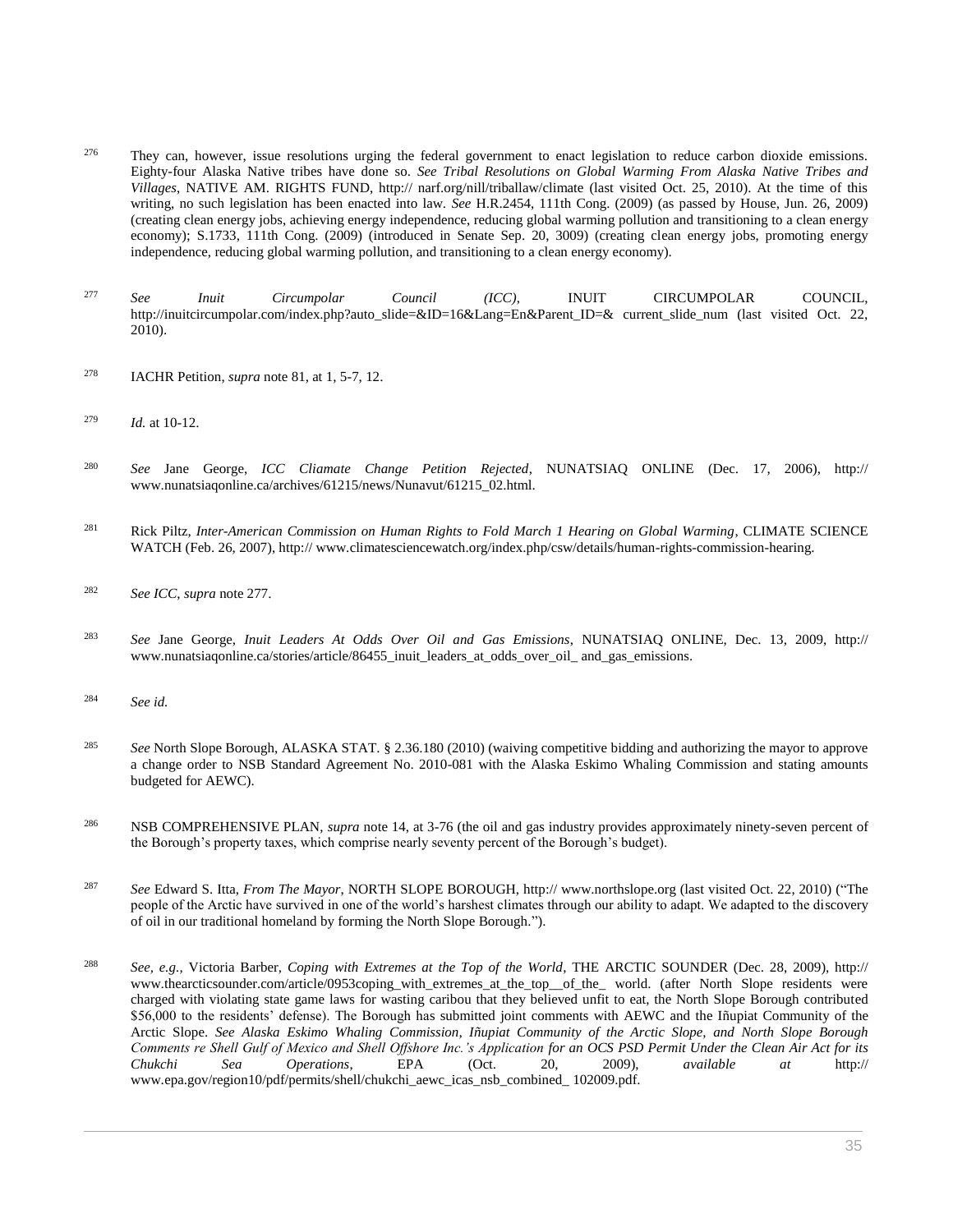- <sup>289</sup> In 1970, two years before the Borough incorporated, the North Slope was home to 2796 Iñupiat and 376 non-Iñupiat. Ten years later, the Iñupiat population had increased by fifteen percent while the non-Native population more than doubled. Non-native growth has slowed as oil production has declined. John Kruse, *The Alaska North Slope Iñupiat and Resource Development: Why the Apparent Success?*, INST. OF SOC. & ECON. RES. at 1, 16 (July 1991), http:// www.iser.uaa.alaska.edu/Publications/Inupiatsuccess.pdf.
- <sup>290</sup> *See* [Alaska Wilderness League v. Kempthorne, 548 F.3d 815, 831-32 \(9th Cir. 2008\).](http://www.westlaw.com/Link/Document/FullText?findType=Y&serNum=2017477094&pubNum=0000506&originatingDoc=I0ecc82992df011e18b05fdf15589d8e8&refType=RP&fi=co_pp_sp_506_831&originationContext=document&vr=3.0&rs=cblt1.0&transitionType=DocumentItem&contextData=(sc.Search)#co_pp_sp_506_831)
- <sup>291</sup> *See* [Ctr. for Biological Diversity v. U.S. Dep't of Interior, 563 F.3d 466, 480 \(D.C. Cir. 2009\).](http://www.westlaw.com/Link/Document/FullText?findType=Y&serNum=2018624931&pubNum=0000506&originatingDoc=I0ecc82992df011e18b05fdf15589d8e8&refType=RP&fi=co_pp_sp_506_480&originationContext=document&vr=3.0&rs=cblt1.0&transitionType=DocumentItem&contextData=(sc.Search)#co_pp_sp_506_480)
- <sup>292</sup> *See* Rick Agnew, et al., *Alaska Energy and Environmental Policy Update*, VANNESS FELDMAN (July 30, 2009), http:// www.vnf.com/assets/attachments/513.pdf (noting that Alaska Senator Lisa Murkowski introduced revenue-sharing legislation for offshore oil and gas development); Jeannette Lee, *Offshore Drilling Worries Iñupiat*, ANCHORAGE DAILY NEWS, May 19, 2008, http://www.adn.com/2008/05/19/410465/offshore-drilling-worries-I~25nupiat.html (indicating that the Borough mayor spoke with Alaska's congressional delegation about legislation that could divert more offshore revenue to the Borough).
- <sup>293</sup> *See* Joint comments submitted by Arctic Slope Regional Corporation and North Slope Borough to the U.S. Fish and Wildlife Service on the proposed designation of critical habitat for polar bears (Dec. 28, 2009), http:// www.regulations.gov/search/Regs/home.html#docketDetail?R=0900006480a726b5.
- <sup>294</sup> *Id.* at 17.
- <sup>295</sup> *Id.* at 18.
- <sup>296</sup> Dan Joling, *Lawmakers Tone Down Effort to Overturn Polar Bear Listing*, ANCHORAGE DAILY NEWS, Mar. 1, 2010, http:// www.adn.com/2010/02/28/1161739/lawmakers-tone-down-effortto.html (as much as ninety percent of Alaska's general fund revenue is generated by the petroleum industry).
- <sup>297</sup> State of Alaska Administrative Order 238 (Sept. 14, 2007), http:// www.gov.state.ak.us/admin-orders/238.html.
- <sup>298</sup> *See* Alaska Copenhagen Presentation, *supra* note 27.
- <sup>299</sup> *See* State of Alaska v. Kempthorne, No. 08-01352 (D.D.C. complaint filed Aug. 4, 2008), at 10-12; *Alaska Again Seeks Delisting of Polar Bears as Threatened*, ANCHORAGE DAILY NEWS, Oct. 21, 2009, *available at* http:// www.adn.com/2009/10/21/982243/alaska-again-seeks-delisting-of.html.
- <sup>300</sup> *See* Tom Kizzia, *Legislature Wants Polar Bear Study*, ANCHORAGE DAILY NEWS, May 4, 2008, http://www.adn.com/2008/05/04/395540/legislature-wants-polar-bear-study.html. Since that time, the Alaska Legislature has adjusted its plans. It has issued a request for proposals from public relations firms to conduct a conference assessing what the Endangered Species Act will cost Alaska, and whether a public relations campaign would be useful. *See* Joling, *Lawmakers Tone Down Effort to Overturn Polar Bear Listing*, *supra* note 296.
- <sup>301</sup> *See* Kizzia, *supra* note 300.
- <sup>302</sup> Motion for Leave to Intervene by the State of Alaska, Coalition for Responsible Regulation, Inc. v. EPA, No. 09-1322 (D.C. Cir. Mar. 15, 2010), *available at* http://gov.alaska.gov/parnell\_media/documents/gov\_ MotionforLeavetoIntervene.pdf.
- <sup>303</sup> Complaint at 46, 67, [Native Village of Kivalina v. ExxonMobil Corp., 663 F. Supp. 2d 863 \(N.D. Cal. 2009\)](http://www.westlaw.com/Link/Document/FullText?findType=Y&serNum=2020122018&pubNum=0004637&originatingDoc=I0ecc82992df011e18b05fdf15589d8e8&refType=RP&originationContext=document&vr=3.0&rs=cblt1.0&transitionType=DocumentItem&contextData=(sc.Search)) (No. 4:08CV01138),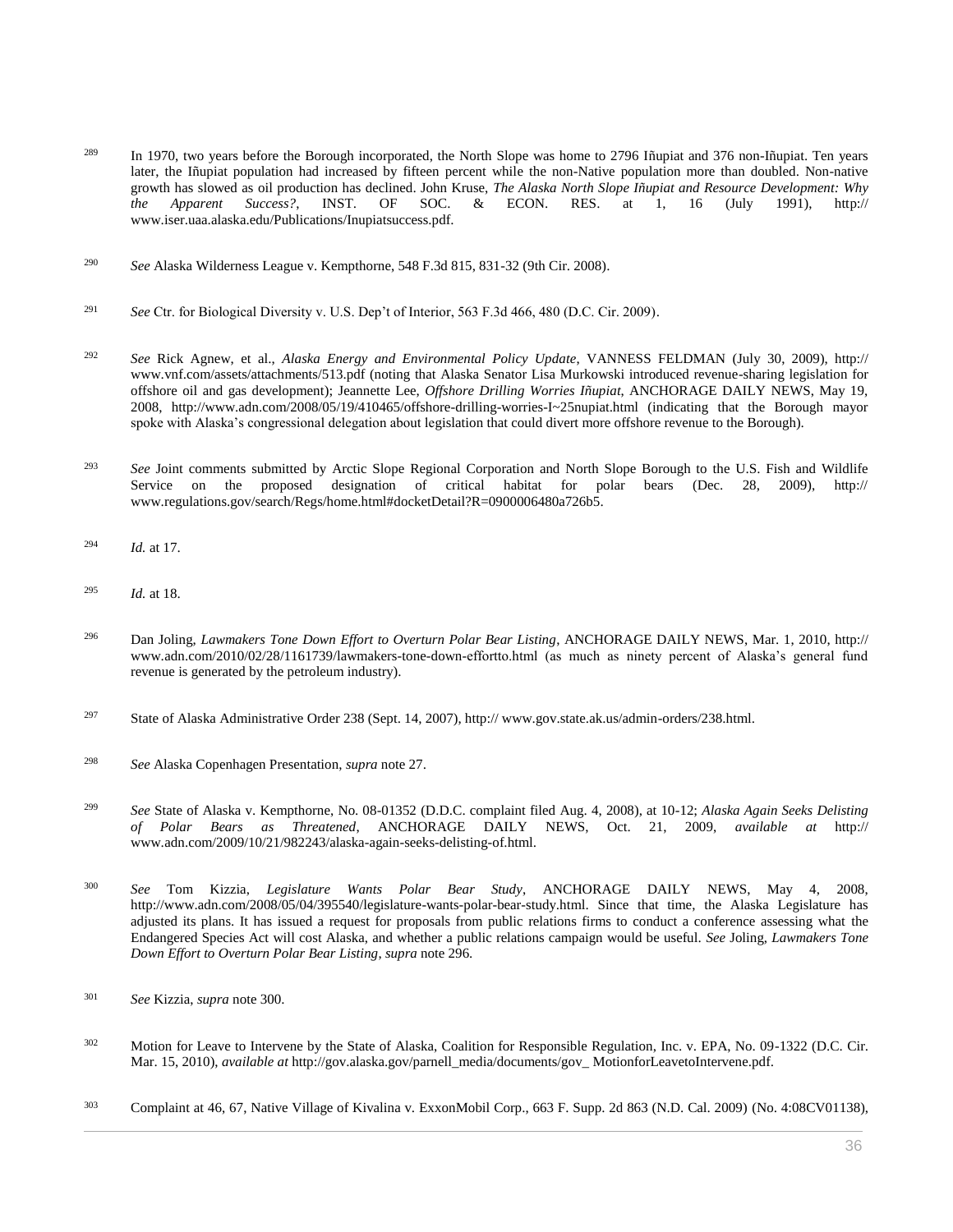*available at* http://www.climatelaw.org/cases/country/us/kivalina/Kivalina%20Complaint.pdf.

- <sup>304</sup> [Native Village of Kivalina, 663 F. Supp. 2d at 882](http://www.westlaw.com/Link/Document/FullText?findType=Y&serNum=2020122018&pubNum=0004637&originatingDoc=I0ecc82992df011e18b05fdf15589d8e8&refType=RP&fi=co_pp_sp_4637_882&originationContext=document&vr=3.0&rs=cblt1.0&transitionType=DocumentItem&contextData=(sc.Search)#co_pp_sp_4637_882) (disagreeing with [Conneticut v. Am. Elec. Power Co., Inc., 582 F.3d 309 \(2d](http://www.westlaw.com/Link/Document/FullText?findType=Y&serNum=2019849930&pubNum=0000506&originatingDoc=I0ecc82992df011e18b05fdf15589d8e8&refType=RP&originationContext=document&vr=3.0&rs=cblt1.0&transitionType=DocumentItem&contextData=(sc.Search))  [Cir. 2009\)](http://www.westlaw.com/Link/Document/FullText?findType=Y&serNum=2019849930&pubNum=0000506&originatingDoc=I0ecc82992df011e18b05fdf15589d8e8&refType=RP&originationContext=document&vr=3.0&rs=cblt1.0&transitionType=DocumentItem&contextData=(sc.Search)) and allowing a cause of action for public nuisance to go forward), *appeal docketed*, No. 09-17490 (9th Cir. Nov. 6, 2010). Just two weeks after the Kivalina decision, the Fifth Circuit issued a decision that, like the *Connecticut* decision, recognized a cause of action for public nuisance in relation to climate change. [Comer v. Murphy Oil USA, 585 F.3d 855, 879-80 \(5th Cir.](http://www.westlaw.com/Link/Document/FullText?findType=Y&serNum=2020121948&pubNum=0000506&originatingDoc=I0ecc82992df011e18b05fdf15589d8e8&refType=RP&fi=co_pp_sp_506_879&originationContext=document&vr=3.0&rs=cblt1.0&transitionType=DocumentItem&contextData=(sc.Search)#co_pp_sp_506_879)  [2009\),](http://www.westlaw.com/Link/Document/FullText?findType=Y&serNum=2020121948&pubNum=0000506&originatingDoc=I0ecc82992df011e18b05fdf15589d8e8&refType=RP&fi=co_pp_sp_506_879&originationContext=document&vr=3.0&rs=cblt1.0&transitionType=DocumentItem&contextData=(sc.Search)#co_pp_sp_506_879) *appeal dismissed*[, Comer v. Murphy Oil USA, 607 F.3d 1049, 1055 \(5th Cir. 2010\)](http://www.westlaw.com/Link/Document/FullText?findType=Y&serNum=2022176228&pubNum=0000506&originatingDoc=I0ecc82992df011e18b05fdf15589d8e8&refType=RP&fi=co_pp_sp_506_1055&originationContext=document&vr=3.0&rs=cblt1.0&transitionType=DocumentItem&contextData=(sc.Search)#co_pp_sp_506_1055) (en banc).
- <sup>305</sup> For instance, Earthjustice, an environmental law firm with an office in Juneau, has represented tribes in cases where development poses a threat to marine mammals. *See e.g.*, Press Release, Earthjustice, Alaska Natives Protest Drilling Plans in Beaufort Sea (Mar. 1, 2007), *available at* http:// www.earthjustice.org/news/press/007/earthjustice-alaska-natives-protest-drilling-plans-inbeaufortsea.html; *see also* Doug Mellgren, *Norwegian Whalers Ask Government to Help Block U.S. Inuit Whaling in Protest*, ASSOCIATED PRESS, Oct. 8, 2002, http://www.highbeam.com (Greenpeace has voiced strong opposition to commercial whaling while supporting some subsistence hunting by native Alaskan Eskimos).
- <sup>306</sup> *See* [16 U.S.C.A. § 1539\(e\)\(1\)](http://www.westlaw.com/Link/Document/FullText?findType=L&pubNum=1000546&cite=16USCAS1539&originatingDoc=I0ecc82992df011e18b05fdf15589d8e8&refType=RB&originationContext=document&vr=3.0&rs=cblt1.0&transitionType=DocumentItem&contextData=(sc.Search)#co_pp_06a60000dfdc6) (West 2010)[; 16 U.S.C.A. § 1371\(b\)](http://www.westlaw.com/Link/Document/FullText?findType=L&pubNum=1000546&cite=16USCAS1371&originatingDoc=I0ecc82992df011e18b05fdf15589d8e8&refType=RB&originationContext=document&vr=3.0&rs=cblt1.0&transitionType=DocumentItem&contextData=(sc.Search)#co_pp_a83b000018c76) (West 2010).
- <sup>307</sup> *See* Endangered and Threatened Wildlife and Plants; 12-Month Petition Finding and Proposed Rule To List the Polar Bear *(Ursus maritimus)* a[s Threatened Throughout Its Range, 72 Fed. Reg. 1,064 \(proposed Oct. 5, 2007\);](http://www.westlaw.com/Link/Document/FullText?findType=l&pubNum=0001037&cite=UUID(I1A9A5AB09FD711DB8E42B17BB7DCB050)&originatingDoc=I0ecc82992df011e18b05fdf15589d8e8&refType=CP&fi=co_pp_sp_1037_1064&originationContext=document&vr=3.0&rs=cblt1.0&transitionType=DocumentItem&contextData=(sc.Search)#co_pp_sp_1037_1064) Endangered and Threatened Wildlife and Plants; Determination of Threatened Status for the Polar Bear *(Ursus maritimus)* [Throughout Its Range, 73 Fed. Reg. 28,212](http://www.westlaw.com/Link/Document/FullText?findType=l&pubNum=0001037&cite=UUID(I05C0C4A0226A11DDA5E8C60322065AAA)&originatingDoc=I0ecc82992df011e18b05fdf15589d8e8&refType=CP&fi=co_pp_sp_1037_28212&originationContext=document&vr=3.0&rs=cblt1.0&transitionType=DocumentItem&contextData=(sc.Search)#co_pp_sp_1037_28212)  [\(Dec. 16, 2008\);](http://www.westlaw.com/Link/Document/FullText?findType=l&pubNum=0001037&cite=UUID(I05C0C4A0226A11DDA5E8C60322065AAA)&originatingDoc=I0ecc82992df011e18b05fdf15589d8e8&refType=CP&fi=co_pp_sp_1037_28212&originationContext=document&vr=3.0&rs=cblt1.0&transitionType=DocumentItem&contextData=(sc.Search)#co_pp_sp_1037_28212) [50 C.F.R. § 17.40\(q\) \(2010\).](http://www.westlaw.com/Link/Document/FullText?findType=L&pubNum=1000547&cite=50CFRS17.40&originatingDoc=I0ecc82992df011e18b05fdf15589d8e8&refType=RB&originationContext=document&vr=3.0&rs=cblt1.0&transitionType=DocumentItem&contextData=(sc.Search)#co_pp_7f6e000041341)
- <sup>308</sup> Press Release, Center for Biological Diversity, Report Details 350 Species Threatened by Global Warming (Oct. 22, 2009), *available at* http:// www.commondreams.org/newswire/2009/10/22-3.
- <sup>309</sup> Press Release, Center for Biological Diversity, Ice-dependent Arctic Seals Advance Toward Endangered Species Act Protection: Court Settlement Requires Agency to Make Listing Findings for Ringed, Bearded, and Spotted Seals, (Sept. 28, 2009), *available at* http:// www.biologicaldiversity.org/news/press\_releases/2009/ice-seals-09-28-2009.html.
- <sup>310</sup> *See* Email from George Edwardson, President, Iñupiat Community of the Arctic Slope, to Rebecca Noblin, Center for Biological Diversity (June 5, 2009) (on file with author) ("We as the Iñupiat people were never asked what we thought of this action."); Interview with Noah Ashley, Biologist (May 28, 2008) (a sizable group of hunters in the North Slope villages still actively harvest polar bears for handicrafts, clothing, and food).
- <sup>311</sup> *See* Braund, *supra* note 87, at 144.
- <sup>312</sup> *See* Linda R. Larson, Presentation at 17th Annual ESA Conference: ESA and Alternative Energy Projects (Jan. 28, 2010) (on file with the author) (wind power plants can result in visual impacts, noise pollution, and wildlife impacts; tidal and wave energy projects have potential adverse impacts on marine ecosystems, fishery resources, and mammals; hydropower can have impacts on endangered aquatic species).
- <sup>313</sup> See id. (carbon dioxide emission controls are not available by any known energy technology, while renewable energy can avoid or reduce these carbon dioxide emissions, as well as reduce water consumption, thermal pollution, waste, noise, and adverse land-use impacts).
- <sup>314</sup> *Alaska Becoming Fertile Ground for Green Power*, ALTERNATIVE ENERGY (Feb. 25, 2009), http://www.alternative-energy-news.info/alaska-becoming-fertile-ground-for-green-power. *See also* Dan Joling, *Palin Unveils State Energy Goals*, ANCHORAGE DAILY NEWS, Jan. 16, 2009, *available at* http:// www.adn.com/2009/01/16/657216/palin-unveils-state-energy-goals.html. Most of Alaska's renewable energy comes from hydropower. *Id.*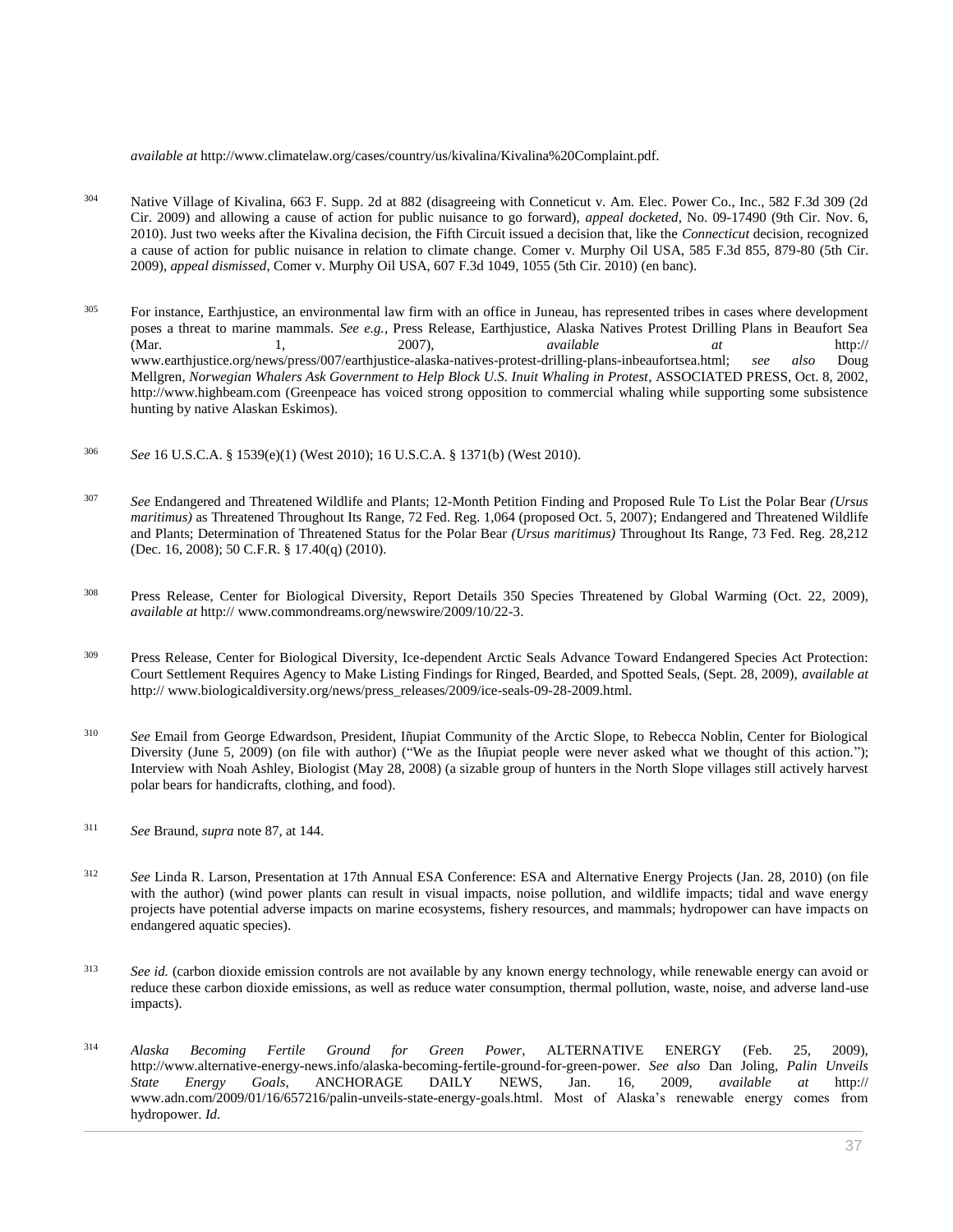## <sup>315</sup> *See Alaska Becoming Fertile Ground for Green Power*, *supra* note 314.

- <sup>316</sup> In 2009, Palin pledged to make \$300 million in the form of grants available to utilities, independent power producers and local governments for "clean energy" production. *See* Stefan Milkowski, *Alaska Is a Frontier for Green Power*, N.Y. TIMES, Feb. 17, 2009, *available at* http:// www.nytimes.com/2009/02/18/business/18alaska.html; *Alaska Becoming Fertile Ground for Green Power*, *supra* note 314. The 2009 American Recovery and Reinvestment Act dedicated more than \$80 billion to "clean energy" investments, including \$6.3 billion for state and local renewable energy and energy efficiency efforts. *Progress Report: The Transformation to a Clean Energy Economy*, *available at* http://www.whitehouse.gov/administration/vice-president-biden/reports/progress-reporttransformationclean-energy-economy; *The Stimulus Plan: How to Spend \$787 Billion*, N.Y. TIMES, *available at* http:// projects.nytimes.com/44th\_president/stimulus (last visited Oct. 24, 2010).
- <sup>317</sup> Cook Inlet Region, Inc. ("CIRI") has invested in Codexis, Inc., a private company that creates specialized enzymes and microbes that act as catalysts to increase the efficiency of chemical and biochemical manufacturing processes. *CIRI Invests for Strategic Growth*, CIRI, Jul. 7, 2009, *available at* http://www.ciri.com/content/company/NewsDetails.aspx?ID=723. The Westly Group is a venture capital fund that specializes in clean technology and government-related industries investments. *Id.* CIRI recently lost its key partner in the Fire Island wind project, but it plans to spend millions to get the wind farm built and generating electricity by the end of 2011. Elizabeth Bluemink, *Fire Island Wind Farm Still On Despite Loss of Partner*, ANCHORAGE DAILY NEWS, Nov. 23, 2009, *available at* http://www.adn.com/2009/11/23/1025303/fire-island-wind-farm-still-on.html.
- <sup>318</sup> Sandra Begay-Campbell, Principal Member of the Technical Staff, U.S. Dep't of Energy, Presentation at the Arizona Governor's Tribal Energy Meeting: Tribal Renewable Energy Opportunities, Aug. 5, 2005, (slideshow *available at* http://www.azcommerce.com/doclib/energy/energytribalmeeting\_ 8.5.05\_s.begay-campbell\_2.pdf.).
- <sup>319</sup> *NANA Regional Corporation Overview*, U.S. DEP'T OF ENERGY (Nov. 7, 2007), *available at* http://apps1.eere.energy.gov/tribalenergy/pdfs/0711review\_ nana.pdf.
- <sup>320</sup> Press Release, Sealaska, Sealaska to Convert Plaza to Biomass Fuel (Dec. 04, 2009), *available at* http://www.sealaska.com/object/io\_ 1259970973175.html.
- <sup>321</sup> *See* Bering Straits Native Corporation, Presentation to Alaska Federation of Natives: Renewable Energy Projects (Oct. 2009) (slideshow available at http://www.legis.state.ak.us/basis/get\_documents.asp? session=26&docid=4089). The corporation has installed solar panels in all its rental facilities and offices. *Id.*
- <sup>322</sup> *See* David Archer, *Fate of Fossil Fuel CO<sup>2</sup> in Geologic Time*, 110 J. GEOPHYSICAL RES. C09S05, 1 (2005) http://geosci.uchicago.edu/~ archer/reprints/archer.2005.fate\_co2.pdf (considering the lifecycle of carbon dioxide); Susan Solomon et al., *Irreversible Climate Change Due to Carbon Dioxide Emissions*, 106 PROC. NAT'L ACAD. SCIENCE, no. 6, 2009 at 1704, http://www.ncbi.nlm.nih.gov/pmc/articles/PMC2632717/pdf/zpq1704.pdf (climate change that takes place due to increases in carbon dioxide concentration is largely irreversible for 1,000 years after emissions stop).
- <sup>323</sup> *See* Act of Feb. 3, 1988, [Pub. L. No. 100-241, § 39, 101 Stat. 1788](http://www.westlaw.com/Link/Document/FullText?findType=l&pubNum=1077005&cite=UUID(I09E950FB2E-A041649E08F-64639B9F104)&originatingDoc=I0ecc82992df011e18b05fdf15589d8e8&refType=SL&originationContext=document&vr=3.0&rs=cblt1.0&transitionType=DocumentItem&contextData=(sc.Search)) (codified as amended a[t 43 U.S.C.A. §1629e \(West 2010\)\)](http://www.westlaw.com/Link/Document/FullText?findType=L&pubNum=1000546&cite=43USCAS1629E&originatingDoc=I0ecc82992df011e18b05fdf15589d8e8&refType=LQ&originationContext=document&vr=3.0&rs=cblt1.0&transitionType=DocumentItem&contextData=(sc.Search)).
- <sup>324</sup> *See id.*
- <sup>325</sup> *About the TNC Distribution Trust*, TYONEK NATIVE CORP., 36 (Oct. 2008), *available at* http://www.tyonek.com/forms/Settlement%20Trust% 20Information.pdf.
- <sup>326</sup> *See Alaska Native Resources*, TLINGIT & HAIDA TECHNICAL ASSISTANCE, http://alaskatribalbiz.org/old\_site/AkNativeResLinkPage.htm (last visited Oct. 27, 2010); HAIDA CORP.,